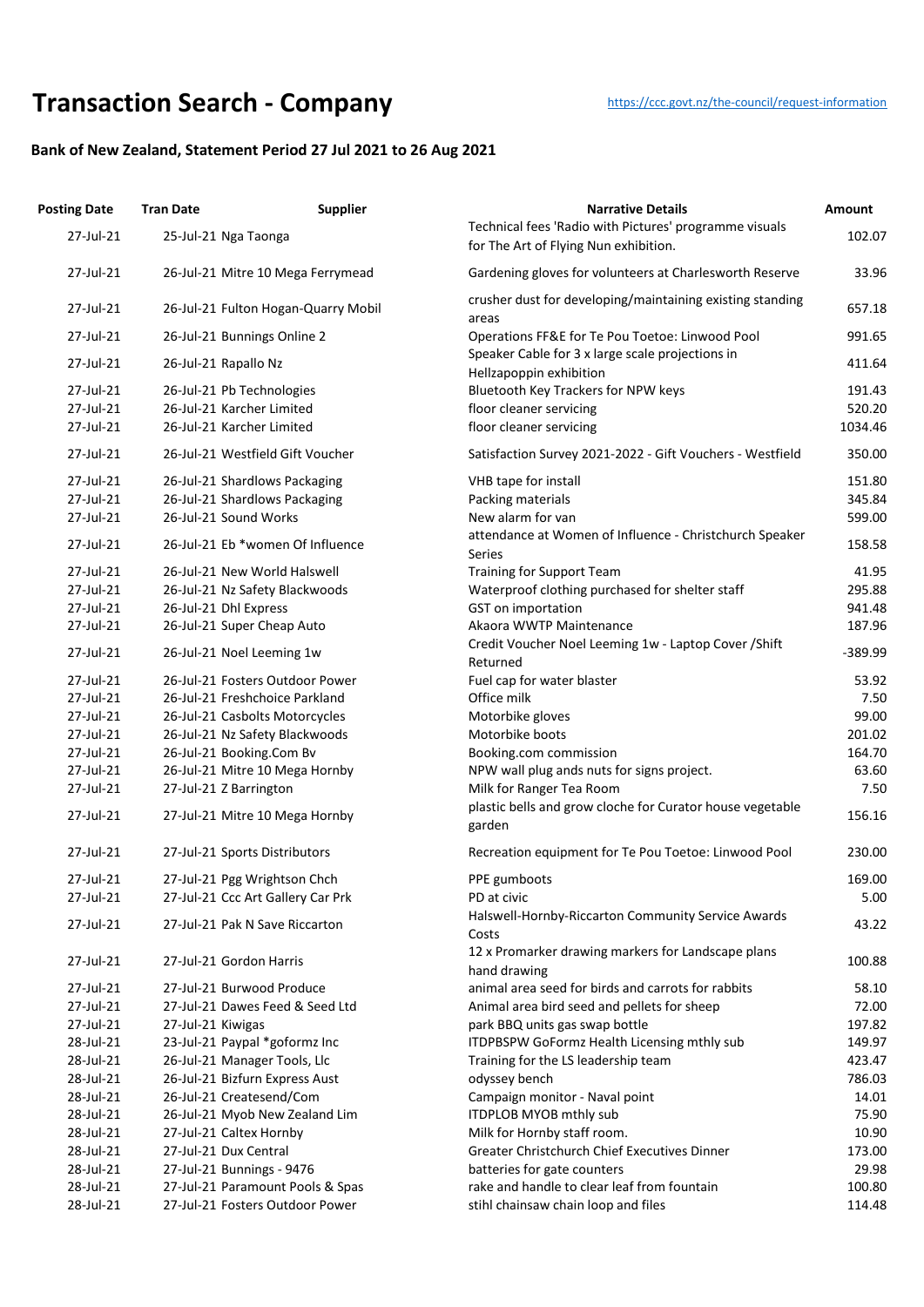| <b>Posting Date</b>    | <b>Tran Date</b>     | <b>Supplier</b>                     | <b>Narrative Details</b>                                                                       | Amount           |
|------------------------|----------------------|-------------------------------------|------------------------------------------------------------------------------------------------|------------------|
| 28-Jul-21              |                      | 27-Jul-21 Nz Safety Blackwoods      | <b>Staff PPE</b>                                                                               | 10.23            |
| 28-Jul-21              |                      | 27-Jul-21 Nz Safety Blackwoods      | <b>Staff PPE</b>                                                                               | 51.75            |
| 28-Jul-21              |                      | 27-Jul-21 Bunnings - 9532 Chch Arpt | <b>Staff Annual PPE Boots</b>                                                                  | 229.00           |
| 28-Jul-21              |                      | 27-Jul-21 Mighty Ape Limited        | Paper for Schools lesson Term 3 & 4 2021                                                       | 57.00            |
| 28-Jul-21              |                      | 27-Jul-21 Sports Distributors       | Freight for Ki-O-Rahi set                                                                      | 119.60           |
| 28-Jul-21              |                      | 27-Jul-21 The Service Company Ltd C | cleaning supplies                                                                              | 462.05           |
|                        |                      |                                     |                                                                                                |                  |
| 28-Jul-21              |                      | 27-Jul-21 Spotlight Christchurch    | Calico for install / backing (1 of 2)                                                          | 196.00           |
| 28-Jul-21              |                      | 27-Jul-21 Spotlight Pty Ltd Nzd     | Calico for install / backing (2 of 2)                                                          | 305.99           |
| 28-Jul-21              |                      | 27-Jul-21 Mitre 10 Mega Papanui     | Glue for Vehicle Keys Sign 4th Floor                                                           | 21.56            |
| 28-Jul-21              |                      | 27-Jul-21 New World Durham Street   | Items for STEAM Club programme                                                                 | 6.13             |
| 28-Jul-21              |                      | 27-Jul-21 Bernina Dress Sundries    | Needle for the embroidery machine on Auahatanga.                                               | 11.07            |
| 28-Jul-21              |                      | 27-Jul-21 Bernina Dress Sundries    | New needles for sewing machines on Auahatanga                                                  | 21.60            |
| 28-Jul-21              |                      | 27-Jul-21 Countdown                 | Catering for farewell                                                                          | 150.00           |
| 28-Jul-21              |                      | 27-Jul-21 Kmart - Riccarton         | Halswell-Hornby-Riccarton Community Service Awards<br>Costs                                    | 2.00             |
| 28-Jul-21              | 27-Jul-21 2 Cheap    |                                     | Halswell-Hornby-Riccarton Community Service Awards<br>Costs                                    | 3.00             |
| 28-Jul-21              |                      | 27-Jul-21 Twodollarthingchristchur  | Halswell-Hornby-Riccarton Community Service Awards<br>Costs                                    | 6.00             |
| 28-Jul-21              |                      | 27-Jul-21 Whitcoulls Sth City 95    | Halswell-Hornby-Riccarton Community Service Awards<br>Costs                                    | 9.99             |
| 28-Jul-21              |                      | 27-Jul-21 Hadstock And Miss Feaver  | Halswell-Hornby-Riccarton Community Service Awards<br>Costs                                    | 15.00            |
| 28-Jul-21              | 27-Jul-21 Kmart      |                                     | Halswell-Hornby-Riccarton Community Service Awards<br>Costs                                    | 72.00            |
| 28-Jul-21              |                      | 27-Jul-21 Bohemian Bakery           | Halswell-Hornby-Riccarton Community Service Awards<br>Costs                                    | 711.50           |
| 28-Jul-21              |                      | 27-Jul-21 Westfield Gift Voucher    | Halswell-Hornby-Riccarton Community Service Awards<br>Costs                                    | 950.00           |
| 28-Jul-21              |                      | 27-Jul-21 Dyers Road Itm            | In House Maintenance - WO                                                                      | 26.28            |
| 28-Jul-21              |                      | 27-Jul-21 Sigma Aldrich Nz          | trace metals                                                                                   | 200.10           |
| 28-Jul-21              |                      | 27-Jul-21 Mitre 10 Mega Papanui     | Linseed oil, garden bags, Disposable gloves,, staple gun,<br>miscall tools                     | 739.94           |
| 28-Jul-21              |                      | 27-Jul-21 Countdown                 | Hanging tabs for Mila walls                                                                    | 18.00            |
| 28-Jul-21              |                      | 27-Jul-21 Wilson Parking            | 2nd ticket on rego DYL733                                                                      | 85.00            |
| 28-Jul-21              |                      | 27-Jul-21 Wilson Parking            | Parking tickets                                                                                | 170.00           |
| 28-Jul-21              | 27-Jul-21 Intelligro |                                     | Oxford Gold stone chip for rock garden                                                         | 109.50           |
| 28-Jul-21              |                      | 27-Jul-21 Southern Monograms Ltd    | Monogram for shirts                                                                            | 63.25            |
| 28-Jul-21              |                      | 27-Jul-21 Pak N Save Northlands     | Construction Clients Group meeting 7 - 9 am which<br>included 20 external people, finger food. | 30.96            |
| 28-Jul-21              |                      | 27-Jul-21 New World Prestons        | Construction Clients Group meeting 7 - 9 am which                                              | 34.36            |
| 28-Jul-21              |                      | 27-Jul-21 Freshchoice Parkland      | included 20 external people, finger food.<br>Milk for staffroom                                | 6.21             |
| 28-Jul-21              |                      | 27-Jul-21 Hampton & Co Ltd          | Protective sheets for floor six sheets of 6mm MDF                                              | 162.16           |
| 28-Jul-21              |                      | 27-Jul-21 Pb Tech Online 09 5269200 |                                                                                                | 115.36           |
|                        |                      |                                     | Wireless Keyboard and mouse                                                                    |                  |
| 28-Jul-21              |                      | 27-Jul-21 Pb Tech Online 09 5269200 | Wireless Keyboard and mouse                                                                    | 147.87           |
| 28-Jul-21<br>28-Jul-21 |                      | 27-Jul-21 The Service Company Ltd C | Eco Star Detergent for Washing and other cleaning items                                        | 486.01<br>805.69 |
|                        |                      | 27-Jul-21 Xcm Group Limited         | Jerseys and Jackets for staff                                                                  |                  |
| 28-Jul-21              |                      | 27-Jul-21 The Service Company Ltd C | Liquid soap and dispensers for Port a loos                                                     | 103.71           |
| 28-Jul-21              |                      | 27-Jul-21 Bunnings - 9482           | Bitumen, padlocks, extension lead                                                              | 174.30           |
| 28-Jul-21              |                      | 28-Jul-21 The Warehouse 220         | 2 x ink for printer, envelopes & 3 x printing paper packs                                      | 370.95           |
| 28-Jul-21              |                      | 28-Jul-21 New World Durham Street   | Lunch with ECAN and Ministers                                                                  | 73.25            |
| 28-Jul-21              |                      | 28-Jul-21 Pak N Save Riccarton      | Halswell-Hornby-Riccarton Community Service Awards<br>Costs                                    | 39.38            |
| 28-Jul-21              |                      | 28-Jul-21 Hampton & Co Ltd          | MDF for shelving for education offices                                                         | 143.70           |
| 28-Jul-21              |                      | 28-Jul-21 Mitre 10 Mega Ferrymead   | Sanding wheels for the repair of bottom grate of Spencer<br>Park pool                          | 55.16            |
| 28-Jul-21              |                      | 28-Jul-21 Jaycar Pty Ltd            | CPMS 43681 Harewood Nursery DevelopmentPurchase of<br>irrigation components                    | 121.30           |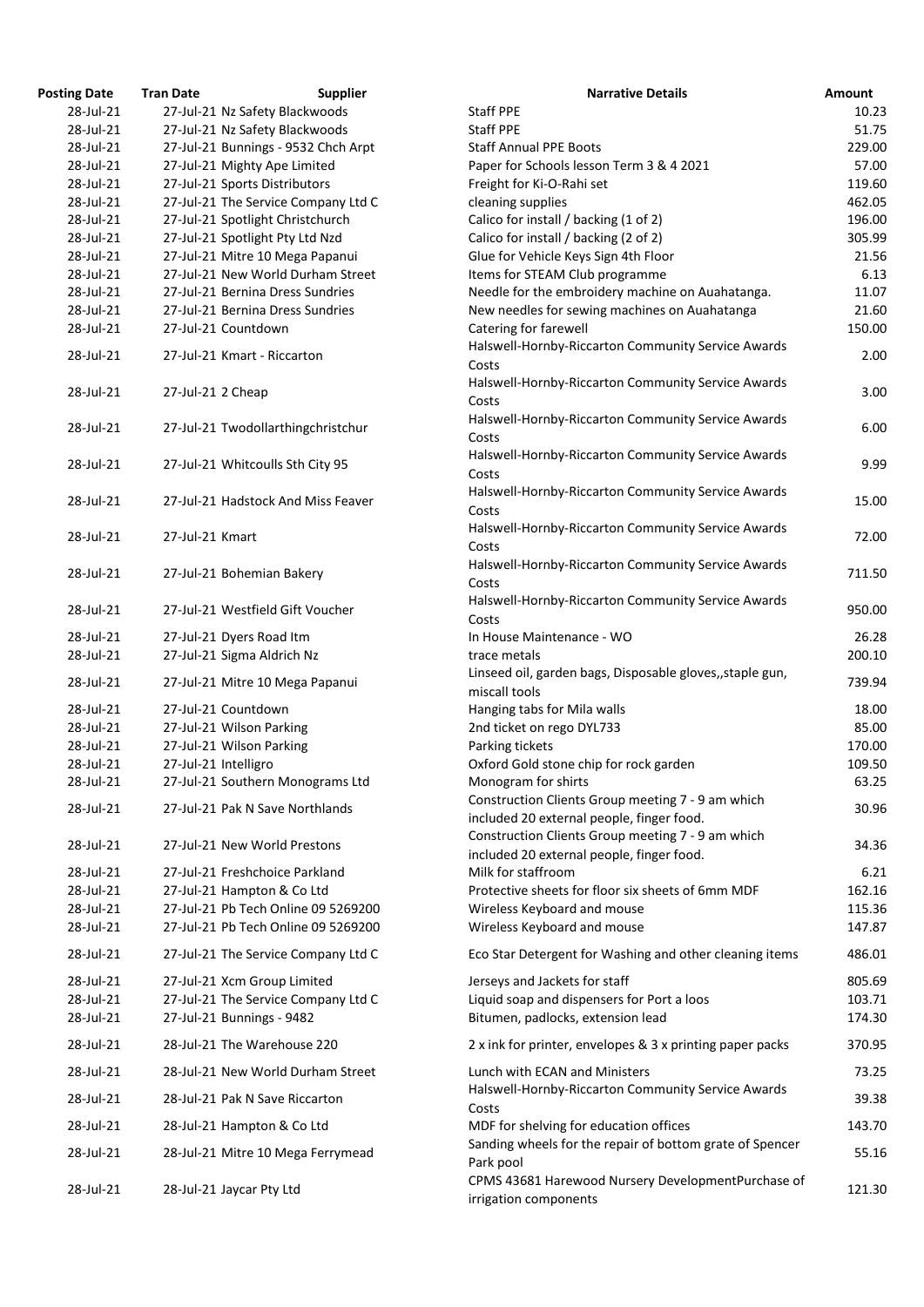| osting Date | <b>Tran Date</b>                  | <b>Supplier</b>                     | <b>Narrative Details</b>                                                                              |
|-------------|-----------------------------------|-------------------------------------|-------------------------------------------------------------------------------------------------------|
| 28-Jul-21   | 28-Jul-21 The Warehouse 128       |                                     | Frame for uniform.                                                                                    |
| 28-Jul-21   | 28-Jul-21 The Warehouse 181       |                                     | Mirrors for Lodge bunkrooms                                                                           |
| 28-Jul-21   | 28-Jul-21 New World Prestons      |                                     | Milk and pan scrubber                                                                                 |
| 28-Jul-21   | 28-Jul-21 Sydenham Bakery         |                                     | Sydenham Bakery - Catering for Hoon Hay network<br>meeting 28 July 2021.                              |
| 29-Jul-21   | 27-Jul-21 Fulcrumapp.Com          |                                     | Fulcrum Subscription - July 2021                                                                      |
| 29-Jul-21   | 27-Jul-21 Aliexpress.Com          |                                     | Spoke reflectors for cycle safety, for workplace travel<br>planning programme                         |
| 29-Jul-21   | 27-Jul-21 Aliexpress.Com          |                                     | Spoke reflectors for cycle safety, for workplace travel<br>planning programme                         |
| 29-Jul-21   | 27-Jul-21 Facebk Smt9h7xnr2       |                                     | Facebook promotion of the walking Festival                                                            |
| 29-Jul-21   | 27-Jul-21 Onesignal Pushno        |                                     | <b>ITDPCX onesignal mthly sub</b>                                                                     |
| 29-Jul-21   | 27-Jul-21 Adobe Stock             |                                     | Subscription fee for Adobe stock licence                                                              |
| 29-Jul-21   | 28-Jul-21 Pb Technologies         |                                     | Charging cables for safety equipment                                                                  |
| 29-Jul-21   | 28-Jul-21 Caltex Redwood          |                                     | Milk for coffee                                                                                       |
| 29-Jul-21   | 28-Jul-21 Conference Innovators   |                                     | Registration for online conference "2050 Embracing tl<br>Challenge                                    |
| 29-Jul-21   | 28-Jul-21 Agri Media Limited      |                                     | Novachem manual                                                                                       |
| 29-Jul-21   |                                   | 28-Jul-21 Egmont Commercial Lt M/O  | shade cloth for covering seedlings and 25L planter bag                                                |
| 29-Jul-21   | 28-Jul-21 Anzor Fasteners         |                                     | Hooks for LTS lane ropes at Te Pou Toetoe: Linwood P                                                  |
| 29-Jul-21   | 28-Jul-21 Gordon Harris Chch      |                                     | Brushes for Hellzapoppin install                                                                      |
| 29-Jul-21   | 28-Jul-21 Trowel Trades Chch      |                                     | Brushes for Hellzapoppin exhibition install                                                           |
| 29-Jul-21   | 28-Jul-21 Ecodrop Parkhouse       |                                     | Dump Jellies glass panels/bollards                                                                    |
| 29-Jul-21   | 28-Jul-21 Wilson Parking          |                                     | <b>Wilson Parking - Civic Meeting</b>                                                                 |
| 29-Jul-21   | 28-Jul-21 Armstrong Locksmiths    |                                     | Key tags for hirer keys                                                                               |
| 29-Jul-21   | 28-Jul-21 Wilson Parking          |                                     | Meeting at Rata Foundation parking charges                                                            |
| 29-Iul-21   | 28-Jul-21 Freshchoice Parkland    |                                     | volunteer support biscuits, tea milk                                                                  |
| 29-Jul-21   | 28-Jul-21 Mitre 10 Mega Hornby    |                                     | Edging around the gardens of the new cabins 4, 5 & 6<br>keep mulch in place.                          |
| 29-Jul-21   | 28-Jul-21 Bunnings - 9476         |                                     | Garden edging for Cabins 4, 5 & 6 to keep mulch in pla                                                |
| 29-Jul-21   | 28-Jul-21 Sushi Time Southcity    |                                     | Lunch with ECAN and Ministers                                                                         |
| 29-Jul-21   | 28-Jul-21 Bunnings - 9476         |                                     | light bulbs                                                                                           |
| 29-Jul-21   | 28-Jul-21 Challenge Little River  |                                     | petrol, Little River (nearly ran out of gas)                                                          |
| 29-Jul-21   | 28-Jul-21 Bunnings - 9476         |                                     | plant ties & stakes                                                                                   |
| 29-Jul-21   | 28-Jul-21 Bunnings - 9476         |                                     | cable ties & batteries                                                                                |
| 29-Jul-21   | 28-Jul-21 Irrigation Warehouse    |                                     | supplies for plumbing repairs                                                                         |
| 29-Jul-21   | 28-Jul-21 Wp Con Fee Police       |                                     | goes with Notice number PR4683906                                                                     |
| 29-Jul-21   |                                   | 28-Jul-21 New Zealand Police Paymen | Notice number PR4683906 Image 650362222 date of                                                       |
|             |                                   |                                     | document 28/06/2021                                                                                   |
| 29-Jul-21   |                                   | 28-Jul-21 Mitre 10 Mega Papanui     | Plants for section B                                                                                  |
| 29-Jul-21   | 28-Jul-21 Nzaa                    |                                     | Rego for new toilet trailer.                                                                          |
| 29-Jul-21   | 28-Jul-21 Coffee Worx Limited     |                                     | Coffee beans                                                                                          |
| 29-Jul-21   | 28-Jul-21 Vtnz Northwood          |                                     | Rego reprint                                                                                          |
| 29-Jul-21   | 28-Jul-21 Bunnings - 9482         |                                     | Toolbox, anti graffiti, scrapers, rags, tool bag                                                      |
| 29-Jul-21   |                                   | 29-Jul-21 New World Durham Street   | Catering for blessing of Te Pou Toetoe: Linwood Pool                                                  |
| 29-Jul-21   | 29-Jul-21 Hampton & Co Ltd        |                                     | Shovel handle for a shovel                                                                            |
| 29-Jul-21   | 29-Jul-21 Halswell Timber         |                                     | Cedar for hot pools                                                                                   |
| 29-Jul-21   | 29-Jul-21 Ccc Art Gallery Car Prk |                                     | Parking for assessor training.                                                                        |
| 29-Jul-21   |                                   | 29-Jul-21 Hillside Building Supplie | 1 Pack of Pink Batts to complete ceiling installation af<br>managers house inspection done            |
| 29-Jul-21   | 29-Jul-21 Gun City                |                                     | Credit Voucher Gun City - Courier Charge Refunded                                                     |
| 29-Jul-21   | 29-Jul-21 Aarque Group Limited    |                                     | 1 x yellow, 1 x magenta 400ml inkcartridge and 1 x<br>maintenance cartridge for HP 2700 large format  |
| 29-Jul-21   | 29-Jul-21 Ccc Art Gallery Car Prk |                                     | Parking for Recruitment course in Civic                                                               |
| 29-Jul-21   | 29-Jul-21 The Warehouse 123       |                                     | Dive torches, sinkers, batteries to provide temporary<br>lighting to ARR can pools due to main lights |
|             |                                   |                                     |                                                                                                       |

| <b>Posting Date</b>    | <b>Tran Date</b>   | <b>Supplier</b>                                       | <b>Narrative Details</b>                                                                              | <b>Amount</b>  |
|------------------------|--------------------|-------------------------------------------------------|-------------------------------------------------------------------------------------------------------|----------------|
| 28-Jul-21              |                    | 28-Jul-21 The Warehouse 128                           | Frame for uniform.                                                                                    | 20.00          |
| 28-Jul-21              |                    | 28-Jul-21 The Warehouse 181                           | Mirrors for Lodge bunkrooms                                                                           | 120.00         |
| 28-Jul-21              |                    | 28-Jul-21 New World Prestons                          | Milk and pan scrubber                                                                                 | 14.37          |
| 28-Jul-21              |                    | 28-Jul-21 Sydenham Bakery                             | Sydenham Bakery - Catering for Hoon Hay network<br>meeting 28 July 2021.                              | 103.60         |
| 29-Jul-21              |                    | 27-Jul-21 Fulcrumapp.Com                              | Fulcrum Subscription - July 2021                                                                      | 224.01         |
| 29-Jul-21              |                    | 27-Jul-21 Aliexpress.Com                              | Spoke reflectors for cycle safety, for workplace travel<br>planning programme                         | 137.72         |
| 29-Jul-21              |                    | 27-Jul-21 Aliexpress.Com                              | Spoke reflectors for cycle safety, for workplace travel<br>planning programme                         | 137.72         |
| 29-Jul-21              |                    | 27-Jul-21 Facebk Smt9h7xnr2                           | Facebook promotion of the walking Festival                                                            | 3.74           |
| 29-Jul-21              |                    | 27-Jul-21 Onesignal Pushno                            | ITDPCX onesignal mthly sub                                                                            | 160.64         |
| 29-Jul-21              |                    | 27-Jul-21 Adobe Stock                                 | Subscription fee for Adobe stock licence                                                              | 44.86          |
| 29-Jul-21              |                    | 28-Jul-21 Pb Technologies                             | Charging cables for safety equipment                                                                  | 19.80          |
| 29-Jul-21              |                    | 28-Jul-21 Caltex Redwood                              | Milk for coffee                                                                                       | 3.79           |
| 29-Jul-21              |                    | 28-Jul-21 Conference Innovators                       | Registration for online conference "2050 Embracing the<br>Challenge                                   | 1000.50        |
| 29-Jul-21              |                    | 28-Jul-21 Agri Media Limited                          | Novachem manual                                                                                       | 212.75         |
| 29-Jul-21              |                    | 28-Jul-21 Egmont Commercial Lt M/O                    | shade cloth for covering seedlings and 25L planter bags                                               | 570.11         |
|                        |                    |                                                       |                                                                                                       |                |
| 29-Jul-21              |                    | 28-Jul-21 Anzor Fasteners                             | Hooks for LTS lane ropes at Te Pou Toetoe: Linwood Pool                                               | 43.25          |
| 29-Jul-21              |                    | 28-Jul-21 Gordon Harris Chch                          | Brushes for Hellzapoppin install                                                                      | 14.39          |
| 29-Jul-21              |                    | 28-Jul-21 Trowel Trades Chch                          | Brushes for Hellzapoppin exhibition install                                                           | 274.66         |
| 29-Jul-21              |                    | 28-Jul-21 Ecodrop Parkhouse                           | Dump Jellies glass panels/bollards                                                                    | 111.89         |
| 29-Jul-21              |                    | 28-Jul-21 Wilson Parking                              | <b>Wilson Parking - Civic Meeting</b>                                                                 | 24.60          |
| 29-Jul-21              |                    | 28-Jul-21 Armstrong Locksmiths                        | Key tags for hirer keys                                                                               | 110.00         |
| 29-Jul-21              |                    | 28-Jul-21 Wilson Parking                              | Meeting at Rata Foundation parking charges                                                            | 8.10           |
| 29-Jul-21              |                    | 28-Jul-21 Freshchoice Parkland                        | volunteer support biscuits, tea milk                                                                  | 13.30          |
| 29-Jul-21              |                    | 28-Jul-21 Mitre 10 Mega Hornby                        | Edging around the gardens of the new cabins 4, 5 & 6 to<br>keep mulch in place.                       | 229.42         |
| 29-Jul-21              |                    | 28-Jul-21 Bunnings - 9476                             | Garden edging for Cabins 4, 5 & 6 to keep mulch in place                                              | 248.00         |
| 29-Jul-21              |                    | 28-Jul-21 Sushi Time Southcity                        | Lunch with ECAN and Ministers                                                                         | 57.90          |
| 29-Jul-21              |                    | 28-Jul-21 Bunnings - 9476                             | light bulbs                                                                                           | 14.94          |
| 29-Jul-21              |                    | 28-Jul-21 Challenge Little River                      | petrol, Little River (nearly ran out of gas)                                                          | 79.23          |
| 29-Jul-21              |                    | 28-Jul-21 Bunnings - 9476                             | plant ties & stakes                                                                                   | 40.98          |
| 29-Jul-21              |                    | 28-Jul-21 Bunnings - 9476                             | cable ties & batteries                                                                                | 69.13          |
| 29-Jul-21              |                    | 28-Jul-21 Irrigation Warehouse                        | supplies for plumbing repairs                                                                         | 47.65          |
| 29-Jul-21              |                    | 28-Jul-21 Wp Con Fee Police                           | goes with Notice number PR4683906                                                                     | 1.52           |
| 29-Jul-21              |                    | 28-Jul-21 New Zealand Police Paymen                   | Notice number PR4683906 Image 650362222 date of<br>document 28/06/2021                                | 80.00          |
| 29-Jul-21              |                    | 28-Jul-21 Mitre 10 Mega Papanui                       | Plants for section B                                                                                  | 557.78         |
| 29-Jul-21              | 28-Jul-21 Nzaa     |                                                       | Rego for new toilet trailer.                                                                          | 99.86          |
| 29-Jul-21              |                    | 28-Jul-21 Coffee Worx Limited                         | Coffee beans                                                                                          | 63.00          |
|                        |                    |                                                       |                                                                                                       |                |
| 29-Jul-21<br>29-Jul-21 |                    | 28-Jul-21 Vtnz Northwood<br>28-Jul-21 Bunnings - 9482 | Rego reprint<br>Toolbox, anti graffiti, scrapers, rags, tool bag                                      | 4.19<br>169.26 |
| 29-Jul-21              |                    | 29-Jul-21 New World Durham Street                     | Catering for blessing of Te Pou Toetoe: Linwood Pool                                                  | 52.52          |
| 29-Jul-21              |                    | 29-Jul-21 Hampton & Co Ltd                            | Shovel handle for a shovel                                                                            | 19.93          |
| 29-Jul-21              |                    | 29-Jul-21 Halswell Timber                             | Cedar for hot pools                                                                                   | 67.58          |
| 29-Jul-21              |                    | 29-Jul-21 Ccc Art Gallery Car Prk                     | Parking for assessor training.                                                                        | 12.00          |
| 29-Jul-21              |                    | 29-Jul-21 Hillside Building Supplie                   | 1 Pack of Pink Batts to complete ceiling installation after                                           | 70.60          |
| 29-Jul-21              | 29-Jul-21 Gun City |                                                       | managers house inspection done<br>Credit Voucher Gun City - Courier Charge Refunded                   | $-8.00$        |
| 29-Jul-21              |                    | 29-Jul-21 Aarque Group Limited                        | 1 x yellow, 1 x magenta 400ml inkcartridge and 1 x<br>maintenance cartridge for HP 2700 large format  | 890.49         |
| 29-Jul-21              |                    | 29-Jul-21 Ccc Art Gallery Car Prk                     | Parking for Recruitment course in Civic                                                               | 10.00          |
| 29-Jul-21              |                    | 29-Jul-21 The Warehouse 123                           | Dive torches, sinkers, batteries to provide temporary<br>lighting to A&B spa pools due to main lights | 194.00         |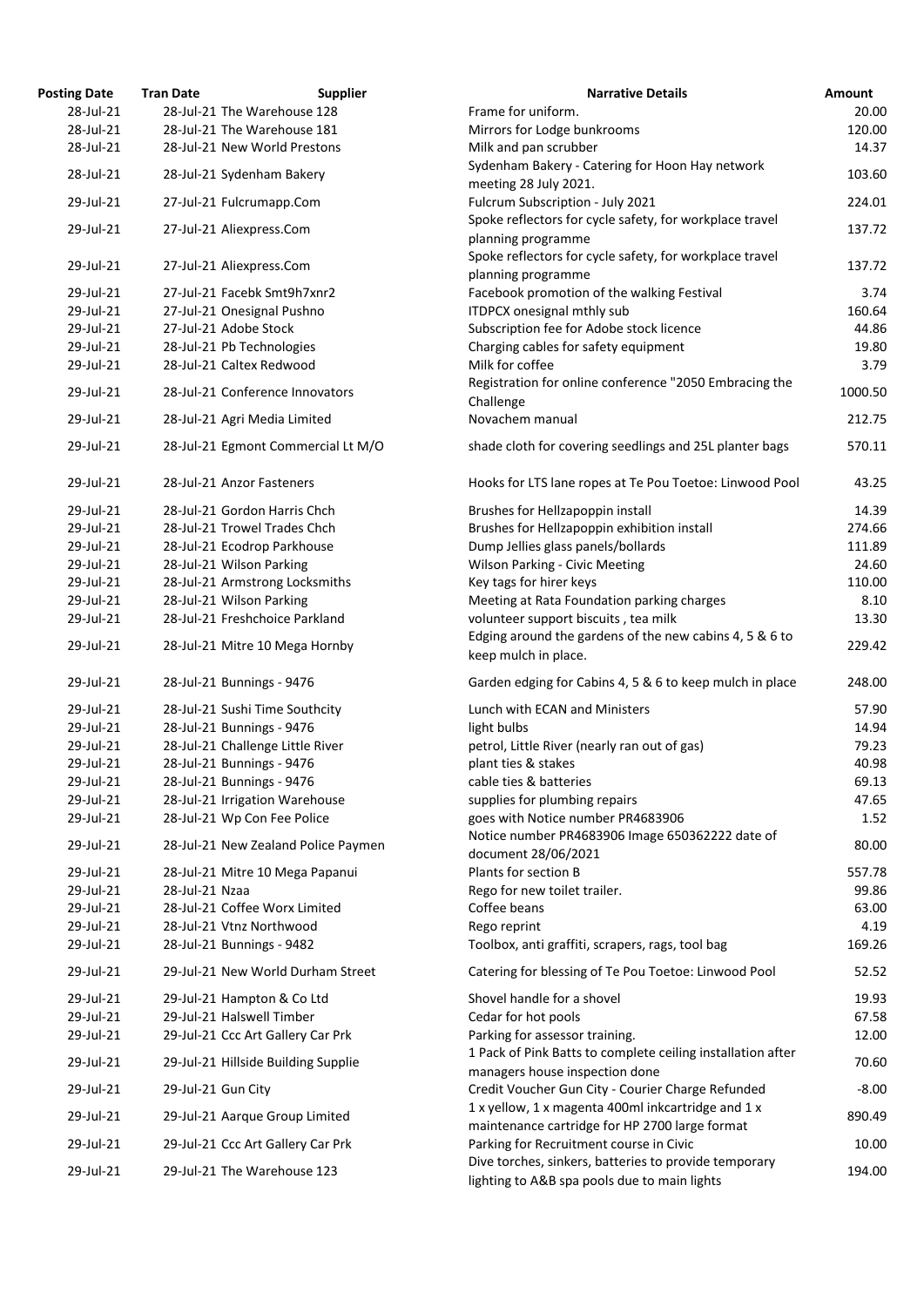| <b>Posting Date</b> | <b>Tran Date</b>                | <b>Supplier</b>                     | <b>Narrative Details</b>                                                    | Amount    |
|---------------------|---------------------------------|-------------------------------------|-----------------------------------------------------------------------------|-----------|
| 29-Jul-21           |                                 | 29-Jul-21 Straitnz Bluebridge Ltd   | Food and drink costs while couriering Te Papa work Black<br>Phoenix back    | 8.00      |
| 29-Jul-21           |                                 | 29-Jul-21 Warehouse Stationery      | Permanent pens for tag testing stickers                                     | 3.99      |
| 29-Jul-21           | 29-Jul-21 Resene - Ferrymead    |                                     | 2 liters of paint                                                           | 92.05     |
| 29-Jul-21           | 29-Jul-21 New World Prestons    |                                     | Milk for re sale in the shop                                                | 30.80     |
| 30-Jul-21           | 28-Jul-21 Createsend/Com        |                                     | Campaign Manager Banks Peninsula community news                             | 11.43     |
| 30-Jul-21           | 28-Jul-21 Officevibe            |                                     | ITDA Oficevibe mthly sub                                                    | 990.04    |
| 30-Jul-21           |                                 | 28-Jul-21 Ab* Abebooks.Co Itit75    | Library book                                                                | 59.37     |
| 30-Jul-21           | 29-Jul-21 Mobil Redwood         |                                     | Fuel for travel back from Westport for the July CDEM<br>response            | 35.98     |
| 30-Jul-21           | 29-Jul-21 Caltex Westport       |                                     | Fuel for travel to and around Westport for the July CDEM<br>response        | 57.80     |
| 30-Jul-21           |                                 | 29-Jul-21 Outsider Mountain Sprt    | <b>Boots for Rangers</b>                                                    | 607.20    |
| 30-Jul-21           | 29-Jul-21 Countdown Online      |                                     | Catering for Farewell morning tea as per council Exit<br>Policy             | 59.40     |
| 30-Jul-21           | 29-Jul-21 Bunnings - 9482       |                                     | <b>Electrical Tools</b>                                                     | 368.00    |
| 30-Jul-21           | 29-Jul-21 Warehouse Stationery  |                                     | Contact Paper for lesson with Dementia Canterbury -<br>Glitter Art          | 39.92     |
| 30-Jul-21           | 29-Jul-21 Ross Galt Lock & Key  |                                     | key cutting                                                                 | 17.00     |
| 30-Jul-21           | 29-Jul-21 Warehouse Stationery  |                                     | table                                                                       | 324.00    |
| 30-Jul-21           | 29-Jul-21 Createsend/Com        |                                     | Campaign Monitor - resource consents update                                 | 9.85      |
| 30-Jul-21           | 29-Jul-21 Createsend/Com        |                                     | Campaign Manager - Building consents newsletter                             | 12.15     |
| 30-Jul-21           |                                 | 29-Jul-21 Canterbury Sports Wh/s    | Cones for court                                                             | 125.00    |
| 30-Jul-21           | 29-Jul-21 Farmlands Co-Operati  |                                     | <b>Clothing Overalls</b>                                                    | 101.89    |
| 30-Jul-21           | 29-Jul-21 Armstrong Locksmiths  |                                     | Gaiety Hall User Key                                                        | 18.00     |
| 30-Jul-21           | 29-Jul-21 Nz Safety Blackwoods  |                                     | Safety Boots for construction on-site visits.                               | 169.39    |
| 30-Jul-21           |                                 | 29-Jul-21 Couplands Bakeries Chch   | Farewell morning tea for staff member who has been at<br>CCC 8 years        | 130.90    |
| 30-Jul-21           | 29-Jul-21 Dept Internal Affairs |                                     | Photo reproduction High St Central city interpretation                      | 90.00     |
| 30-Jul-21           |                                 | 29-Jul-21 Mainland Fasteners Ltd    | In House Maintenance - WO                                                   | 49.63     |
| 30-Jul-21           |                                 | 29-Jul-21 Drills Taps & Dies Limite | In House Maintenance - WO                                                   | 119.31    |
| 30-Jul-21           | 29-Jul-21 Tai Tapu Challenge    |                                     | gas for bbq trailer                                                         | 71.80     |
| 30-Jul-21           |                                 | 29-Jul-21 Omc Power Equipment       | scrub bar repair                                                            | 362.19    |
|                     |                                 |                                     | Shaft Collars for repairs to float in balance tank at Belfast               |           |
| 30-Jul-21           |                                 | 29-Jul-21 Mainland Fasteners Ltd    | Pool                                                                        | 15.21     |
| 30-Jul-21           |                                 | 29-Jul-21 Mitre 10 Mega Ferrymead   | New latch and epoxy putty for repair to Botanic Gardens<br>pool fence.      | 109.09    |
| 30-Jul-21           |                                 | 29-Jul-21 Straitnz Bluebridge Ltd   | Food and drink costs while couriering Te Papa work Black<br>Phoenix back    | 7.50      |
| 30-Jul-21           | 29-Jul-21 Number Eight          |                                     | Food and drink costs while couriering Te Papa work Black<br>Phoenix back    | 13.00     |
| 30-Jul-21           | 29-Jul-21 Dragons Restaurant    |                                     | Food and drink costs while couriering Te Papa work Black<br>Phoenix back    | 23.00     |
| 30-Jul-21           | 29-Jul-21 Bp 2go Linwood        |                                     | Chorus mural                                                                | 155.95    |
| 30-Jul-21           | 29-Jul-21 Bp 2go Linwood        |                                     | payment for chorus mural                                                    | 405.95    |
| 30-Jul-21           |                                 | 29-Jul-21 The Service Company Ltd C | Hand sanitizer for Port a loos                                              | 29.53     |
| 30-Jul-21           |                                 | 30-Jul-21 Nz Marketing Association  | NZ Marketing Awards                                                         | 517.50    |
| 30-Jul-21           |                                 | 30-Jul-21 Warehouse Stationery      | Credit Voucher Warehouse Stationery                                         | $-324.00$ |
| 30-Jul-21           |                                 | 30-Jul-21 Ccc Art Gallery Car Prk   | Meeting in civic offices                                                    | 8.00      |
| 30-Jul-21           | 30-Jul-21 Ccc Parking           |                                     | SCF Community Funding workshop parking                                      | 9.00      |
| 30-Jul-21           |                                 | 30-Jul-21 Mitre 10 Mega Papanui     | charger Plug - rechargeable batteries for Sound system                      | 27.89     |
| 30-Jul-21           |                                 | 30-Jul-21 Safeworx Christchurch     | Gloves and safety glasses.                                                  | 809.40    |
| 30-Jul-21           |                                 | 30-Jul-21 New World Durham Street   | Catering for Blessing for Lancaster Park project                            | 69.13     |
| 30-Jul-21           | 30-Jul-21 Transdiesel Ltd       |                                     | In House Maintenance - WO                                                   | 265.35    |
| 30-Jul-21           |                                 | 30-Jul-21 Laura Fergusson Trust (Ca | For Shirley Inter-Agency Community Network meeting<br>held on 15 July 2021. | 98.48     |
| 30-Jul-21           |                                 | 30-Jul-21 Laura Fergusson Trust (Ca | For Papanui Inter-Agency Community Network meeting<br>held on 13 July 2021. | 98.48     |

35.98

57.80

130.90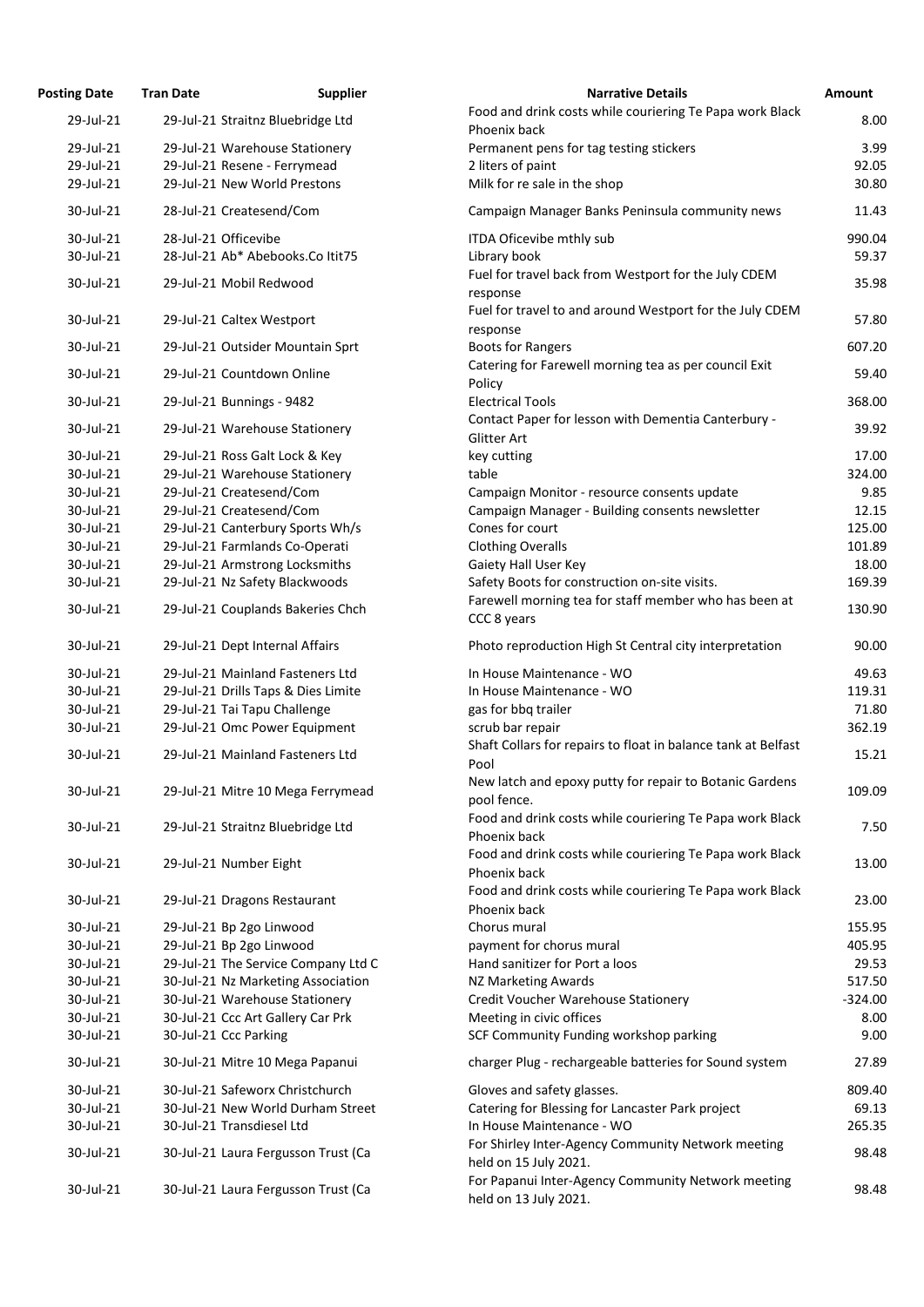| 'osting Date | <b>Tran Date</b>  | <b>Supplier</b>                     | <b>Narrative Details</b>                                                                           |
|--------------|-------------------|-------------------------------------|----------------------------------------------------------------------------------------------------|
| 30-Jul-21    |                   | 30-Jul-21 The Warehouse 178         | Storage containers and Balls for the pool                                                          |
| 30-Jul-21    |                   | 30-Jul-21 Hellers Shop Chch         | Pre cooked sausages for planting day the Groynes                                                   |
| 30-Jul-21    |                   | 30-Jul-21 New World Northwood       | Bread, juice, sauce for planting day                                                               |
| 30-Jul-21    |                   | 30-Jul-21 Hellers Shop Chch         | Beef burgers for planting day volunteers                                                           |
| $2$ -Aug-21  |                   | 29-Jul-21 Paypal *nzarchassoc Nz    | <b>ArchSite Annual Subscription</b>                                                                |
| $2$ -Aug-21  |                   | 29-Jul-21 Bmimages.Com              | Fee to reproduce detail of "Te Ra", held in the BM<br>collection, in the book "Te Puna Waiora"     |
| $2$ -Aug-21  |                   | 29-Jul-21 Paypal *diabeteschr       | Hypo Gel                                                                                           |
| $2$ -Aug-21  |                   | 29-Jul-21 Ab* Abebooks.Co Itm6xj    | Library book                                                                                       |
| $2$ -Aug-21  |                   | 30-Jul-21 Bunnings - 9482           | <b>Electrical Tools</b>                                                                            |
| $2$ -Aug-21  |                   | 30-Jul-21 Jaycar Pty Ltd            | <b>Field Tools</b>                                                                                 |
| $2$ -Aug-21  |                   | 30-Jul-21 Createsend/Com            | Payment for Art Galelry enewsletter promoting Bill<br>Hammond book launch.                         |
| $2$ -Aug-21  |                   | 30-Jul-21 Createsend/Com            | Payment for 30 July Art Gallery enewsletter                                                        |
| $2$ -Aug-21  |                   | 30-Jul-21 Createsend/Com            | Campaign Monitor - Coastal Hazards                                                                 |
| $2$ -Aug-21  |                   | 30-Jul-21 Createsend/Com            | Campaign Monitor - CMUA Update                                                                     |
| $2$ -Aug-21  |                   | 30-Jul-21 Amare Safety Christchurch | Hi Vis Vests and Gloves                                                                            |
| $2$ -Aug-21  |                   | 30-Jul-21 Sp * Moustache.Co.Nz      | Leaving morning tea as per period with Council stated in                                           |
|              |                   |                                     | policy.                                                                                            |
| $2$ -Aug-21  |                   | 30-Jul-21 Akaroa Motor Garage       | WOF for camp trailer rego: 365E<br>Tissues and kitchen paper for staffroom. tissues supplies       |
| $2$ -Aug-21  |                   | 30-Jul-21 New World Bishopdale      | where completely out and order days away.                                                          |
| $2$ -Aug-21  |                   | 30-Jul-21 Tamperblack Mobile C      | Blessing for Lancaster Park development                                                            |
| $2$ -Aug-21  |                   | 30-Jul-21 Rex Wheels & Castors      | In House Maintenance - WO                                                                          |
| $2$ -Aug-21  |                   | 30-Jul-21 Astm Fees/publications    | PDF download. Standard practice for installation of                                                |
|              |                   |                                     | machine spiral wound poly for Salve Valasco                                                        |
| $2$ -Aug-21  |                   | 30-Jul-21 Mainland Fasteners Ltd    | In House Maintenance                                                                               |
| $2$ -Aug-21  |                   | 30-Jul-21 New World Halswell        | supplies for volunteer planting day                                                                |
| $2-Aug-21$   |                   | 30-Jul-21 Halswell Butchery         | sausages for volunteer planting day                                                                |
| $2$ -Aug-21  |                   | 30-Jul-21 Pb Tech Online 09 5269200 | Hygrometers for reconditioning prosorb cassettes<br>(passive humidity control for cabinets)        |
| $2$ -Aug-21  |                   | 30-Jul-21 Pak N Save Northlands     | community planting day food items for volunteers                                                   |
| $2$ -Aug-21  |                   | 30-Jul-21 Bunnings Online 2         | Chairs for events                                                                                  |
|              |                   |                                     | Facebook Social media, Cashmere Intersection, Kite Rite                                            |
| $2$ -Aug-21  |                   | 31-Jul-21 Facebk *buwdb5xs62        | House, Go Live festival, Lock nice bike                                                            |
| $2$ -Aug-21  |                   | 31-Jul-21 Facebk *98mp54fs92        | Facebook post boost Kidsfest                                                                       |
| $2$ -Aug-21  |                   | 31-Jul-21 Central Innovation        | ITDPLOB ArchiCAD mthly sub                                                                         |
| $2-Aug-21$   |                   | 31-Jul-21 Countdown                 | food for volunteers community planting                                                             |
| $2$ -Aug-21  |                   | 31-Jul-21 Countdown                 | food item for community planting day volunteers                                                    |
| $2$ -Aug-21  |                   | 31-Jul-21 Peter Timbs Meats         | food item for community plating day volunteers                                                     |
| $2$ -Aug-21  |                   | 1-Aug-21 Canty Liquor Pages Road    | Card used in error reimbursement made via Civic -<br>Reimbursed via Service Desk 03/08/21          |
| $2$ -Aug-21  |                   | 1-Aug-21 New World Ferry Road       | Catering items for the Christchurch Invitation review<br>meeting on 3 August at the Civic Offices. |
| $2$ -Aug-21  |                   | 1-Aug-21 Addressfinder Limited      | Address Finder Monthly Sub. Online Registration System.                                            |
| $2$ -Aug-21  |                   | 2-Aug-21 Cial Online Parking        | Airport parking Hoteres return                                                                     |
| $2$ -Aug-21  |                   | 2-Aug-21 Hampton & Co Ltd           | Ply for group fit tv fix, timber for Waltham                                                       |
| $2$ -Aug-21  | 2-Aug-21 Seekom   |                                     | Online Credit card transaction charges for Campgrounds                                             |
| $2$ -Aug-21  |                   | 2-Aug-21 Mitre 10 Mega Ferrymead    | cable ties etc                                                                                     |
| $2$ -Aug-21  |                   | 2-Aug-21 Espresso Carwash           | Support van clean after trip to Westport                                                           |
| $2$ -Aug-21  |                   | 2-Aug-21 The Warehouse 123          | towels for re-sale                                                                                 |
| $2$ -Aug-21  |                   | 2-Aug-21 Pak N Save Northlands      | For Papanui-Innes Community Board meetings during<br>week of 2-6 August 2021.                      |
| 3-Aug-21     | 30-Jul-21 Goformz |                                     | ITDPBusSys GoFormz mthly sub Health Licensing                                                      |
| 3-Aug-21     |                   | 1-Aug-21 Facebk *9k56x47t62         | Campaign Monitor - Nice bike, lock it, - Kia Rite Hoea                                             |
| 3-Aug-21     |                   | 1-Aug-21 Fulcrumapp.Com             | Supply of data capture tool CWW assets                                                             |
| 3-Aug-21     |                   | 1-Aug-21 Asana.Com                  | Refunded in Full 06/08/21                                                                          |
| 3-Aug-21     |                   | 1-Aug-21 Asana.Com                  | Refunded in Full 06/08/21                                                                          |

| <b>Posting Date</b> | <b>Tran Date</b>  | <b>Supplier</b>                     | <b>Narrative Details</b>                                  | <b>Amount</b> |
|---------------------|-------------------|-------------------------------------|-----------------------------------------------------------|---------------|
| 30-Jul-21           |                   | 30-Jul-21 The Warehouse 178         | Storage containers and Balls for the pool                 | 98.00         |
| 30-Jul-21           |                   | 30-Jul-21 Hellers Shop Chch         | Pre cooked sausages for planting day the Groynes          | 19.95         |
| 30-Jul-21           |                   | 30-Jul-21 New World Northwood       | Bread, juice, sauce for planting day                      | 35.51         |
| 30-Jul-21           |                   | 30-Jul-21 Hellers Shop Chch         | Beef burgers for planting day volunteers                  | 96.00         |
| $2$ -Aug-21         |                   | 29-Jul-21 Paypal *nzarchassoc Nz    | ArchSite Annual Subscription                              | 1380.00       |
|                     |                   |                                     | Fee to reproduce detail of "Te Ra", held in the BM        |               |
| $2$ -Aug-21         |                   | 29-Jul-21 Bmimages.Com              | collection, in the book "Te Puna Waiora"                  | 129.91        |
| $2$ -Aug-21         |                   | 29-Jul-21 Paypal *diabeteschr       | Hypo Gel                                                  | 23.00         |
| $2$ -Aug-21         |                   | 29-Jul-21 Ab* Abebooks.Co Itm6xj    | Library book                                              | 107.26        |
| $2$ -Aug-21         |                   | 30-Jul-21 Bunnings - 9482           | <b>Electrical Tools</b>                                   | 189.47        |
| $2$ -Aug-21         |                   | 30-Jul-21 Jaycar Pty Ltd            | <b>Field Tools</b>                                        | 422.80        |
|                     |                   |                                     | Payment for Art Galelry enewsletter promoting Bill        |               |
| $2$ -Aug-21         |                   | 30-Jul-21 Createsend/Com            | Hammond book launch.                                      | 7.71          |
| $2$ -Aug-21         |                   | 30-Jul-21 Createsend/Com            | Payment for 30 July Art Gallery enewsletter               | 167.34        |
|                     |                   | 30-Jul-21 Createsend/Com            | Campaign Monitor - Coastal Hazards                        | 9.25          |
| $2$ -Aug-21         |                   | 30-Jul-21 Createsend/Com            |                                                           |               |
| $2-Aug-21$          |                   |                                     | Campaign Monitor - CMUA Update                            | 15.46         |
| $2$ -Aug-21         |                   | 30-Jul-21 Amare Safety Christchurch | Hi Vis Vests and Gloves                                   | 75.99         |
| $2$ -Aug-21         |                   | 30-Jul-21 Sp * Moustache.Co.Nz      | Leaving morning tea as per period with Council stated in  | 29.00         |
|                     |                   |                                     | policy.                                                   |               |
| $2$ -Aug-21         |                   | 30-Jul-21 Akaroa Motor Garage       | WOF for camp trailer rego: 365E                           | 40.00         |
| $2$ -Aug-21         |                   | 30-Jul-21 New World Bishopdale      | Tissues and kitchen paper for staffroom. tissues supplies | 21.94         |
|                     |                   |                                     | where completely out and order days away.                 |               |
| $2$ -Aug-21         |                   | 30-Jul-21 Tamperblack Mobile C      | Blessing for Lancaster Park development                   | 260.00        |
| $2$ -Aug-21         |                   | 30-Jul-21 Rex Wheels & Castors      | In House Maintenance - WO                                 | 35.40         |
| $2$ -Aug-21         |                   | 30-Jul-21 Astm Fees/publications    | PDF download. Standard practice for installation of       | 91.26         |
|                     |                   |                                     | machine spiral wound poly for Salve Valasco               |               |
| $2$ -Aug-21         |                   | 30-Jul-21 Mainland Fasteners Ltd    | In House Maintenance                                      | 34.50         |
| $2-Aug-21$          |                   | 30-Jul-21 New World Halswell        | supplies for volunteer planting day                       | 36.13         |
| $2$ -Aug-21         |                   | 30-Jul-21 Halswell Butchery         | sausages for volunteer planting day                       | 59.59         |
|                     |                   | 30-Jul-21 Pb Tech Online 09 5269200 | Hygrometers for reconditioning prosorb cassettes          | 58.47         |
| $2$ -Aug-21         |                   |                                     | (passive humidity control for cabinets)                   |               |
| $2$ -Aug-21         |                   | 30-Jul-21 Pak N Save Northlands     | community planting day food items for volunteers          | 17.99         |
| $2$ -Aug-21         |                   | 30-Jul-21 Bunnings Online 2         | Chairs for events                                         | 244.60        |
|                     |                   |                                     | Facebook Social media, Cashmere Intersection, Kite Rite   |               |
| $2$ -Aug-21         |                   | 31-Jul-21 Facebk *buwdb5xs62        | House, Go Live festival, Lock nice bike                   | 132.39        |
| $2$ -Aug-21         |                   | 31-Jul-21 Facebk *98mp54fs92        | Facebook post boost Kidsfest                              | 25.00         |
| $2$ -Aug-21         |                   | 31-Jul-21 Central Innovation        | ITDPLOB ArchiCAD mthly sub                                | 379.50        |
| $2$ -Aug-21         |                   | 31-Jul-21 Countdown                 | food for volunteers community planting                    | 28.00         |
| $2$ -Aug-21         |                   | 31-Jul-21 Countdown                 | food item for community planting day volunteers           | 44.19         |
| $2$ -Aug-21         |                   | 31-Jul-21 Peter Timbs Meats         | food item for community plating day volunteers            | 59.94         |
|                     |                   |                                     | Card used in error reimbursement made via Civic -         |               |
| $2$ -Aug-21         |                   | 1-Aug-21 Canty Liquor Pages Road    | Reimbursed via Service Desk 03/08/21                      | 35.98         |
|                     |                   |                                     | Catering items for the Christchurch Invitation review     |               |
| $2$ -Aug-21         |                   | 1-Aug-21 New World Ferry Road       | meeting on 3 August at the Civic Offices.                 | 26.73         |
|                     |                   |                                     |                                                           |               |
| $2$ -Aug-21         |                   | 1-Aug-21 Addressfinder Limited      | Address Finder Monthly Sub. Online Registration System.   | 97.60         |
| $2$ -Aug-21         |                   | 2-Aug-21 Cial Online Parking        | Airport parking Hoteres return                            | 47.00         |
|                     |                   |                                     |                                                           |               |
| $2$ -Aug-21         |                   | 2-Aug-21 Hampton & Co Ltd           | Ply for group fit tv fix, timber for Waltham              | 485.71        |
| $2$ -Aug-21         | 2-Aug-21 Seekom   |                                     | Online Credit card transaction charges for Campgrounds    | 116.55        |
|                     |                   |                                     |                                                           |               |
| $2$ -Aug-21         |                   | 2-Aug-21 Mitre 10 Mega Ferrymead    | cable ties etc                                            | 33.98         |
| $2$ -Aug-21         |                   | 2-Aug-21 Espresso Carwash           | Support van clean after trip to Westport                  | 174.00        |
| $2$ -Aug-21         |                   | 2-Aug-21 The Warehouse 123          | towels for re-sale                                        | 125.00        |
| $2$ -Aug-21         |                   | 2-Aug-21 Pak N Save Northlands      | For Papanui-Innes Community Board meetings during         | 2.49          |
|                     |                   |                                     | week of 2-6 August 2021.                                  |               |
| 3-Aug-21            | 30-Jul-21 Goformz |                                     | ITDPBusSys GoFormz mthly sub Health Licensing             | 158.73        |
| $3$ -Aug-21         |                   | 1-Aug-21 Facebk *9k56x47t62         | Campaign Monitor - Nice bike, lock it, - Kia Rite Hoea    | 8.24          |
|                     |                   |                                     |                                                           |               |
| 3-Aug-21            |                   | 1-Aug-21 Fulcrumapp.Com             | Supply of data capture tool CWW assets                    | 949.45        |
| $3$ -Aug-21         |                   | 1-Aug-21 Asana.Com                  | Refunded in Full 06/08/21                                 | 59.62         |
| 3-Aug-21            |                   | 1-Aug-21 Asana.Com                  | Refunded in Full 06/08/21                                 | 139.12        |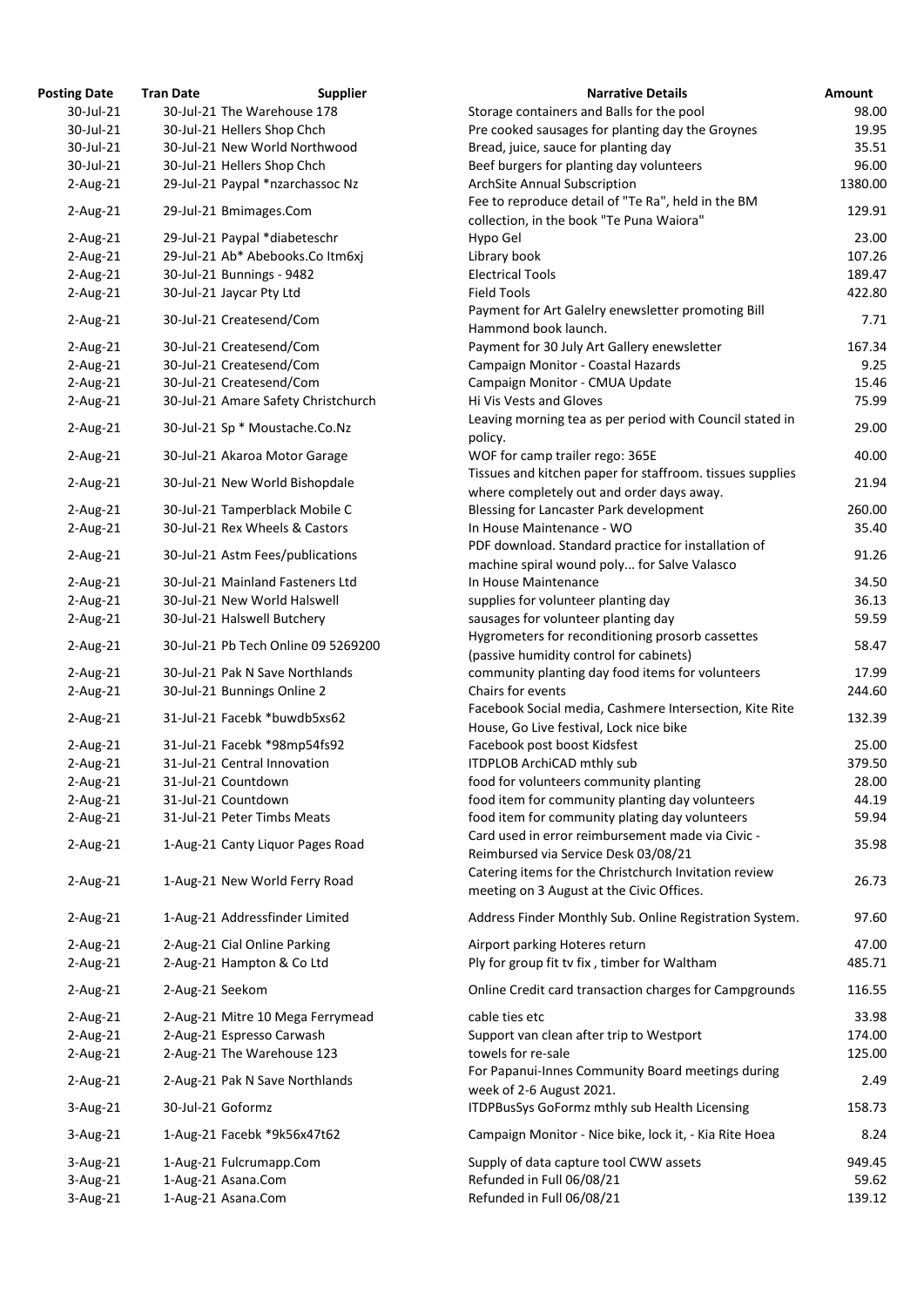| <b>Posting Date</b> | <b>Tran Date</b>  | <b>Supplier</b>                    | <b>Narrative Details</b>                                                                                       | Amount |
|---------------------|-------------------|------------------------------------|----------------------------------------------------------------------------------------------------------------|--------|
| $3-Aug-21$          |                   | 2-Aug-21 Labwarehouse Limited      | lab equipment                                                                                                  | 520.84 |
| $3-Aug-21$          |                   | 2-Aug-21 The Service Company Ltd C | cleaning supplies                                                                                              | 642.25 |
| $3$ -Aug-21         |                   | 2-Aug-21 Business Fitness Nz       | Webinar: Employment Law - Reinstatement - the primary<br>remedy, 4 August                                      | 201.25 |
| $3$ -Aug-21         |                   | 2-Aug-21 Pay My Park               | Pay My Park - Meetings Civic                                                                                   | 54.12  |
| $3$ -Aug-21         |                   | 2-Aug-21 The Warehouse 178         | Library morning tea prize                                                                                      | 117.00 |
| $3-Aug-21$          |                   | 2-Aug-21 The Canterbury Mental     | <b>MHERC Course</b>                                                                                            | 79.00  |
| 3-Aug-21            |                   | 2-Aug-21 Vtnz Sockburn             | CoF for van                                                                                                    | 182.00 |
|                     |                   |                                    | 6 x Cans of White Spray on Paint to do markings and                                                            |        |
| $3$ -Aug-21         |                   | 2-Aug-21 Nz Safety Blackwoods      | Tennis Court lines at the Holiday Park                                                                         | 98.79  |
| $3$ -Aug-21         |                   | 2-Aug-21 Leedsafe Limited          | Boots for Parks cadet                                                                                          | 209.29 |
| 3-Aug-21            |                   | 2-Aug-21 Bp 2go Linwood            | Fuel - Mobil Vehicle                                                                                           | 55.17  |
| $3$ -Aug-21         |                   | 2-Aug-21 Resene Tower Junction34   | Cleaner, paint brushes, paint Edmonds Factory Gardens                                                          | 105.01 |
| $3$ -Aug-21         |                   | 2-Aug-21 Kmart Online              | Purchased wrong item and returned to Kmart. They                                                               | 320.00 |
|                     |                   |                                    | refunded this transaction back onto credit card                                                                |        |
| $3$ -Aug-21         |                   | 2-Aug-21 Straitnz Bluebridge Ltd   | Food and drink costs while couriering Te Papa work Black<br>Phoenix back                                       | 4.50   |
|                     |                   |                                    | Food and drink costs while couriering Te Papa work Black                                                       |        |
| $3$ -Aug-21         |                   | 2-Aug-21 Number Eight              | Phoenix back                                                                                                   | 29.50  |
| $3$ -Aug-21         |                   | 2-Aug-21 Nz Safety Blackwoods      | face masks, tapes etc.                                                                                         | 130.89 |
| $3-Aug-21$          |                   | 2-Aug-21 Fab Plastics Limited      | keyhole blocks for 'things that shape us' exhibition.                                                          | 50.03  |
| $3$ -Aug-21         |                   | 2-Aug-21 Trowel Trades Chch        | Plaster for wall builds for Flying Nun exhibition                                                              | 61.39  |
| 3-Aug-21            |                   | 3-Aug-21 New World Durham Street   | Milk for Ranger Tea Room                                                                                       | 8.78   |
| 3-Aug-21            |                   | 3-Aug-21 James Bull & Co           | replacement lock for function/board room access                                                                | 74.75  |
| $3$ -Aug-21         |                   | 3-Aug-21 James Bull & Co           | cut extra keys for BG grounds buildings and gate locks                                                         | 207.00 |
| $3$ -Aug-21         |                   | 3-Aug-21 Ccc Parking               | <b>CCC Parking - Civic Meeting</b>                                                                             | 4.50   |
| $3$ -Aug-21         |                   | 3-Aug-21 Mitre 10 Mega Hornby      | Waterproof goo and fertiliser                                                                                  | 124.43 |
| $3$ -Aug-21         |                   | 3-Aug-21 Ccc Art Gallery Car Prk   | Parking for offsite meeting                                                                                    | 13.00  |
| $3$ -Aug-21         |                   | 3-Aug-21 Ccc Parking               | Parking - Civic Meeting actual parking charge could not be<br>download from phone                              | 4.50   |
| $3$ -Aug-21         |                   | 3-Aug-21 James Bull & Co           | 4 Padlocks and 2 keys for Park.                                                                                | 181.52 |
| $3$ -Aug-21         |                   | 3-Aug-21 Warehouse Stationery      | Vehicle log books for RRZ                                                                                      | 94.90  |
| $3-Aug-21$          |                   | 3-Aug-21 Anzor Fasteners           | Latches and handles for toolboxes                                                                              | 203.07 |
| 3-Aug-21            |                   | 3-Aug-21 Mitre 10 Mega Ferrymead   | <b>Office Misc</b>                                                                                             | 187.46 |
| $3$ -Aug-21         |                   | 3-Aug-21 Ccc Art Gallery Car Prk   | Parking for meetings at Civic                                                                                  | 13.00  |
|                     |                   |                                    | Section A tools                                                                                                | 84.97  |
| 3-Aug-21            |                   | 3-Aug-21 Mitre 10 Mega Hornby      |                                                                                                                |        |
| $3$ -Aug-21         |                   | 3-Aug-21 Belfast Vet Clinic        | Euthanasia of large dog (George) 2/6/21. Incl Housecall +<br>mileage                                           | 232.70 |
| $3$ -Aug-21         |                   | 3-Aug-21 Burwood Produce           | animal area seed for birds also carrots                                                                        | 266.80 |
| 4-Aug-21            |                   | 1-Aug-21 Paypal *tiptoppress       | TipTop widget for Library DeskNet upgrade                                                                      | 14.22  |
| 4-Aug-21            |                   | 2-Aug-21 Bizfurn Express Aust      | odyssey bench                                                                                                  | 781.51 |
| 4-Aug-21            |                   | 2-Aug-21 Aliexpress                | Blank badges bought as part of pitched Great Sumner<br>Clean up event                                          | 72.38  |
| 4-Aug-21            | 2-Aug-21 Glo.Com  |                                    | Online yoga training tool                                                                                      | 26.48  |
| 4-Aug-21            |                   | 2-Aug-21 Otoromiro Hotel           | <b>Catering for Community Board Service Awards</b><br>Food and drink costs while couriering Te Papa work Black | 704.00 |
| 4-Aug-21            | 2-Aug-21 K C Cafe |                                    | Phoenix back                                                                                                   | 23.77  |
| 4-Aug-21            |                   | 2-Aug-21 State Library Of New S    | Library book                                                                                                   | 95.20  |
| 4-Aug-21            |                   | 3-Aug-21 Vtnz Rangiora             | vehicle reflectors                                                                                             | 22.99  |
| 4-Aug-21            |                   | 3-Aug-21 Ccc Art Gallery Car Prk   | Parking to attend Recruitment meeting/interview -<br>Parking machine didn't provide receipt.                   | 8.00   |
| 4-Aug-21            |                   | 3-Aug-21 Pb Tech Online 09 5269200 | Goods Returned and refunded in full 10/08/21                                                                   | 147.94 |
| 4-Aug-21            |                   | 3-Aug-21 Pb Tech Online 09 5269200 | <b>USB Charging Station</b>                                                                                    | 153.83 |
| 4-Aug-21            |                   | 3-Aug-21 Memobottle.Com            | Goods for resale with credit card fee                                                                          | 773.75 |
| 4-Aug-21            |                   | 3-Aug-21 Portstone Garden Ctr      | seeds for Curators House vegetable garden                                                                      | 12.90  |
| 4-Aug-21            |                   | 3-Aug-21 Pb Tech Online 09 5269200 | Iphone cases for Animal control officers - Lifeproof Fre for<br>iphone 8+                                      | 900.92 |
| 4-Aug-21            |                   | 3-Aug-21 Wilson Parking            | Parking fees for meeting.                                                                                      | 24.60  |
| 4-Aug-21            |                   | 3-Aug-21 Createsend/Com            | Campaign Monitor - Bromley Odour                                                                               | 7.90   |
|                     |                   |                                    |                                                                                                                |        |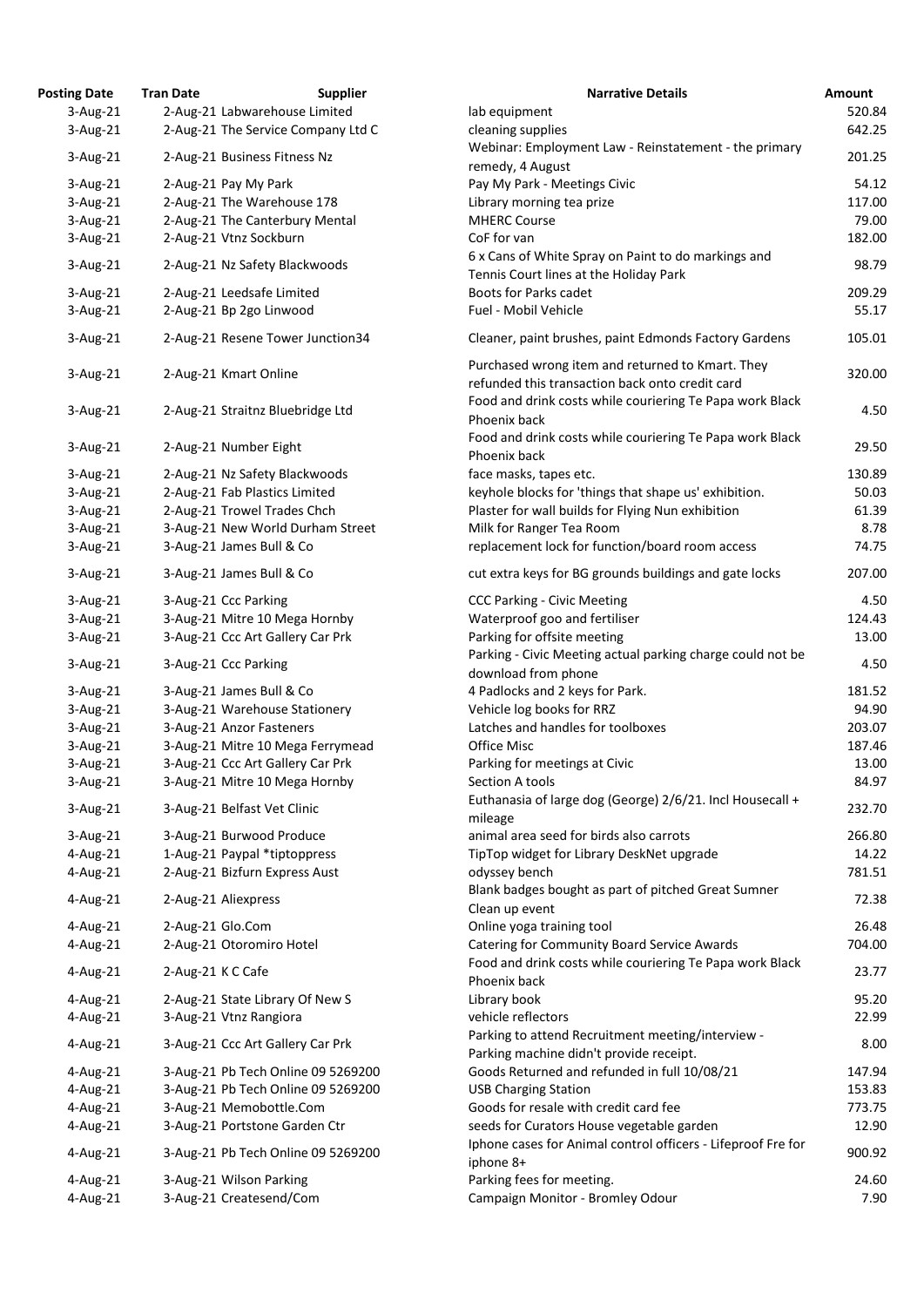| <b>Posting Date</b> | <b>Tran Date</b> | <b>Supplier</b>                    | <b>Narrative Details</b>                                  | Amount  |
|---------------------|------------------|------------------------------------|-----------------------------------------------------------|---------|
| 4-Aug-21            |                  | 3-Aug-21 Pulp Kitchen Catering     | Christchurch West Melton Zone Committee Catering 29       | 221.02  |
|                     |                  |                                    | April 2021                                                |         |
| 4-Aug-21            |                  | 3-Aug-21 Ccc Art Gallery Car Prk   | Meeting in civic offices                                  | 8.00    |
| 4-Aug-21            | 3-Aug-21 Repco   |                                    | Windscreen wipers and battery for remote for van          | 30.87   |
| 4-Aug-21            |                  | 3-Aug-21 Wilson Parking            | Cost of car parking while assisting with recruitment in   | 14.60   |
|                     |                  |                                    | Civic offices                                             |         |
| 4-Aug-21            |                  | 3-Aug-21 Hornby Auto Electrics     | Trailer maintenance and work                              | 531.36  |
| 4-Aug-21            |                  | 3-Aug-21 Wilson Parking            | Parking for assessment centres.                           | 24.60   |
| 4-Aug-21            | 3-Aug-21 Evanz   |                                    | <b>EVANZ subscription for Cowles Stadium</b>              | 962.06  |
| 4-Aug-21            |                  | 3-Aug-21 Nzrc Online Shop          | NZ Red Cross Staff Training                               | 140.00  |
| 4-Aug-21            |                  | 3-Aug-21 Sp * Parkers Beverages    | sunrise soak beveridge                                    | 150.00  |
| 4-Aug-21            | 3-Aug-21 Nzfss   |                                    | NZFSS Membership FY21-22 x2                               | 110.00  |
| 4-Aug-21            |                  | 3-Aug-21 Pb Tech Online 09 5269200 | Lenovo camera                                             | 740.80  |
| 4-Aug-21            |                  | 3-Aug-21 Omc Power Equipment       | Repairs to DHRMC Stihl machine                            | 174.61  |
| 4-Aug-21            |                  | 3-Aug-21 Terra Viva Home & Garden  | roses Mona Vale & Rose Chapel                             | 331.86  |
| 4-Aug-21            |                  | 3-Aug-21 Mitre 10 Beckenham        | Resources for education programmes                        | 18.00   |
| 4-Aug-21            |                  | 3-Aug-21 Uber Trip Help.Uber.Com   | This was travel to meeting with IT vendor update and      | 7.60    |
|                     |                  |                                    | project review for the forwards works viewer.             |         |
| 4-Aug-21            |                  | 3-Aug-21 Uber Trip Help.Uber.Com   | This was travel to meeting with IT vendor update and      | 8.02    |
|                     |                  |                                    | project review for the forwards works viewer.             |         |
| 4-Aug-21            |                  | 3-Aug-21 The Naked Baker Ltd       | Disposable cups for BBQ trailer                           | 26.00   |
| 4-Aug-21            | 3-Aug-21 Safet   |                                    | First Aid supplies for Gym                                | 119.28  |
| 4-Aug-21            |                  | 4-Aug-21 Legalwise Seminars Pty    | Continuous Professional Development points (CPD)          | 283.00  |
| 4-Aug-21            |                  | 4-Aug-21 Ccc Art Gallery Car Prk   | Cost of car parking while assisting with recruitment in   | 9.00    |
|                     |                  |                                    | Civic offices                                             |         |
| 4-Aug-21            |                  | 4-Aug-21 Unichem Cashel Pharmacy   | Isopropyl Alcohol needed for sorting machine. Emergency   | 8.99    |
|                     |                  |                                    | purchase                                                  |         |
| 4-Aug-21            |                  | 4-Aug-21 Mitre 10 Mega Papanui     | 2x bottles Isopropyl Alcohol for the library sorting      | 39.96   |
|                     |                  |                                    | machine.                                                  |         |
| $4$ -Aug-21         |                  | 4-Aug-21 Mitre 10 Mega Hornby      | fixings for exhibition panels - archaeology               | 99.05   |
| 4-Aug-21            |                  | 4-Aug-21 Award Plastics            | acrylic top for display case                              | 503.73  |
| 4-Aug-21            |                  | 4-Aug-21 The Caxton Press          | digital printing, exhibition panels                       | 1104.00 |
| 4-Aug-21            |                  | 4-Aug-21 Straitnz Bluebridge Ltd   | Food and drink costs while couriering Te Papa work Black  | 6.50    |
|                     |                  |                                    | Phoenix back                                              |         |
| 4-Aug-21            |                  | 4-Aug-21 Raeward Fresh Harewood    | animal area veges 4 rabbits and other                     | 20.36   |
| 4-Aug-21            |                  | 4-Aug-21 Pak N Save Northlands     | D batteries for safes onsite Office Max batteries         | 30.38   |
|                     |                  |                                    | insufficient strength                                     |         |
| $5 - Aug-21$        |                  | 3-Aug-21 Createsend/Com            | Campaign Monitor - Our Future Together newsletter         | 10.81   |
| 5-Aug-21            |                  | 3-Aug-21 Amazon Web Services       | Hosting fees for Smart Christchurch projects.             | 113.09  |
| 5-Aug-21            |                  | 3-Aug-21 Officemax                 | ear plugs                                                 | 84.99   |
| 5-Aug-21            |                  | 4-Aug-21 Caltex Hornby             | Milk for Hornby staff room.                               | 10.90   |
| 5-Aug-21            |                  | 4-Aug-21 Ccc Art Gallery Car Prk   | Parking to attend Recruitment meeting/interview           | 21.00   |
| 5-Aug-21            |                  | 4-Aug-21 Spotlight Christchurch    | Chalk based inks to use with stamps on childrens hands as | 32.00   |
|                     |                  |                                    | our blue/red ink pads do not show up well                 |         |
| 5-Aug-21            |                  | 4-Aug-21 Spotlight Christchurch    | safety pins for pricing - stock for resale                | 56.00   |
| 5-Aug-21            |                  | 4-Aug-21 Mailchimp                 | Greater Christchurch Partnership 2050 tracking how        | 28.74   |
|                     |                  |                                    | many people click on links etc                            |         |
| 5-Aug-21            |                  | 4-Aug-21 Wilson Parking            | Parking fees for meeting.                                 | 24.60   |
| 5-Aug-21            |                  | 4-Aug-21 Blacks Fasteners          | nuts and bolts                                            | 29.58   |
| 5-Aug-21            |                  | 4-Aug-21 Wilson Parking            | Parking costs while attending health and safety meeting   | 6.60    |
|                     |                  |                                    | in Turanga                                                |         |
| 5-Aug-21            |                  | 4-Aug-21 Noble-Adams Machinery     | parts for spray unit                                      | 131.54  |
| 5-Aug-21            |                  | 4-Aug-21 Fosters Outdoor Power     | Stihl equipment maintenance - brushcutter parts.          | 354.81  |
| 5-Aug-21            |                  | 4-Aug-21 Wilson Parking            | Attending recruitment meeting                             | 8.60    |
| 5-Aug-21            |                  | 4-Aug-21 Professional Colour       | Conversion of images for Magnetic Observatory to Box      | 770.45  |
|                     |                  |                                    | Brownie reproduction size                                 |         |
| 5-Aug-21            |                  | 4-Aug-21 Southern H/pitality Lt    | nip pourers for mocktails - sunrise soak                  | 28.80   |
| 5-Aug-21            |                  | 4-Aug-21 Briscoes Riccarton        | waterproof speaks x2 - sunrise soak in sauna meditation   | 69.98   |
|                     |                  |                                    |                                                           |         |
| $5 - Aug-21$        |                  | 4-Aug-21 Briscoes Chch Salisbury   | garment racks for sunrise soak                            | 79.98   |
| 5-Aug-21            |                  | 4-Aug-21 The Warehouse 123         | 4 x laundry baskets for sunrise soak                      | 100.00  |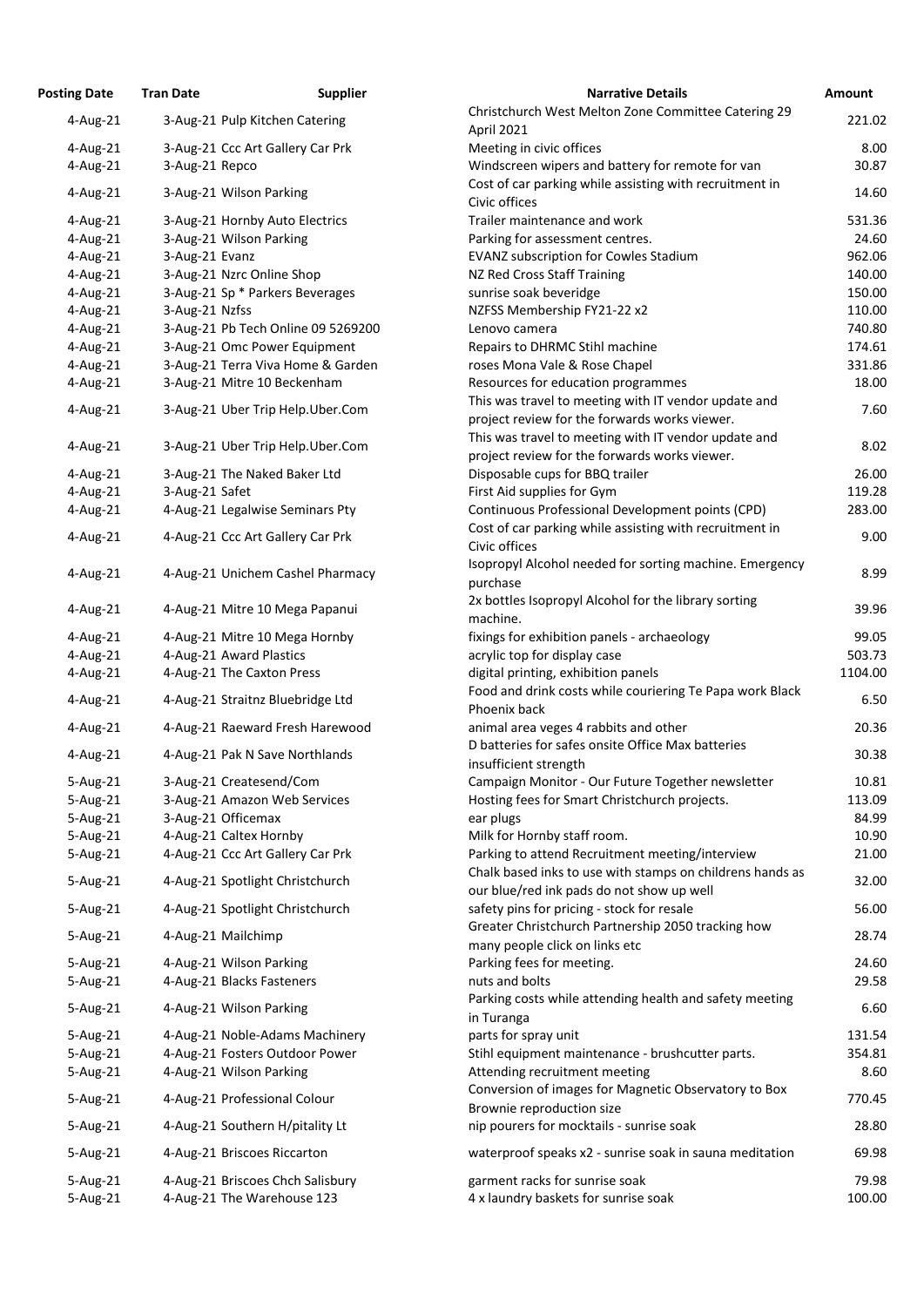| <b>Posting Date</b> | <b>Tran Date</b>                | <b>Supplier</b>                    | <b>Narrative Details</b>                                                                            |
|---------------------|---------------------------------|------------------------------------|-----------------------------------------------------------------------------------------------------|
| 5-Aug-21            | 4-Aug-21 Kmart - Riccarton      |                                    | Items for sunrise soak                                                                              |
| 5-Aug-21            |                                 | 4-Aug-21 Freedom Furniture Moorhou | acrylic glassware for sunrise soak - martini glass x 12,                                            |
|                     |                                 |                                    | mocktail glass x11, champagne x 36                                                                  |
| 5-Aug-21            | 4-Aug-21 Nz Safety Blackwoods   |                                    | Safety Clothing / equipment                                                                         |
| 5-Aug-21            | 4-Aug-21 The Warehouse 123      |                                    | Tablet cover                                                                                        |
| 5-Aug-21            |                                 | 4-Aug-21 Omc Power Equipment       | 20 Itr bio plus lube and 5 Itr 50:1 2 stroke oil                                                    |
|                     |                                 |                                    | CILI 2x Heat Presses for Sth and Smith St Libraries inclu                                           |
| 5-Aug-21            | 4-Aug-21 Sp * Amon Enterprises  |                                    | GST in price                                                                                        |
|                     |                                 |                                    | parking for Library assistant recruitment, and h&s                                                  |
| 5-Aug-21            | 4-Aug-21 Wilson Parking         |                                    | meeting                                                                                             |
|                     |                                 |                                    | Kai for Ngaio Marsh brainstorming hui with external                                                 |
| 5-Aug-21            | 4-Aug-21 Countdown              |                                    | groups                                                                                              |
|                     |                                 |                                    | Food and drink costs while couriering Te Papa work Bl                                               |
| 5-Aug-21            | 4-Aug-21 Number Eight           |                                    | Phoenix                                                                                             |
| 5-Aug-21            |                                 | 4-Aug-21 Mitre 10 Mega Papanui     | Orchid mix, lime sulphur, Grow tunnel hoop x 4                                                      |
| 5-Aug-21            | 4-Aug-21 Bunnings - 9482        |                                    | Cleaning equipment                                                                                  |
| 5-Aug-21            | 4-Aug-21 Freshchoice Parkland   |                                    | Milk for staffroom                                                                                  |
|                     |                                 |                                    | Barcode for reprint of book "Louise Henderson: From                                                 |
| 5-Aug-21            | 4-Aug-21 Barcodes.Co.Nz         |                                    | Life"                                                                                               |
|                     |                                 |                                    |                                                                                                     |
| 5-Aug-21            |                                 | 4-Aug-21 Outsider Mountain Sprt    | work boots gear for Park ranger so is able to job well                                              |
| 5-Aug-21            |                                 | 4-Aug-21 Mitre 10 Mega Papanui     | a wrench for filter tank cleaning                                                                   |
| 5-Aug-21            |                                 | 4-Aug-21 Home And Castle Hardware  | Gloss paint for mural                                                                               |
| 5-Aug-21            |                                 | 4-Aug-21 Mitre 10 Mega Papanui     | Move it moss and mould concentrate                                                                  |
| 5-Aug-21            | 5-Aug-21 Warehouse Stationery   |                                    | Tempera paints for art safari - august session                                                      |
| 5-Aug-21            |                                 | 5-Aug-21 Mitre 10 Mega Papanui     | Assorted washers nuts for GC hoop fix                                                               |
| $5-Aug-21$          |                                 | 5-Aug-21 The Drawing Room Limite   | General supplies: Brushes, paper, brush cleaner.                                                    |
| 5-Aug-21            | 5-Aug-21 Nz Institute Of Landsc |                                    | NZILA membership subscription fees                                                                  |
| 5-Aug-21            |                                 | 5-Aug-21 New World Durham Street   | Leaving morning tea                                                                                 |
| 5-Aug-21            |                                 | 5-Aug-21 Mitre 10 Mega Hornby      | butane gas lighter fuel refull                                                                      |
| 5-Aug-21            | 5-Aug-21 Award Plastics         |                                    | Perspex top for round table for gala dinner                                                         |
| 5-Aug-21            |                                 | 5-Aug-21 Mitre 10 Mega Ferrymead   | Combination lock - Windsports back gate                                                             |
| $5 - Aug-21$        | 5-Aug-21 Pak N Save Wainoni     |                                    | Cleaning chemicals                                                                                  |
| 5-Aug-21            | 5-Aug-21 F2c*forest And Bird    |                                    | annual subscription for Botanic Gardens Research Libr                                               |
| 5-Aug-21            | 5-Aug-21 New World Prestons     |                                    | Milk for re sale in the shop                                                                        |
| $6$ -Aug-21         | 4-Aug-21 Fat Eddies             |                                    | Catering for farewell                                                                               |
|                     |                                 |                                    | Mayor's Registration fee to attend 2021 Asia Pacific C                                              |
| $6$ -Aug-21         | 4-Aug-21 Carillon Conference    |                                    | Summit & Mayors' Forum Special Edition                                                              |
| $6$ -Aug-21         |                                 | 4-Aug-21 Dnh*godaddy.Com Nzd       | ITDO DWI search.ccc.govt.nz SAN SSL cert 1 yr                                                       |
|                     |                                 |                                    | Food and drink costs while on Black Phoenix artwork                                                 |
| $6$ -Aug-21         |                                 | 4-Aug-21 Kazuyakitori & Sakebar    | courier trip to Te Papa                                                                             |
| $6$ -Aug-21         | 5-Aug-21 Bunnings - 9482        |                                    | sand paper soil spreader fat absorder                                                               |
| $6$ -Aug-21         |                                 | 5-Aug-21 New World Bishopdale      | Milk for Ranger Tea Room                                                                            |
| $6$ -Aug-21         | 5-Aug-21 Bunnings - 9476        |                                    | cutting and grinding blades for hand tools                                                          |
| $6$ -Aug-21         |                                 | 5-Aug-21 Twodollarthingchristchur  | Safety pins for Art Safari Activity - August session                                                |
|                     |                                 |                                    | initial filling of soap and toilet paper dispensers for ne                                          |
| $6$ -Aug-21         | 5-Aug-21 The Service Company    |                                    | staff facility                                                                                      |
| $6$ -Aug-21         |                                 | 5-Aug-21 Ferrymead Mitre 10 Mega   | Key cabinet for Te Pou Toetoe: Linwood Pool fit out                                                 |
| $6$ -Aug-21         |                                 | 5-Aug-21 Bridon New Zealand - Chch | Stainless eyes shackles for GC hoop fix                                                             |
| $6$ -Aug-21         | 5-Aug-21 Briscoes               |                                    | Shoe rack for Te Hononga prayer room                                                                |
| $6$ -Aug-21         | 5-Aug-21 French Bakery Limited  |                                    | Library morning tea prize                                                                           |
| $6$ -Aug-21         | 5-Aug-21 Nz Safety Blackwoods   |                                    | Safety Boots                                                                                        |
|                     |                                 |                                    | PPE Equipment for new starter - (Gumboots, Helmet,                                                  |
| $6$ -Aug-21         | 5-Aug-21 Nz Safety Blackwoods   |                                    | and Jacket).                                                                                        |
| $6$ -Aug-21         | 5-Aug-21 Canterbury Museum      |                                    | IMage reproductions fees for photographs - High stree                                               |
|                     |                                 |                                    |                                                                                                     |
| $6$ -Aug-21         |                                 | 5-Aug-21 Garden Box - Christchurch | crusher dust for tracks at halswell quarry<br>Re key of pool gate latch to Parks Master for Avebury |
| $6$ -Aug-21         | 5-Aug-21 Ross Galt Lock & Key   |                                    | Dork Dool                                                                                           |

| ng Date      | <b>Tran Date</b>      | <b>Supplier</b>                    | <b>Narrative Details</b>                                     | Amount  |
|--------------|-----------------------|------------------------------------|--------------------------------------------------------------|---------|
| 5-Aug-21     |                       | 4-Aug-21 Kmart - Riccarton         | Items for sunrise soak                                       | 177.00  |
| 5-Aug-21     |                       | 4-Aug-21 Freedom Furniture Moorhou | acrylic glassware for sunrise soak - martini glass x 12,     | 618.80  |
|              |                       |                                    | mocktail glass x11, champagne x 36                           |         |
| 5-Aug-21     |                       | 4-Aug-21 Nz Safety Blackwoods      | Safety Clothing / equipment                                  | 54.90   |
| 5-Aug-21     |                       | 4-Aug-21 The Warehouse 123         | Tablet cover                                                 | 36.00   |
| 5-Aug-21     |                       | 4-Aug-21 Omc Power Equipment       | 20 Itr bio plus lube and 5 Itr 50:1 2 stroke oil             | 354.90  |
|              |                       |                                    | CILI 2x Heat Presses for Sth and Smith St Libraries includes |         |
| 5-Aug-21     |                       | 4-Aug-21 Sp * Amon Enterprises     | GST in price                                                 | 1150.00 |
|              |                       |                                    | parking for Library assistant recruitment, and h&s           |         |
| 5-Aug-21     |                       | 4-Aug-21 Wilson Parking            | meeting                                                      | 10.60   |
|              |                       |                                    | Kai for Ngaio Marsh brainstorming hui with external          |         |
| 5-Aug-21     | 4-Aug-21 Countdown    |                                    | groups                                                       | 14.00   |
|              |                       |                                    | Food and drink costs while couriering Te Papa work Black     |         |
| 5-Aug-21     | 4-Aug-21 Number Eight |                                    | Phoenix                                                      | 22.00   |
| 5-Aug-21     |                       | 4-Aug-21 Mitre 10 Mega Papanui     | Orchid mix, lime sulphur , Grow tunnel hoop x 4              | 138.87  |
| 5-Aug-21     |                       | 4-Aug-21 Bunnings - 9482           | Cleaning equipment                                           | 73.46   |
| 5-Aug-21     |                       | 4-Aug-21 Freshchoice Parkland      | Milk for staffroom                                           | 3.75    |
|              |                       |                                    | Barcode for reprint of book "Louise Henderson: From          |         |
| 5-Aug-21     |                       | 4-Aug-21 Barcodes.Co.Nz            |                                                              | 30.00   |
|              |                       |                                    | Life"                                                        |         |
| 5-Aug-21     |                       | 4-Aug-21 Outsider Mountain Sprt    | work boots gear for Park ranger so is able to job well       | 309.35  |
|              |                       |                                    |                                                              |         |
| 5-Aug-21     |                       | 4-Aug-21 Mitre 10 Mega Papanui     | a wrench for filter tank cleaning                            | 41.98   |
| 5-Aug-21     |                       | 4-Aug-21 Home And Castle Hardware  | Gloss paint for mural                                        | 19.98   |
| 5-Aug-21     |                       | 4-Aug-21 Mitre 10 Mega Papanui     | Move it moss and mould concentrate                           | 211.04  |
| 5-Aug-21     |                       | 5-Aug-21 Warehouse Stationery      | Tempera paints for art safari - august session               | 38.97   |
| 5-Aug-21     |                       | 5-Aug-21 Mitre 10 Mega Papanui     | Assorted washers nuts for GC hoop fix                        | 51.77   |
| 5-Aug-21     |                       | 5-Aug-21 The Drawing Room Limite   | General supplies: Brushes, paper, brush cleaner.             | 76.41   |
| 5-Aug-21     |                       | 5-Aug-21 Nz Institute Of Landsc    | NZILA membership subscription fees                           | 605.00  |
| 5-Aug-21     |                       | 5-Aug-21 New World Durham Street   | Leaving morning tea                                          | 50.00   |
| 5-Aug-21     |                       | 5-Aug-21 Mitre 10 Mega Hornby      | butane gas lighter fuel refull                               | 7.22    |
| 5-Aug-21     |                       | 5-Aug-21 Award Plastics            | Perspex top for round table for gala dinner                  | 489.18  |
| 5-Aug-21     |                       | 5-Aug-21 Mitre 10 Mega Ferrymead   | Combination lock - Windsports back gate                      | 39.99   |
| 5-Aug-21     |                       | 5-Aug-21 Pak N Save Wainoni        | Cleaning chemicals                                           | 35.16   |
|              |                       |                                    |                                                              |         |
| 5-Aug-21     |                       | 5-Aug-21 F2c*forest And Bird       | annual subscription for Botanic Gardens Research Library     | 57.00   |
| $5 - Aug-21$ |                       | 5-Aug-21 New World Prestons        | Milk for re sale in the shop                                 | 30.84   |
| 6-Aug-21     | 4-Aug-21 Fat Eddies   |                                    | Catering for farewell                                        | 80.00   |
|              |                       |                                    | Mayor's Registration fee to attend 2021 Asia Pacific Cities  |         |
| 6-Aug-21     |                       | 4-Aug-21 Carillon Conference       | Summit & Mayors' Forum Special Edition                       | 265.19  |
| 6-Aug-21     |                       | 4-Aug-21 Dnh*godaddy.Com Nzd       | ITDO DWI search.ccc.govt.nz SAN SSL cert 1 yr                | 197.21  |
|              |                       |                                    | Food and drink costs while on Black Phoenix artwork          |         |
| 6-Aug-21     |                       | 4-Aug-21 Kazuyakitori & Sakebar    |                                                              | 39.00   |
|              |                       |                                    | courier trip to Te Papa                                      |         |
| 6-Aug-21     |                       | 5-Aug-21 Bunnings - 9482           | sand paper soil spreader fat absorder                        | 333.13  |
| 6-Aug-21     |                       | 5-Aug-21 New World Bishopdale      | Milk for Ranger Tea Room                                     | 4.39    |
| 6-Aug-21     |                       | 5-Aug-21 Bunnings - 9476           | cutting and grinding blades for hand tools                   | 18.22   |
| 6-Aug-21     |                       | 5-Aug-21 Twodollarthingchristchur  | Safety pins for Art Safari Activity - August session         | 8.00    |
| 6-Aug-21     |                       | 5-Aug-21 The Service Company       | initial filling of soap and toilet paper dispensers for new  | 180.48  |
|              |                       |                                    | staff facility                                               |         |
| 6-Aug-21     |                       | 5-Aug-21 Ferrymead Mitre 10 Mega   | Key cabinet for Te Pou Toetoe: Linwood Pool fit out          | 46.34   |
| 6-Aug-21     |                       | 5-Aug-21 Bridon New Zealand - Chch | Stainless eyes shackles for GC hoop fix                      | 115.67  |
| 6-Aug-21     | 5-Aug-21 Briscoes     |                                    | Shoe rack for Te Hononga prayer room                         | 30.99   |
| 6-Aug-21     |                       | 5-Aug-21 French Bakery Limited     | Library morning tea prize                                    | 98.40   |
| 6-Aug-21     |                       | 5-Aug-21 Nz Safety Blackwoods      | Safety Boots                                                 | 172.38  |
|              |                       |                                    | PPE Equipment for new starter - (Gumboots, Helmet, Vest      |         |
| 6-Aug-21     |                       | 5-Aug-21 Nz Safety Blackwoods      | and Jacket).                                                 | 344.79  |
|              |                       |                                    |                                                              |         |
| 6-Aug-21     |                       | 5-Aug-21 Canterbury Museum         | IMage reproductions fees for photographs - High street       | 100.00  |
| 6-Aug-21     |                       | 5-Aug-21 Garden Box - Christchurch | crusher dust for tracks at halswell quarry                   | 60.00   |
|              |                       |                                    | Re key of pool gate latch to Parks Master for Avebury        |         |
| 6-Aug-21     |                       | 5-Aug-21 Ross Galt Lock & Key      | Park Pool                                                    | 30.00   |
|              |                       |                                    |                                                              |         |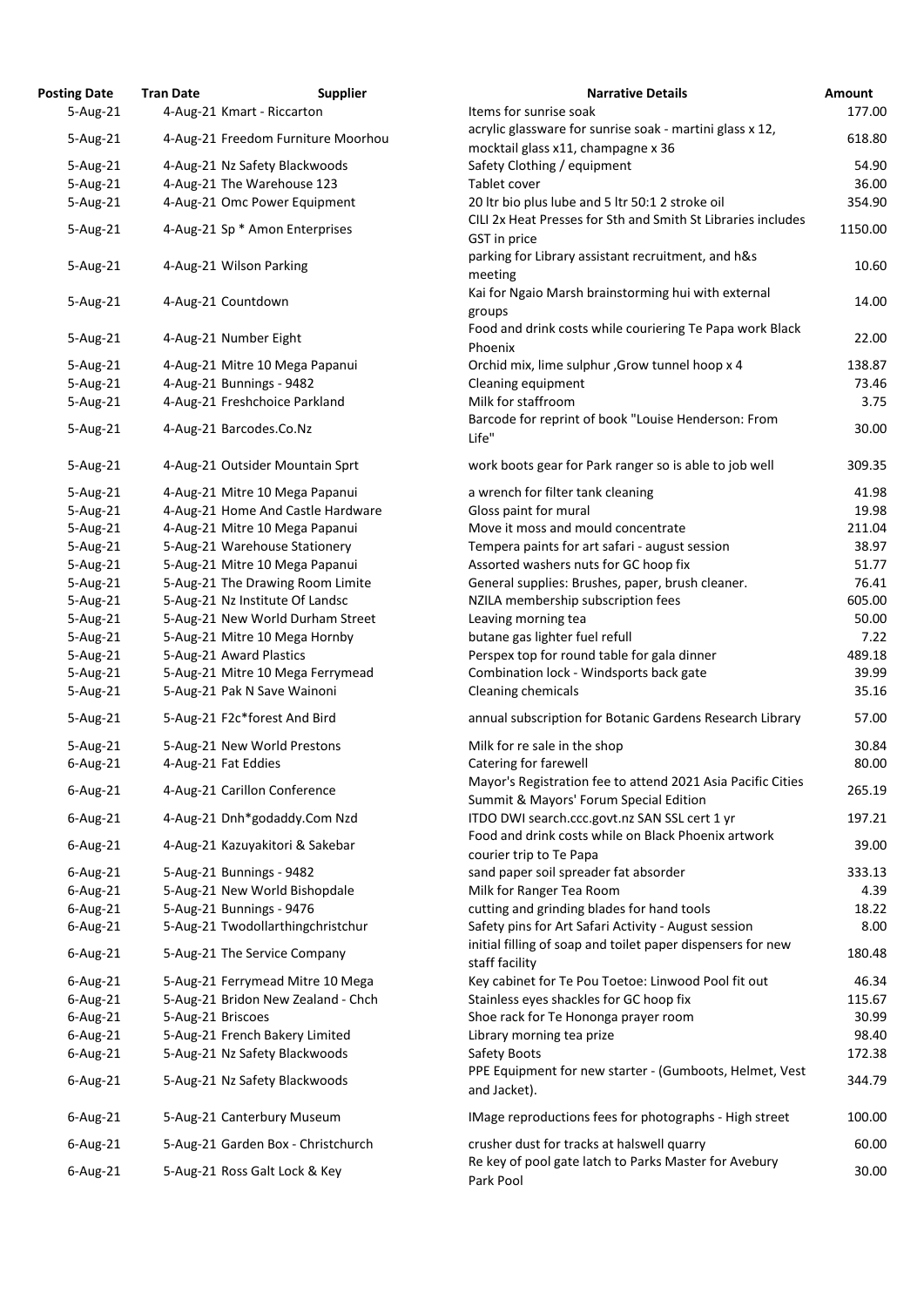| <b>Posting Date</b> | <b>Tran Date</b>                   | <b>Supplier</b> | <b>Narrative Details</b>                                     | Amount    |
|---------------------|------------------------------------|-----------------|--------------------------------------------------------------|-----------|
| $6$ -Aug-21         | 5-Aug-21 Bunnings - 9476           |                 | 2No. clamps and 4 No. Masonry grinding wheels for            | 45.06     |
|                     |                                    |                 | repairs to concrete and solar weir at Belfast Pool           |           |
| $6$ -Aug-21         | 5-Aug-21 Steel & Tube Processing C |                 | Galv tube, fittings and grinder cutoff wheels for repairs to | 55.21     |
|                     |                                    |                 | hand rail in the pool at Governors Bay                       |           |
| $6$ -Aug-21         | 5-Aug-21 S & T Stainless           |                 | Stainless steel rod for the repair of rollers in Wave        | 59.19     |
|                     |                                    |                 | <b>Chamber at Pioneer Pool</b>                               |           |
| $6$ -Aug-21         | 5-Aug-21 Bunnings - 9476           |                 | Terracotta bulb bowls for alpine house plants                | 119.89    |
| $6$ -Aug-21         | 5-Aug-21 Woodend Nurseries         |                 | Prunus cultivars for section D                               | 463.94    |
| $6$ -Aug-21         | 5-Aug-21 Ross Galt Lock & Key      |                 | Padlocks and building keys for staff                         | 706.00    |
| $6$ -Aug-21         | 5-Aug-21 The Service Company Ltd C |                 | Toilet Blocks and Brush/ Pan                                 | 83.39     |
| $6$ -Aug-21         | 5-Aug-21 Smiths Hire               |                 | hire equipment water blaster animal area                     | 100.00    |
| $6$ -Aug-21         | 5-Aug-21 Scorpio Books             |                 | Library book                                                 | 37.00     |
| $6$ -Aug-21         | 5-Aug-21 Awards                    |                 | Medals for SwimSmart Fun Swim Meet                           | 65.84     |
| $6$ -Aug-21         | 6-Aug-21 Prodriver Training        |                 | wheels tracks rollers training course                        | 380.00    |
| $6$ -Aug-21         | 6-Aug-21 Freshchoice City Mkt      |                 | Catering for farewell morning tea as per Council's exit      | 140.40    |
|                     |                                    |                 | policy                                                       |           |
| $6$ -Aug-21         | 6-Aug-21 Cebelio Holdings Limite   |                 | MDF and ply for holiday programme mahi                       | 48.73     |
| $6$ -Aug-21         | 6-Aug-21 Twinneedle Outdoor        |                 | Lge Tripod Bag plus Foam and Sm Tripod Bag                   | 1012.74   |
| $6$ -Aug-21         | 6-Aug-21 Karcher Limited           |                 | cleaning equipment maintenance                               | 471.27    |
| $6$ -Aug-21         | 6-Aug-21 Ccc Art Gallery Car Prk   |                 | Meeting in civic offices                                     | 5.00      |
| $6$ -Aug-21         | 6-Aug-21 Armstrong Locksmiths      |                 | Hirer keys                                                   | 36.00     |
| $6$ -Aug-21         | 6-Aug-21 New World Wigram          |                 | Supplies for new base                                        | 81.02     |
| $6$ -Aug-21         | 6-Aug-21 The Warehouse 128         |                 | Supplies for new base                                        | 145.00    |
| $6$ -Aug-21         | 6-Aug-21 Liquorland                |                 | mixers for sunrise soak mocktails                            | 47.96     |
| $6$ -Aug-21         | 6-Aug-21 The Warehouse 123         |                 | gloves for lifeguards                                        | 121.00    |
| $6$ -Aug-21         | 6-Aug-21 Countdown                 |                 | items for sunrise soak                                       | 139.28    |
| $6$ -Aug-21         | 6-Aug-21 Ccc Parking               |                 | parking for Library assistant recruitment                    | 9.00      |
| $6$ -Aug-21         | 6-Aug-21 Trademe E852 Ping         |                 | 30 x Samsung galaxy A72 case TPU gel matte finish black      | 124.95    |
| 9-Aug-21            | 4-Aug-21 Owpsacstate               |                 | California Ste University - Staff Training                   | 290.27    |
|                     |                                    |                 | Zoom video communication for the month of August -           |           |
| 9-Aug-21            | 5-Aug-21 Zoom.Us 888-799-9666      |                 | Greater Christchurch Partnership                             | 21.79     |
| 9-Aug-21            | 5-Aug-21 Fulcrumapp.Com            |                 | monthly fee for fulcrum for asset data collection            | 220.92    |
| 9-Aug-21            | 6-Aug-21 Harvey Norman Northw      |                 | phone glass cover and charger                                | 127.98    |
| 9-Aug-21            | 6-Aug-21 Vtnz Northwood            |                 | Drivers license endorsement                                  | 134.64    |
| 9-Aug-21            | 6-Aug-21 Spotify P1654b9b2a        |                 | Music licence for the Art Gallery                            | 14.99     |
| 9-Aug-21            | 6-Aug-21 Tattooads                 |                 | Goods for resale                                             | 837.85    |
|                     |                                    |                 | Personal Use in Error - Will be reimbursed - PCard           |           |
| 9-Aug-21            | 6-Aug-21 Red Cafe Jellie Park      |                 | Administrator advised                                        | 3.60      |
| $9$ -Aug-21         | 6-Aug-21 The Service Company Ltd C |                 | cleaning supplies                                            | 803.85    |
| 9-Aug-21            | 6-Aug-21 Ecodrop Styx              |                 | Events Production - Rugby Club room                          | 23.56     |
| 9-Aug-21            | 6-Aug-21 Wilson Parking            |                 | IMT and meeting in civic                                     | 8.60      |
| 9-Aug-21            | 6-Aug-21 Ecodrop Parkhouse         |                 | Rubbish removal from some sites                              | 17.67     |
| 9-Aug-21            | 6-Aug-21 Bunnings - 9482           |                 | Foldable Trestle Table for use in programmes                 | 59.90     |
| 9-Aug-21            | 6-Aug-21 Machineryhouse Chch       |                 | contour gauge for workshop support                           | 71.30     |
| 9-Aug-21            | 6-Aug-21 Saturdays Cafe            |                 | café vouchers for sunrise soak                               | 105.00    |
| 9-Aug-21            | 6-Aug-21 Bunnings - 9482           |                 | cleaning items for Aquatics                                  | 162.49    |
|                     |                                    |                 | Credit Voucher (AUD 55.17) Asana.Com - Charged in Error      |           |
| 9-Aug-21            | 6-Aug-21 Asana.Com                 |                 | 01/08/21                                                     | $-57.77$  |
|                     |                                    |                 | Credit Voucher (AUD 128.73) Asana.Com - Charged in           |           |
| $9$ -Aug-21         | 6-Aug-21 Asana.Com                 |                 | Error 01/08/21                                               | $-134.81$ |
|                     |                                    |                 | Catering item for the Sister City Committee Chairs           |           |
| 9-Aug-21            | 6-Aug-21 Countdown                 |                 | Meeting - soft drinks                                        | 6.00      |
|                     |                                    |                 | Towels for re-sale at Jellie ParkDrinking glasses for staff  |           |
| 9-Aug-21            | 6-Aug-21 Kmart                     |                 | room at Graham Condon                                        | 52.00     |
|                     |                                    |                 | Credit Voucher Kmart Onlinewrong towels purchased            |           |
| 9-Aug-21            | 6-Aug-21 Kmart Online              |                 | online -                                                     | $-320.00$ |
| 9-Aug-21            | 6-Aug-21 Flickr.Com                |                 | Annual sub for Digital Content FLICKR account                | 105.01    |
| 9-Aug-21            | 6-Aug-21 Richard Suckling          |                 | Lenses and frames                                            | 345.00    |
|                     |                                    |                 | Plant protectors for a habitat restoration project at        |           |
| 9-Aug-21            | 7-Aug-21 Southern Woods Nursery    |                 | Tunnel Road saltmarsh                                        | 660.00    |

| <b>Narrative Details</b>                                                                | <b>Amount</b> |
|-----------------------------------------------------------------------------------------|---------------|
| 2No. clamps and 4 No. Masonry grinding wheels for                                       | 45.06         |
| repairs to concrete and solar weir at Belfast Pool                                      |               |
| Galv tube, fittings and grinder cutoff wheels for repairs to                            | 55.21         |
| hand rail in the pool at Governors Bay                                                  |               |
| Stainless steel rod for the repair of rollers in Wave<br><b>Chamber at Pioneer Pool</b> | 59.19         |
| Terracotta bulb bowls for alpine house plants                                           | 119.89        |
| Prunus cultivars for section D                                                          | 463.94        |
| Padlocks and building keys for staff                                                    | 706.00        |
| Toilet Blocks and Brush/ Pan                                                            | 83.39         |
| hire equipment water blaster animal area                                                | 100.00        |
| Library book                                                                            | 37.00         |
| <b>Medals for SwimSmart Fun Swim Meet</b>                                               | 65.84         |
| wheels tracks rollers training course                                                   | 380.00        |
| Catering for farewell morning tea as per Council's exit<br>policy                       | 140.40        |
| MDF and ply for holiday programme mahi                                                  | 48.73         |
| Lge Tripod Bag plus Foam and Sm Tripod Bag                                              | 1012.74       |
| cleaning equipment maintenance                                                          | 471.27        |
| Meeting in civic offices                                                                | 5.00          |
| Hirer keys                                                                              | 36.00         |
| Supplies for new base                                                                   | 81.02         |
| Supplies for new base                                                                   | 145.00        |
| mixers for sunrise soak mocktails                                                       | 47.96         |
| gloves for lifeguards                                                                   | 121.00        |
| items for sunrise soak                                                                  | 139.28        |
| parking for Library assistant recruitment                                               | 9.00          |
| 30 x Samsung galaxy A72 case TPU gel matte finish black                                 | 124.95        |
| California Ste University - Staff Training                                              | 290.27        |
| Zoom video communication for the month of August -<br>Greater Christchurch Partnership  | 21.79         |
| monthly fee for fulcrum for asset data collection                                       | 220.92        |
| phone glass cover and charger                                                           | 127.98        |
| Drivers license endorsement                                                             | 134.64        |
| Music licence for the Art Gallery                                                       | 14.99         |
| Goods for resale                                                                        | 837.85        |
| Personal Use in Error - Will be reimbursed - PCard                                      | 3.60          |
| Administrator advised                                                                   |               |
| cleaning supplies                                                                       | 803.85        |
| Events Production - Rugby Club room                                                     | 23.56         |
| IMT and meeting in civic<br>Rubbish removal from some sites                             | 8.60<br>17.67 |
| Foldable Trestle Table for use in programmes                                            | 59.90         |
| contour gauge for workshop support                                                      | 71.30         |
| café vouchers for sunrise soak                                                          | 105.00        |
| cleaning items for Aquatics                                                             | 162.49        |
| Credit Voucher (AUD 55.17) Asana.Com - Charged in Error<br>01/08/21                     | $-57.77$      |
| Credit Voucher (AUD 128.73) Asana.Com - Charged in                                      |               |
| Error 01/08/21                                                                          | $-134.81$     |
| Catering item for the Sister City Committee Chairs<br>Meeting - soft drinks             | 6.00          |
| Towels for re-sale at Jellie ParkDrinking glasses for staff                             |               |
| room at Graham Condon                                                                   | 52.00         |
| Credit Voucher Kmart Onlinewrong towels purchased                                       | $-320.00$     |
| online -                                                                                |               |
| Annual sub for Digital Content FLICKR account                                           | 105.01        |
| Lenses and frames<br>Plant protectors for a habitat restoration project at              | 345.00        |
| <b>Tunnel Road saltmarsh</b>                                                            | 660.00        |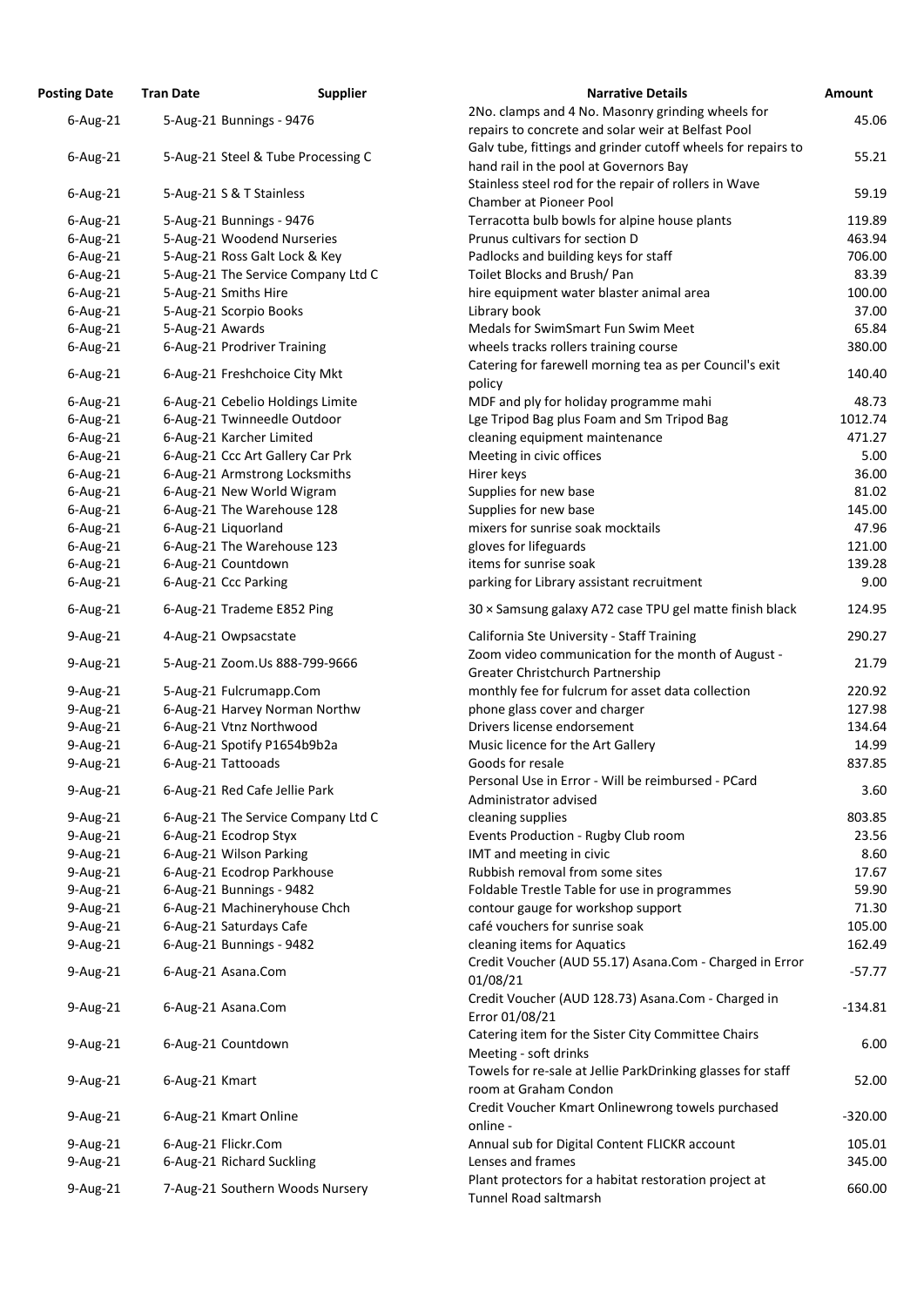| <b>Posting Date</b>    | <b>Tran Date</b>       | <b>Supplier</b>                                            | <b>Narrative Details</b>                                                                              | Amount         |
|------------------------|------------------------|------------------------------------------------------------|-------------------------------------------------------------------------------------------------------|----------------|
| 9-Aug-21               |                        | 7-Aug-21 Mitre 10 Mega Papanui                             | Shelving gloves to suit a shelver's specific H&S needs                                                | 20.94          |
| $9$ -Aug-21            |                        | 7-Aug-21 Jetstar Ai 0000000ajv6wg                          | Baggage allowance Ralph Hotere 'Atete' exhibition<br>returns to Auckland                              | 22.00          |
| 9-Aug-21               | 8-Aug-21 Bp Connect    |                                                            | Meals - exhibition returns to Auckland                                                                | 7.64           |
| 9-Aug-21               |                        | 8-Aug-21 Maki Mono Ponsonby                                | Meals - exhibition returns to Auckland                                                                | 14.50          |
| 9-Aug-21               |                        | 8-Aug-21 Mekong Vietnamese                                 | Meals - exhibition returns to Auckland                                                                | 17.00          |
| 9-Aug-21               |                        | 8-Aug-21 Bunnings - 9470                                   | Materials and fixings for installation Ralph Hotere 'Atete'<br>exhibition returns to Auckland         | 51.36          |
| 9-Aug-21               | 9-Aug-21 Countdown     |                                                            | AA Batteries for Group Fitness Operations - TQEII                                                     | 24.00          |
| 9-Aug-21               |                        | 9-Aug-21 Wedderburn Scales                                 | pioneer scales calibration                                                                            | 161.00         |
| 9-Aug-21               |                        | 9-Aug-21 Canterbury Software                               | ITIM Spatial Canterbury Software Forum                                                                | 529.00         |
| 9-Aug-21               |                        | 9-Aug-21 The Kimchi Project                                | Meals Ralph Hotere 'Atete' exhibition returns to<br>Auckland                                          | 100.50         |
| 9-Aug-21               |                        | 9-Aug-21 Belfast Vet Clinic                                | Animal area treatment and consultation for rabbits and<br>pig                                         | 413.35         |
| 10-Aug-21              |                        | 7-Aug-21 Visual Elements As                                | Electronic Monthly subscription for chart building<br>software for Greater Christchurch Partnership   | 86.20          |
| 10-Aug-21              |                        | 8-Aug-21 Zoom.Us 888-799-9666                              | Zoom Monthly Subscription - for meeting with<br>community groups                                      | 21.90          |
| 10-Aug-21              |                        | 8-Aug-21 Garmin Australasia Pty Lt                         | Telecommunications - Usage summary by type - System,<br><b>Text Messaging, Tracking</b>               | 59.00          |
| 10-Aug-21              | 8-Aug-21 Icons         |                                                            | Meals - exhibition returns to Auckland<br>metal cutting blades for cutting up scrap metal to go to    | 6.50           |
| 10-Aug-21              |                        | 9-Aug-21 Bunnings - 9532 Chch Arpt                         | recycle                                                                                               | 41.98          |
| 10-Aug-21              |                        | 9-Aug-21 Postal Service Cafe                               | Hotere returns breakfast for two<br>Dinner expense during travel to Auckland for Hotere               | 49.00          |
| 10-Aug-21              | 9-Aug-21 Gipsy Moth    |                                                            | artwork dispersal                                                                                     | 25.50          |
| 10-Aug-21              |                        | 9-Aug-21 Handling Equipment Canter                         | Rope and fall arrester for GC roof access                                                             | 610.88         |
| 10-Aug-21              |                        | 9-Aug-21 Wilson Parking                                    | Meeting in civic                                                                                      | 10.60          |
| 10-Aug-21              |                        | 9-Aug-21 Wilson Parking                                    | <b>Wilson Parking -Meeting Civic</b>                                                                  | 12.60          |
| 10-Aug-21              |                        | 9-Aug-21 Brian Ford Engineering                            | Work completed on trailer M896A                                                                       | 74.75          |
| 10-Aug-21              |                        | 9-Aug-21 Trademe X430 Ping                                 | Plants                                                                                                | 97.00          |
| 10-Aug-21              |                        | 9-Aug-21 Bunnings - 9476                                   | Tarpaulin, 2 x ropes, \$x Waratahs                                                                    | 133.22         |
| 10-Aug-21              |                        | 9-Aug-21 New World Halswell                                | For RT training                                                                                       | 12.97          |
| 10-Aug-21              |                        | 9-Aug-21 Conference Innovators                             | Stormwater conference registration                                                                    | 974.70         |
| 10-Aug-21              |                        | 9-Aug-21 Lincraft NZ Limited                               | Material for badges for Great sumner Clean Up pitched<br>event                                        | 3.00           |
| 10-Aug-21              |                        | 9-Aug-21 Avonside Wainoni Vet                              | Impounded Dog Bruno was unwell and required<br>consultation and medication from the vet               | 116.50         |
| 10-Aug-21              |                        | 9-Aug-21 Armstrong Locksmiths                              | Keys cut for Rollardrome Reserve building for group using<br>the building.                            | 40.00          |
| 10-Aug-21              |                        | 9-Aug-21 Aarque Group Limited                              | 400ml Dark grey ink cartridge for HP 7200 large format<br>printer                                     | 364.16         |
| 10-Aug-21              |                        | 9-Aug-21 Scorpio Books                                     | garden books Mona Vale<br>electrical repairs to steam gen unit plus additional parts                  | 252.97         |
| 10-Aug-21              |                        | 9-Aug-21 Redpaths St Asaph                                 | for wiring BMS controls to boost heater<br>Replacement children's games for children's area at        | 83.25          |
| 10-Aug-21              | 9-Aug-21 Kmart         |                                                            | Fendalton Library                                                                                     | 32.60          |
| 10-Aug-21              |                        | 9-Aug-21 Ruk Thai Ponsonby                                 | Meals - exhibition returns to Auckland                                                                | 14.90          |
| 10-Aug-21              |                        | 9-Aug-21 Wilson Parking                                    | Parking Auckland Hotere exhibition returns                                                            | 39.60          |
| 10-Aug-21              |                        | 9-Aug-21 Bunnings - 9532 Chch Arpt                         | Benches for water polo and teach pool area.                                                           | 807.00         |
| 10-Aug-21              |                        | 9-Aug-21 Tickets-Pivot Conference                          | Belinda Conference payment<br>Card used in error, repayment made via Civic -                          | 349.46         |
| 10-Aug-21              | 10-Aug-21 Countdown    |                                                            | Reimbursement payment at Service desk 11/08/21                                                        | 11.60          |
| 10-Aug-21              |                        | 10-Aug-21 Ccc Art Gallery Car Prk                          | Parking to attend Recruitment meeting/interviews                                                      | 9.00           |
| 10-Aug-21              | 10-Aug-21 Z Barrington |                                                            | Milk for Ranger Tea Room                                                                              | 4.60           |
| 10-Aug-21              |                        | 10-Aug-21 Jaycar Pty Ltd                                   | In House Maintenance                                                                                  | 19.80          |
| 10-Aug-21              |                        | 10-Aug-21 Resene Tower Junction34                          | Paint for Waltham                                                                                     | 299.79         |
| 10-Aug-21<br>10-Aug-21 |                        | 10-Aug-21 The Warehouse 178<br>10-Aug-21 Supervalue Sumner | Tshirt examples for Whakapumau School Sessions<br>Monthly milk account from Supervalue for staff milk | 54.00<br>13.50 |
|                        |                        |                                                            |                                                                                                       |                |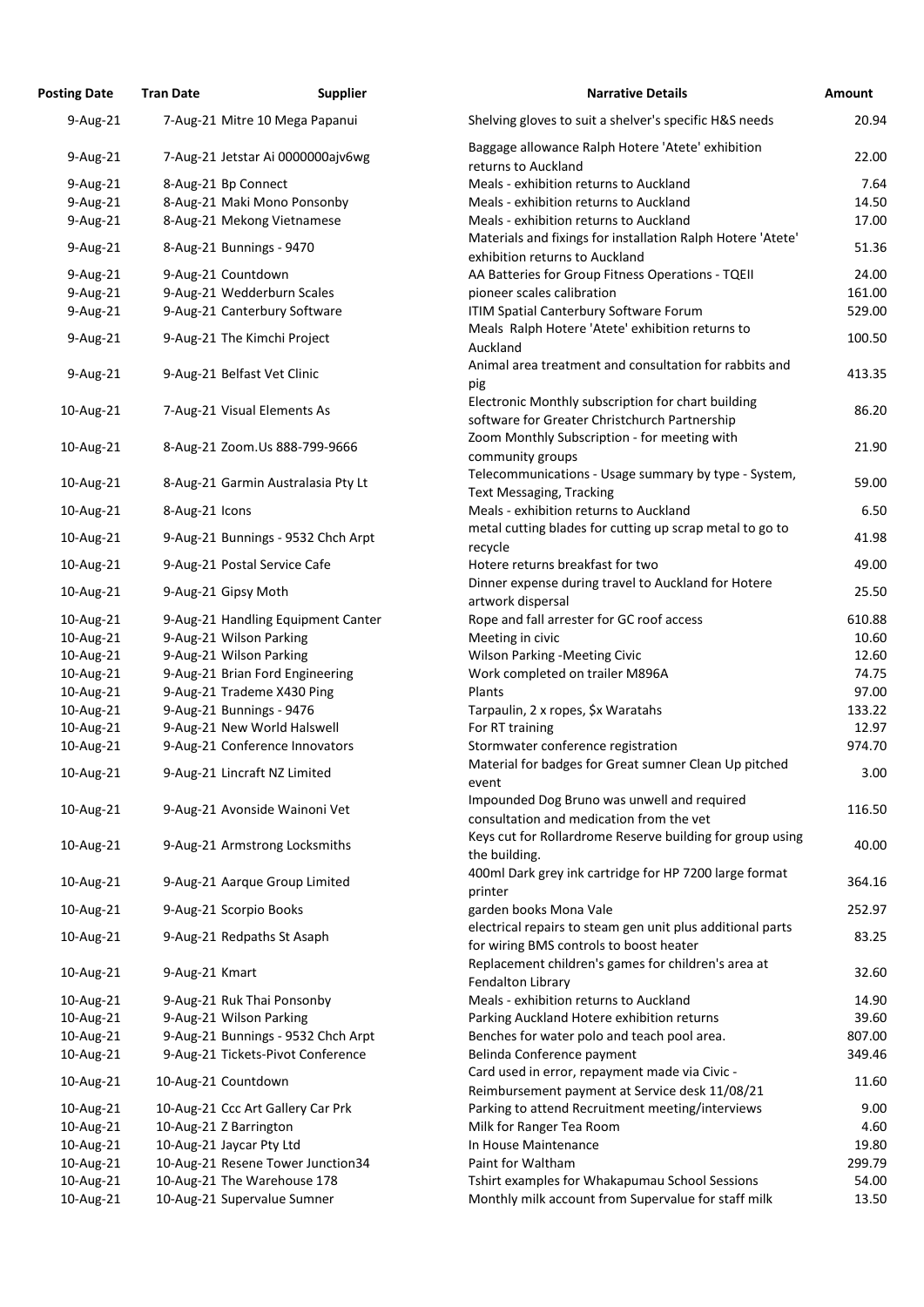| <b>Posting Date</b> | <b>Tran Date</b>   | <b>Supplier</b>                     | <b>Narrative Details</b>                                 | <b>Amount</b> |
|---------------------|--------------------|-------------------------------------|----------------------------------------------------------|---------------|
| 10-Aug-21           |                    | 10-Aug-21 Mitre 10 Mega Hornby      | Lights Bulbs                                             | 23.           |
| 10-Aug-21           |                    | 10-Aug-21 Warehouse Stationery      | Stationary and first aid room needs                      | 18.           |
| 10-Aug-21           |                    | 10-Aug-21 The Warehouse 123         | Cleaning and first aid                                   | 23.           |
| 10-Aug-21           |                    | 10-Aug-21 Countdown                 | <b>Staff Consumables</b>                                 | 58.           |
| 10-Aug-21           |                    | 10-Aug-21 Free Parking              | CIRS QEII and Walking festival domains 1 yr each         | 117.          |
| 10-Aug-21           |                    | 10-Aug-21 Mitre 10 Mega Ferrymead   | Graffiti remover                                         | 33.           |
| 10-Aug-21           |                    | 10-Aug-21 Ccc Art Gallery Car Prk   | Parking for Library assistant recruitment at civic       | 9.            |
| 11-Aug-21           |                    | 9-Aug-21 Orleans Chicken            | Hotere returns dinner                                    | 12.           |
|                     |                    |                                     | Parking during travel to Auckland for Hotere artwork     |               |
| 11-Aug-21           |                    | 9-Aug-21 Christchurch Airport       | dispersals                                               | 36.           |
| 11-Aug-21           |                    | 9-Aug-21 Sp * Conservation Supp     | Cotton tape                                              | 146.          |
| 11-Aug-21           |                    | 9-Aug-21 Chiwahwah                  | Leaving team lunch                                       | 133.          |
| 11-Aug-21           |                    | 9-Aug-21 Book Depository            | Library book                                             | 47.           |
|                     |                    |                                     | Credit Voucher Pb Tech Online 09 5269200 - Charged       |               |
| 11-Aug-21           |                    | 10-Aug-21 Pb Tech Online 09 5269200 | 03/08/21 returned                                        | $-147.$       |
| 11-Aug-21           |                    | 10-Aug-21 Nz Planning               | NZPI online seminar Case Law Update                      | 195.          |
| 11-Aug-21           |                    | 10-Aug-21 Wilson Parking            | parking in town                                          | 6.            |
| 11-Aug-21           |                    | 10-Aug-21 Wilson Parking            | parking in town                                          | 10.           |
| 11-Aug-21           |                    | 10-Aug-21 The Warehouse 180         | supplies for new building, towels, shower gel            | 146.          |
|                     |                    |                                     | waterblaster for cleaning prop trays and kitchen/laundry |               |
| 11-Aug-21           |                    | 10-Aug-21 Mitre 10 Mega Rangiora    | supplies for new building                                | 279.          |
| 11-Aug-21           |                    | 10-Aug-21 Bunnings - 9476           | Rollers brushes for Waltham                              | 94.           |
|                     |                    |                                     | Laptop for OBRMC secretary due to old laptop breaking.   |               |
| 11-Aug-21           |                    | 10-Aug-21 Harvey Norman Moorhouse   | Unable to be supplied through CCC IT.                    | 533.          |
| 11-Aug-21           |                    | 10-Aug-21 Wilson Parking            | Parking fees for meeting.                                | 8.            |
| 11-Aug-21           |                    | 10-Aug-21 Bunnings - 9476           | Tapes and blades                                         | 53.           |
|                     |                    | 10-Aug-21 Mitre 10 Mega Papanui     | Bag for working at height kit                            | 89.           |
| 11-Aug-21           |                    |                                     | Carabiners and descender for self rescue when working at |               |
| 11-Aug-21           |                    | 10-Aug-21 Handling Equipment Canter |                                                          | 530.          |
|                     |                    |                                     | height                                                   |               |
| 11-Aug-21           |                    | 10-Aug-21 Countdown                 | Fly spray required to control ant infestation until      | 11.           |
|                     |                    |                                     | exterminator can visit the site.                         |               |
| 11-Aug-21           |                    | 10-Aug-21 Public Relations Ins      | IC Futures Internal Comms Course                         | 245.          |
| 11-Aug-21           |                    | 10-Aug-21 Hcd Christchurch          | hosing for temp chlorine tank at halswell                | 30.           |
| 11-Aug-21           |                    | 10-Aug-21 Unichem Cashel Pharmacy   | Postage for public education material to community       | 10.           |
|                     |                    |                                     | group                                                    |               |
| 11-Aug-21           |                    | 10-Aug-21 Sp * Speed Power Stabi    | Replacement of 1 x 25 kg and 1 x 20 kg Power Bags for    | 353.          |
|                     |                    |                                     | Jellie Park.                                             |               |
| 11-Aug-21           |                    | 10-Aug-21 Ccc Art Gallery Car Prk   | Parking for recruitment                                  | 11.           |
| 11-Aug-21           |                    | 10-Aug-21 Bunnings - 9482           | Maintenance and cleaning materials                       | 190.          |
| 11-Aug-21           |                    | 10-Aug-21 Bunnings - 9482           | Cleaning materials                                       | 195.          |
| 11-Aug-21           |                    | 10-Aug-21 Wilson Parking            | Parking while attending meeting                          | 10.           |
| 11-Aug-21           |                    | 10-Aug-21 John Brooks Ltd           | In House maintenance - WO                                | 88.           |
| 11-Aug-21           |                    | 10-Aug-21 Nz Safety Blackwoods      | ITDO NW Safety Gear for new start part 2                 | 49.           |
| 11-Aug-21           |                    | 10-Aug-21 Nz Safety Blackwoods      | ITDO NW Safety Gear for new start part 1                 | 198.          |
| 11-Aug-21           |                    | 10-Aug-21 Sprout Social, Inc        | <b>ITDPCX SproutSocial mthly sub</b>                     | 326.          |
| 11-Aug-21           |                    | 10-Aug-21 Bunnings - 9476           | Potts for alpine house colection                         | 66.           |
| 11-Aug-21           |                    | 10-Aug-21 Fulton Hogan Sign Shop    | Park signs - deer cull and closure times                 | 362.          |
| 11-Aug-21           |                    | 10-Aug-21 Ccc Art Gallery Car Prk   | Parking for recruitment and meetings in civic            | 14.           |
| 11-Aug-21           |                    | 10-Aug-21 Freshchoice Parkland      | Milk for staffroom                                       | 6.            |
| 11-Aug-21           |                    | 10-Aug-21 Five Loaves Cafe          | Meals - exhibition returns to Auckland                   | 15.           |
| 11-Aug-21           | 10-Aug-21 Il Forno |                                     | Meals - exhibition returns to Auckland                   | 17.           |
| 11-Aug-21           |                    | 10-Aug-21 Kampung Malaysia          | Meals - exhibition returns to Auckland                   | 27.           |
| 11-Aug-21           |                    | 10-Aug-21 Air NZ Online             | Baggage - exhibition returns to Auckland                 | 35.           |
| 11-Aug-21           |                    | 10-Aug-21 Ross Galt Lock & Key      | paddock for park beach access way and picnic area gates  | 489.          |
| 11-Aug-21           |                    | 10-Aug-21 Td Chc Showroom           | Allen keys and rubber mallet for parking operations      | 18.           |
| 11-Aug-21           |                    | 10-Aug-21 Bunnings - 9476           | 2 toilet seats                                           | 76.           |
|                     |                    |                                     |                                                          |               |
| 11-Aug-21           |                    | 10-Aug-21 Vendhq.Com                | Enterprise license renewal payment for Fendalton Library | 1148.         |
| 11-Aug-21           |                    | 10-Aug-21 Hard To Find Books NZ Int | Library book                                             | 64.           |
| 11-Aug-21           |                    | 11-Aug-21 Battery Masta Ltd         | In House Maintenance                                     | 231.          |

| ting Date | <b>Tran Date</b>   | <b>Supplier</b>                                                    | <b>Narrative Details</b>                                 | <b>Amount</b>   |
|-----------|--------------------|--------------------------------------------------------------------|----------------------------------------------------------|-----------------|
| 10-Aug-21 |                    | 10-Aug-21 Mitre 10 Mega Hornby                                     | Lights Bulbs                                             | 23.38           |
| 10-Aug-21 |                    | 10-Aug-21 Warehouse Stationery                                     | Stationary and first aid room needs                      | 18.98           |
| 10-Aug-21 |                    | 10-Aug-21 The Warehouse 123                                        | Cleaning and first aid                                   | 23.50           |
| 10-Aug-21 |                    | 10-Aug-21 Countdown                                                | <b>Staff Consumables</b>                                 | 58.49           |
| 10-Aug-21 |                    | 10-Aug-21 Free Parking                                             | CIRS QEII and Walking festival domains 1 yr each         | 117.47          |
| 10-Aug-21 |                    | 10-Aug-21 Mitre 10 Mega Ferrymead                                  | Graffiti remover                                         | 33.47           |
| 10-Aug-21 |                    | 10-Aug-21 Ccc Art Gallery Car Prk                                  | Parking for Library assistant recruitment at civic       | 9.00            |
| 11-Aug-21 |                    | 9-Aug-21 Orleans Chicken                                           | Hotere returns dinner                                    | 12.00           |
|           |                    |                                                                    | Parking during travel to Auckland for Hotere artwork     |                 |
| 11-Aug-21 |                    | 9-Aug-21 Christchurch Airport                                      | dispersals                                               | 36.00           |
| 11-Aug-21 |                    | 9-Aug-21 Sp * Conservation Supp                                    | Cotton tape                                              | 146.50          |
| 11-Aug-21 |                    | 9-Aug-21 Chiwahwah                                                 | Leaving team lunch                                       | 133.30          |
| 11-Aug-21 |                    | 9-Aug-21 Book Depository                                           | Library book                                             | 47.50           |
|           |                    |                                                                    | Credit Voucher Pb Tech Online 09 5269200 - Charged       |                 |
| 11-Aug-21 |                    | 10-Aug-21 Pb Tech Online 09 5269200                                | 03/08/21 returned                                        | $-147.94$       |
| 11-Aug-21 |                    | 10-Aug-21 Nz Planning                                              | NZPI online seminar Case Law Update                      | 195.00          |
| 11-Aug-21 |                    | 10-Aug-21 Wilson Parking                                           | parking in town                                          | 6.60            |
| 11-Aug-21 |                    | 10-Aug-21 Wilson Parking                                           | parking in town                                          | 10.60           |
| 11-Aug-21 |                    | 10-Aug-21 The Warehouse 180                                        | supplies for new building, towels, shower gel            | 146.99          |
|           |                    |                                                                    | waterblaster for cleaning prop trays and kitchen/laundry |                 |
| 11-Aug-21 |                    | 10-Aug-21 Mitre 10 Mega Rangiora                                   | supplies for new building                                | 279.46          |
| 11-Aug-21 |                    | 10-Aug-21 Bunnings - 9476                                          | Rollers brushes for Waltham                              | 94.35           |
|           |                    |                                                                    | Laptop for OBRMC secretary due to old laptop breaking.   |                 |
| 11-Aug-21 |                    | 10-Aug-21 Harvey Norman Moorhouse                                  | Unable to be supplied through CCC IT.                    | 533.00          |
| 11-Aug-21 |                    | 10-Aug-21 Wilson Parking                                           | Parking fees for meeting.                                | 8.60            |
| 11-Aug-21 |                    | 10-Aug-21 Bunnings - 9476                                          | Tapes and blades                                         | 53.56           |
| 11-Aug-21 |                    | 10-Aug-21 Mitre 10 Mega Papanui                                    | Bag for working at height kit                            | 89.90           |
|           |                    |                                                                    | Carabiners and descender for self rescue when working at |                 |
| 11-Aug-21 |                    | 10-Aug-21 Handling Equipment Canter                                | height                                                   | 530.84          |
|           |                    |                                                                    | Fly spray required to control ant infestation until      |                 |
| 11-Aug-21 |                    | 10-Aug-21 Countdown                                                | exterminator can visit the site.                         | 11.98           |
| 11-Aug-21 |                    | 10-Aug-21 Public Relations Ins                                     | IC Futures Internal Comms Course                         | 245.00          |
| 11-Aug-21 |                    | 10-Aug-21 Hcd Christchurch                                         | hosing for temp chlorine tank at halswell                | 30.88           |
|           |                    |                                                                    | Postage for public education material to community       |                 |
| 11-Aug-21 |                    | 10-Aug-21 Unichem Cashel Pharmacy                                  | group                                                    | 10.50           |
|           |                    |                                                                    | Replacement of 1 x 25 kg and 1 x 20 kg Power Bags for    |                 |
| 11-Aug-21 |                    | 10-Aug-21 Sp * Speed Power Stabi                                   | Jellie Park.                                             | 353.50          |
| 11-Aug-21 |                    | 10-Aug-21 Ccc Art Gallery Car Prk                                  | Parking for recruitment                                  | 11.00           |
| 11-Aug-21 |                    | 10-Aug-21 Bunnings - 9482                                          | Maintenance and cleaning materials                       | 190.30          |
| 11-Aug-21 |                    | 10-Aug-21 Bunnings - 9482                                          | Cleaning materials                                       | 195.98          |
| 11-Aug-21 |                    | 10-Aug-21 Wilson Parking                                           | Parking while attending meeting                          | 10.60           |
|           |                    | 10-Aug-21 John Brooks Ltd                                          | In House maintenance - WO                                | 88.41           |
| 11-Aug-21 |                    |                                                                    |                                                          |                 |
| 11-Aug-21 |                    | 10-Aug-21 Nz Safety Blackwoods                                     | ITDO NW Safety Gear for new start part 2                 | 49.79           |
| 11-Aug-21 |                    | 10-Aug-21 Nz Safety Blackwoods                                     | ITDO NW Safety Gear for new start part 1                 | 198.48          |
| 11-Aug-21 |                    | 10-Aug-21 Sprout Social, Inc                                       | <b>ITDPCX SproutSocial mthly sub</b>                     | 326.72          |
| 11-Aug-21 |                    | 10-Aug-21 Bunnings - 9476                                          | Potts for alpine house colection                         | 66.70           |
| 11-Aug-21 |                    | 10-Aug-21 Fulton Hogan Sign Shop                                   | Park signs - deer cull and closure times                 | 362.73          |
| 11-Aug-21 |                    | 10-Aug-21 Ccc Art Gallery Car Prk                                  | Parking for recruitment and meetings in civic            | 14.00           |
| 11-Aug-21 |                    | 10-Aug-21 Freshchoice Parkland                                     | Milk for staffroom                                       | 6.21            |
| 11-Aug-21 |                    | 10-Aug-21 Five Loaves Cafe                                         | Meals - exhibition returns to Auckland                   | 15.90           |
| 11-Aug-21 | 10-Aug-21 Il Forno |                                                                    | Meals - exhibition returns to Auckland                   | 17.40           |
| 11-Aug-21 |                    | 10-Aug-21 Kampung Malaysia                                         | Meals - exhibition returns to Auckland                   | 27.90           |
| 11-Aug-21 |                    | 10-Aug-21 Air NZ Online                                            | Baggage - exhibition returns to Auckland                 | 35.00           |
| 11-Aug-21 |                    | 10-Aug-21 Ross Galt Lock & Key                                     | paddock for park beach access way and picnic area gates  | 489.60          |
| 11-Aug-21 |                    | 10-Aug-21 Td Chc Showroom                                          | Allen keys and rubber mallet for parking operations      | 18.00           |
| 11-Aug-21 |                    | 10-Aug-21 Bunnings - 9476                                          | 2 toilet seats                                           | 76.06           |
| 11-Aug-21 |                    | 10-Aug-21 Vendhq.Com                                               | Enterprise license renewal payment for Fendalton Library | 1148.20         |
|           |                    |                                                                    |                                                          |                 |
| 11-Aug-21 |                    | 10-Aug-21 Hard To Find Books NZ Int<br>11-Aug-21 Battery Masta Ltd | Library book<br>In House Maintenance                     | 64.50<br>231.75 |
| 11-Aug-21 |                    |                                                                    |                                                          |                 |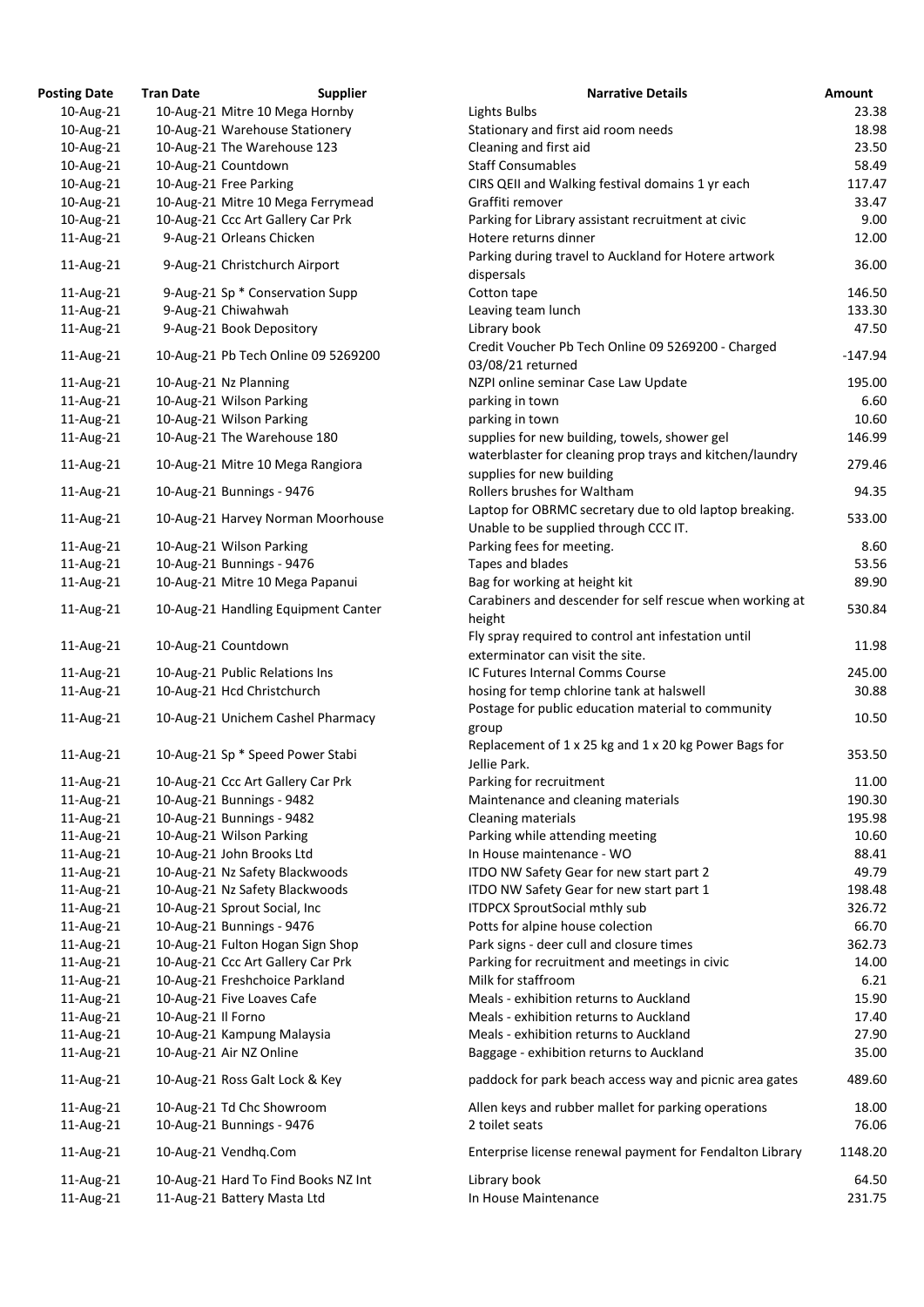| osting Date | <b>Tran Date</b>   | <b>Supplier</b>                     | <b>Narrative Details</b>                                                                        |
|-------------|--------------------|-------------------------------------|-------------------------------------------------------------------------------------------------|
| 11-Aug-21   |                    | 11-Aug-21 Mitre 10 Beckenham        | Dowel for floor repairs in touring galleries                                                    |
| 11-Aug-21   |                    | 11-Aug-21 Hampton & Co Ltd          | Drill for drilling, hardware for Waltham                                                        |
| 11-Aug-21   |                    | 11-Aug-21 Armstrong Locksmiths      | Master keys for cleaning contract                                                               |
| 11-Aug-21   |                    | 11-Aug-21 Trademe C532 Ping         | microphone sock pack                                                                            |
| 11-Aug-21   |                    | 11-Aug-21 Freshchoice City Mkt      | Deposit - Farewell afternoon tea for Staff Member (9<br>years service)                          |
| 11-Aug-21   |                    | 11-Aug-21 Countdown Ponsonby        | Parking rental vehicle Ralph Hotere 'Atete' exhibition<br>returns to Auckland                   |
| 11-Aug-21   |                    | 11-Aug-21 Wgtn Combined Taxis       | Taxi for Taiura SOLGM meeting in wellington - 11 Aug<br>2021                                    |
| 11-Aug-21   |                    | 11-Aug-21 Pak N Save Moorhouse      | Volunteer monthly draw                                                                          |
| 11-Aug-21   |                    | 11-Aug-21 Mitre 10 Mega Papanui     | Move it moss and mould concentrate remover                                                      |
| 12-Aug-21   |                    | 9-Aug-21 Paypal *inst Artlaw        | Copyright webinar                                                                               |
| 12-Aug-21   |                    | 9-Aug-21 Trumba Corporation         | Monthly Trumba license (original in US\$)                                                       |
| 12-Aug-21   |                    | 10-Aug-21 Createsend/Com            | Campaign Monitor - Performing Arts                                                              |
| 12-Aug-21   |                    | 10-Aug-21 Smk*wufoo.Com Charge      | Matariki Fireworks 2021 - Vendor Database - Wufoo 2                                             |
| 12-Aug-21   |                    | 10-Aug-21 The Little Fiddle         | Leaving function in line with hospitality policy                                                |
| 12-Aug-21   |                    | 11-Aug-21 Drummond & Etheridge Ltd  | tractor seals                                                                                   |
|             |                    |                                     |                                                                                                 |
| 12-Aug-21   |                    | 11-Aug-21 Ross Galt Lock & Key      | lodge laundry locks                                                                             |
| 12-Aug-21   |                    | 11-Aug-21 Bp Connect Moorhouse      | 5 x 9kg gas bottle refills for weed control on paths                                            |
| 12-Aug-21   |                    | 11-Aug-21 Bunnings - 9476           | Wrecking bar for timber manipulation                                                            |
| 12-Aug-21   |                    | 11-Aug-21 Bunnings - 9476           | Additional materials for landscaping improvements at                                            |
|             |                    |                                     | <b>NPW</b>                                                                                      |
| 12-Aug-21   |                    | 11-Aug-21 Kmart Online              | Towels for Resale at TQEII                                                                      |
| 12-Aug-21   |                    | 11-Aug-21 Createsend/Com            | Campaign Monitor - Parakiore RSU                                                                |
| 12-Aug-21   |                    | 11-Aug-21 Bunnings - 9482           | In house maintenance pump station                                                               |
| 12-Aug-21   |                    | 11-Aug-21 Super Cheap Auto          | Fire extinguisher for response van                                                              |
| 12-Aug-21   | 11-Aug-21 Kmart    |                                     | Bubble machines and mixture to complement presche<br>programming.                               |
| 12-Aug-21   |                    | 11-Aug-21 Mitre 10 Mega Papanui     | 2 x coded padlocks for the outside rubbish and equipr<br>cage                                   |
| 12-Aug-21   |                    | 11-Aug-21 Wilson Parking            | Parking for meeting at Turanga                                                                  |
| 12-Aug-21   |                    | 11-Aug-21 Bunnings - 9482           | Clotheslines obtained for shelter                                                               |
| 12-Aug-21   |                    | 11-Aug-21 The Service Company Ltd C | Cleaning materials                                                                              |
| 12-Aug-21   |                    | 11-Aug-21 Nz Safety Blackwoods      | spray filters, safety supplies                                                                  |
| 12-Aug-21   |                    | 11-Aug-21 Kevin Daly Mowers Ltd     | Service reel mower                                                                              |
| 12-Aug-21   |                    | 11-Aug-21 Brian Ford Engineering    | Trailer coupling and jockey wheel                                                               |
| 12-Aug-21   |                    | 11-Aug-21 Property Council New Ze   | PCNZ payment for to attend " Meet the Minister"                                                 |
| 12-Aug-21   |                    | 11-Aug-21 Dunedin City Council      | Parking costs while on incoming artwork loan collecti                                           |
|             |                    |                                     | trip to Dunedin.<br>Food and drink costs while on incoming artwork loan                         |
| 12-Aug-21   |                    | 11-Aug-21 Chamber Of Coffee Dia     | collection trip to Dunedin<br>Fuel costs for rental car while on artwork loan collect           |
| 12-Aug-21   |                    | 11-Aug-21 Momona Garage             | trip to Dunedin.                                                                                |
| 12-Aug-21   |                    | 11-Aug-21 Shinjuku Sushi            | Food and drink costs while on incoming artwork loan<br>collection trip to Dunedin               |
| 12-Aug-21   | 11-Aug-21 Side-On  |                                     | Food and drink costs while on incoming artwork loan<br>collection trip to Dunedin               |
| 12-Aug-21   |                    | 11-Aug-21 Waiheke Fruit & Veg       | Meals - exhibition returns to Waiheke Island, Aucklan                                           |
| 12-Aug-21   |                    | 11-Aug-21 Z Tom Pearce              | Petrol for rental vehicle Ralph Hotere 'Atete' exhibitio<br>returns to Auckland                 |
| 12-Aug-21   |                    | 11-Aug-21 Ecodrop Metro             | Dump fees for Shelter compound clean up<br>Taxi for Taiura SOLGM meeting in wellington - 11 Aug |
| 12-Aug-21   | 11-Aug-21 Sai Taxi |                                     | 2021                                                                                            |
| 12-Aug-21   |                    | 11-Aug-21 Pay My Park               | Parking fees                                                                                    |
| 12-Aug-21   |                    | 11-Aug-21 Vtnz Northwood            | Rego reprint                                                                                    |
| 12-Aug-21   |                    | 11-Aug-21 Bunnings - 9482           | Step ladder for The Groynes                                                                     |
| 12-Aug-21   |                    | 11-Aug-21 Athena Books              | Stationery for B G V C                                                                          |
| 12-Aug-21   |                    | 12-Aug-21 Hampton & Co Ltd          | Hardware for Linwood shelves                                                                    |
|             |                    |                                     |                                                                                                 |

| <b>Posting Date</b>    | <b>Tran Date</b>   | <b>Supplier</b>                                      | <b>Narrative Details</b>                                                                                        | Amount          |
|------------------------|--------------------|------------------------------------------------------|-----------------------------------------------------------------------------------------------------------------|-----------------|
| 11-Aug-21              |                    | 11-Aug-21 Mitre 10 Beckenham                         | Dowel for floor repairs in touring galleries                                                                    | 10.92           |
| 11-Aug-21              |                    | 11-Aug-21 Hampton & Co Ltd                           | Drill for drilling, hardware for Waltham                                                                        | 237.29          |
| 11-Aug-21              |                    | 11-Aug-21 Armstrong Locksmiths                       | Master keys for cleaning contract                                                                               | 197.10          |
| 11-Aug-21              |                    | 11-Aug-21 Trademe C532 Ping                          | microphone sock pack                                                                                            | 23.60           |
| 11-Aug-21              |                    | 11-Aug-21 Freshchoice City Mkt                       | Deposit - Farewell afternoon tea for Staff Member (9<br>years service)                                          | 1.00            |
| 11-Aug-21              |                    | 11-Aug-21 Countdown Ponsonby                         | Parking rental vehicle Ralph Hotere 'Atete' exhibition<br>returns to Auckland                                   | 6.55            |
| 11-Aug-21              |                    | 11-Aug-21 Wgtn Combined Taxis                        | Taxi for Taiura SOLGM meeting in wellington - 11 August<br>2021                                                 | 50.30           |
| 11-Aug-21              |                    | 11-Aug-21 Pak N Save Moorhouse                       | Volunteer monthly draw                                                                                          | 60.00           |
| 11-Aug-21              |                    | 11-Aug-21 Mitre 10 Mega Papanui                      | Move it moss and mould concentrate remover                                                                      | 279.30          |
| 12-Aug-21              |                    | 9-Aug-21 Paypal *inst Artlaw                         | Copyright webinar                                                                                               | 145.24          |
| 12-Aug-21              |                    | 9-Aug-21 Trumba Corporation                          | Monthly Trumba license (original in US\$)                                                                       | 146.71          |
| 12-Aug-21              |                    | 10-Aug-21 Createsend/Com                             | <b>Campaign Monitor - Performing Arts</b>                                                                       | 11.64           |
| 12-Aug-21              |                    | 10-Aug-21 Smk*wufoo.Com Charge                       | Matariki Fireworks 2021 - Vendor Database - Wufoo 2                                                             | 57.25           |
| 12-Aug-21              |                    | 10-Aug-21 The Little Fiddle                          | Leaving function in line with hospitality policy                                                                | 107.00          |
| 12-Aug-21              |                    | 11-Aug-21 Drummond & Etheridge Ltd                   | tractor seals                                                                                                   | 501.15          |
| 12-Aug-21              |                    | 11-Aug-21 Ross Galt Lock & Key                       | lodge laundry locks                                                                                             | 1005.90         |
| 12-Aug-21              |                    | 11-Aug-21 Bp Connect Moorhouse                       | 5 x 9kg gas bottle refills for weed control on paths                                                            | 194.95          |
| 12-Aug-21              |                    | 11-Aug-21 Bunnings - 9476                            | Wrecking bar for timber manipulation                                                                            | 29.00           |
|                        |                    |                                                      | Additional materials for landscaping improvements at                                                            |                 |
| 12-Aug-21              |                    | 11-Aug-21 Bunnings - 9476                            | <b>NPW</b>                                                                                                      | 406.14          |
| 12-Aug-21              |                    | 11-Aug-21 Kmart Online                               | Towels for Resale at TQEII                                                                                      | 180.00          |
| 12-Aug-21              |                    | 11-Aug-21 Createsend/Com                             | Campaign Monitor - Parakiore RSU                                                                                | 14.32           |
| 12-Aug-21              |                    | 11-Aug-21 Bunnings - 9482                            | In house maintenance pump station                                                                               | 126.13          |
| 12-Aug-21              |                    | 11-Aug-21 Super Cheap Auto                           | Fire extinguisher for response van                                                                              | 43.99           |
| 12-Aug-21              | 11-Aug-21 Kmart    |                                                      | Bubble machines and mixture to complement preschool<br>programming.                                             | 26.00           |
| 12-Aug-21              |                    | 11-Aug-21 Mitre 10 Mega Papanui                      | 2 x coded padlocks for the outside rubbish and equipment<br>cage                                                | 76.42           |
| 12-Aug-21              |                    | 11-Aug-21 Wilson Parking                             | Parking for meeting at Turanga                                                                                  | 12.60           |
| 12-Aug-21              |                    | 11-Aug-21 Bunnings - 9482                            | Clotheslines obtained for shelter                                                                               | 600.99          |
| 12-Aug-21              |                    | 11-Aug-21 The Service Company Ltd C                  | Cleaning materials                                                                                              | 213.76          |
| 12-Aug-21              |                    | 11-Aug-21 Nz Safety Blackwoods                       | spray filters, safety supplies                                                                                  | 166.32          |
| 12-Aug-21              |                    | 11-Aug-21 Kevin Daly Mowers Ltd                      | Service reel mower                                                                                              | 256.00          |
| 12-Aug-21              |                    | 11-Aug-21 Brian Ford Engineering                     | Trailer coupling and jockey wheel                                                                               | 330.00          |
| 12-Aug-21              |                    | 11-Aug-21 Property Council New Ze                    | PCNZ payment for to attend " Meet the Minister"                                                                 | 67.00           |
| 12-Aug-21              |                    | 11-Aug-21 Dunedin City Council                       | Parking costs while on incoming artwork loan collection<br>trip to Dunedin.                                     | 4.50            |
| 12-Aug-21              |                    | 11-Aug-21 Chamber Of Coffee Dia                      | Food and drink costs while on incoming artwork loan<br>collection trip to Dunedin                               | 7.30            |
| 12-Aug-21              |                    | 11-Aug-21 Momona Garage                              | Fuel costs for rental car while on artwork loan collection                                                      | 11.92           |
| 12-Aug-21              |                    | 11-Aug-21 Shinjuku Sushi                             | trip to Dunedin.<br>Food and drink costs while on incoming artwork loan                                         | 13.90           |
| 12-Aug-21              | 11-Aug-21 Side-On  |                                                      | collection trip to Dunedin<br>Food and drink costs while on incoming artwork loan<br>collection trip to Dunedin | 21.00           |
| 12-Aug-21              |                    | 11-Aug-21 Waiheke Fruit & Veg                        | Meals - exhibition returns to Waiheke Island, Auckland                                                          | 29.50           |
| 12-Aug-21              |                    | 11-Aug-21 Z Tom Pearce                               | Petrol for rental vehicle Ralph Hotere 'Atete' exhibition<br>returns to Auckland                                | 46.85           |
| 12-Aug-21              |                    | 11-Aug-21 Ecodrop Metro                              | Dump fees for Shelter compound clean up                                                                         | 23.56           |
| 12-Aug-21              | 11-Aug-21 Sai Taxi |                                                      | Taxi for Taiura SOLGM meeting in wellington - 11 August                                                         | 56.70           |
|                        |                    |                                                      | 2021                                                                                                            |                 |
| 12-Aug-21              |                    | 11-Aug-21 Pay My Park                                | Parking fees                                                                                                    | 10.92           |
| 12-Aug-21              |                    | 11-Aug-21 Vtnz Northwood                             | Rego reprint                                                                                                    | 4.19            |
| 12-Aug-21              |                    | 11-Aug-21 Bunnings - 9482                            | Step ladder for The Groynes                                                                                     | 249.00          |
| 12-Aug-21<br>12-Aug-21 |                    | 11-Aug-21 Athena Books<br>12-Aug-21 Hampton & Co Ltd | Stationery for B G V C<br>Hardware for Linwood shelves                                                          | 29.98<br>265.45 |
|                        |                    |                                                      |                                                                                                                 |                 |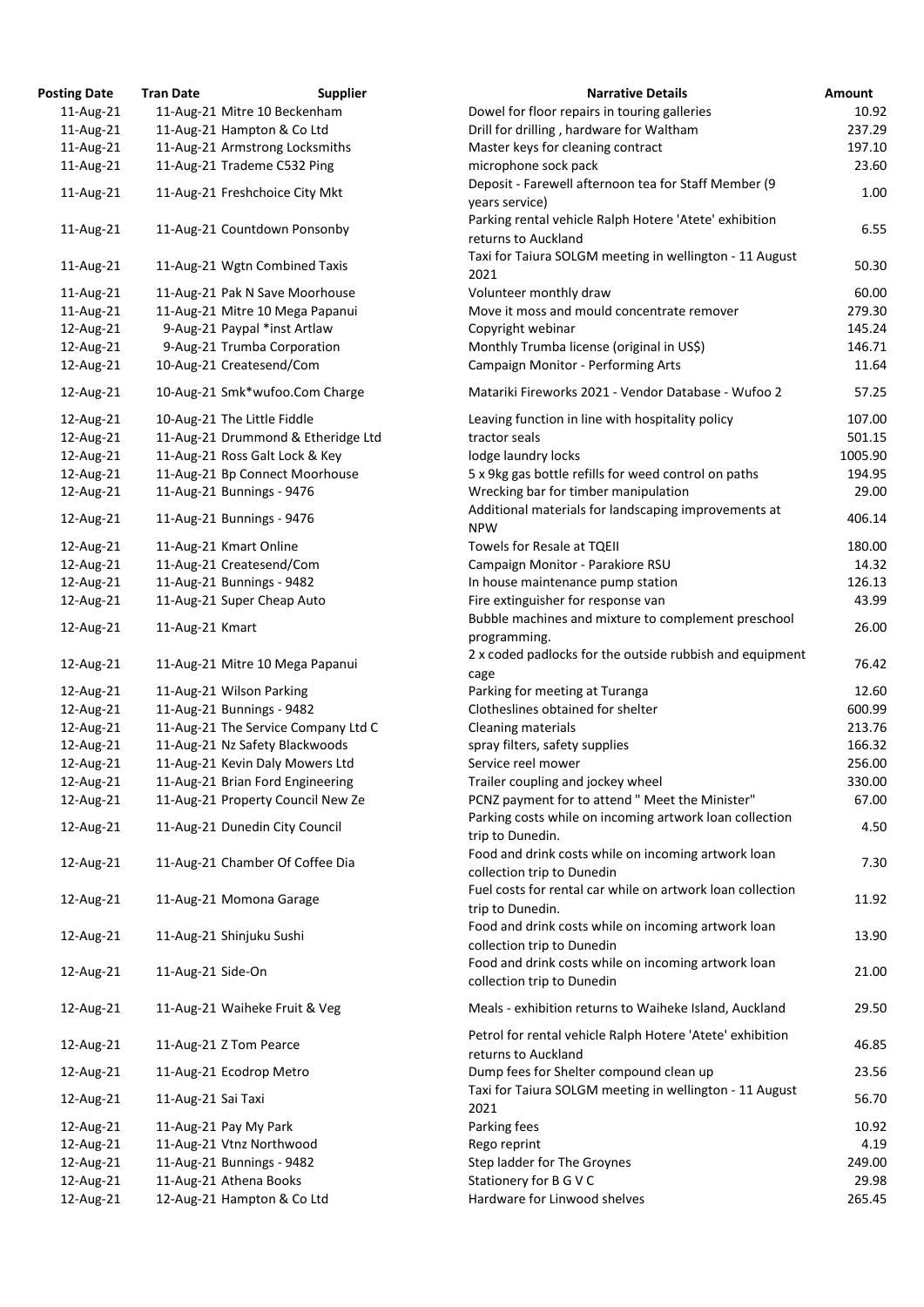| <b>osting Date</b> | <b>Tran Date</b>      | <b>Supplier</b>                     | <b>Narrative Details</b>                                                                             |
|--------------------|-----------------------|-------------------------------------|------------------------------------------------------------------------------------------------------|
| 12-Aug-21          |                       | 12-Aug-21 Mitre 10 Mega Hornby      | Rubbish bins for RT base                                                                             |
| 12-Aug-21          |                       | 12-Aug-21 James Bull & Co           | Padlock for park south.                                                                              |
| 12-Aug-21          |                       | 12-Aug-21 Sanco Tooling Ltd         | sawblade sharpen, festool vac bags                                                                   |
| 12-Aug-21          |                       | 12-Aug-21 New World Durham Street   | Wine and beer purchased for annual meeting of Sister<br><b>City Committee Chairs</b>                 |
| 12-Aug-21          |                       | 12-Aug-21 The Warehouse 123         | Towels for re-sale \$100Asset purchase - 2x tables for<br>sunrise soak \$98                          |
| 12-Aug-21          |                       | 12-Aug-21 Trademe U500 Ping         | commercial garment racks for sunrise soak                                                            |
| 12-Aug-21          |                       | 12-Aug-21 Freshchoice City Mkt      | Farewell afternoon tea for Staff Member (9 years servi                                               |
| 12-Aug-21          |                       | 12-Aug-21 Warehouse Stationery      | Black printer ink for AMO truck printers 2x                                                          |
| 12-Aug-21          |                       | 12-Aug-21 Road Signs And Traffic    | Traffic cone retractable safety bars                                                                 |
| 13-Aug-21          |                       | 11-Aug-21 Articheck.Co.Uk           | Articheck condition reporting software                                                               |
| 13-Aug-21          |                       | 11-Aug-21 Fullers - Pier 1          | return Ferry crossing ticket Ralph Hotere 'Atete'<br>exhibition to Waiheke Island, Auckland          |
| 13-Aug-21          |                       | 11-Aug-21 Britomart Carpark         | Parking rental vehicle Ralph Hotere 'Atete' exhibition<br>returns to Waiheke Island, Auckland        |
| 13-Aug-21          |                       | 11-Aug-21 Mindkits Ltd              | 6 x rolls 3D Printer filament                                                                        |
| 13-Aug-21          |                       | 11-Aug-21 Booking.Com Bv            | Booking.com commission                                                                               |
|                    |                       |                                     | Parking for trip to Wellington for Taiura SOLGM meetir                                               |
| 13-Aug-21          |                       | 11-Aug-21 Christchurch Airport      | 11 August 2021                                                                                       |
| 13-Aug-21          |                       | 12-Aug-21 Caltex Hornby             | Milk for Hornby staff room                                                                           |
| 13-Aug-21          |                       | 12-Aug-21 Ecodrop Parkhouse         | Waltham                                                                                              |
| 13-Aug-21          |                       | 12-Aug-21 Bridon New Zealand - Chch | New pulley for cowles                                                                                |
| 13-Aug-21          |                       | 12-Aug-21 Createsend/Com            | Campaign Monitor - CMUA Update                                                                       |
|                    |                       |                                     |                                                                                                      |
| 13-Aug-21          |                       | 12-Aug-21 Freshchoice City Mkt      | Catering of the Te Tira Kāhikuhiku - Red Zones<br>Transformative Land Use Group on Thursday 12th Aug |
| 13-Aug-21          |                       | 12-Aug-21 Wilson Parking            | Parking while attending a hui at Turanga                                                             |
| 13-Aug-21          |                       | 12-Aug-21 Wilson Parking            | Attending recruitment meeting                                                                        |
| 13-Aug-21          |                       | 12-Aug-21 Bohemian Bakery           | Halswell School Principals meeting                                                                   |
| 13-Aug-21          |                       | 12-Aug-21 Bp 2go Linwood            | Fuel Waterblaster                                                                                    |
| 13-Aug-21          |                       | 12-Aug-21 Bunnings - 9476           | hooks and bungies for beanbag storage                                                                |
| 13-Aug-21          |                       | 12-Aug-21 Mountain Warehouse        | wet weather pants x3                                                                                 |
| 13-Aug-21          |                       | 12-Aug-21 Saturdays Cafe            | Saturdays Cafe vouchers for Sunrise Soak                                                             |
| 13-Aug-21          |                       | 12-Aug-21 Scorpio Books             | garden books & magazines                                                                             |
| 13-Aug-21          |                       | 12-Aug-21 Ccc Art Gallery Car Prk   | Parking for meetings at Civic                                                                        |
| 13-Aug-21          |                       | 12-Aug-21 Pulp Kitchen Catering     | Catering for Canterbury Regional Landfill Joint Commit<br>and Canterbury Waste Joint Committee       |
| 13-Aug-21          |                       | 12-Aug-21 Toyworld Marshland        | bubble machine for babytime                                                                          |
| 13-Aug-21          |                       | 12-Aug-21 Lanyards Nz               | Zebra Card Printer Ribbons for Pioneer                                                               |
| 13-Aug-21          | 12-Aug-21 Intelligro  |                                     | Potting mix for alpine house                                                                         |
| 13-Aug-21          |                       | 12-Aug-21 Bunnings - 9476           | Port-A-loo sanitiser and batteries.                                                                  |
| 13-Aug-21          |                       | 12-Aug-21 Nz Safety Blackwoods      | Hose clamps                                                                                          |
| 13-Aug-21          |                       | 12-Aug-21 Oborns Nautical Rcctn     | Ferrell's for lane ropes                                                                             |
| 13-Aug-21          |                       | 12-Aug-21 Pb Technologies Christchu | Adapters for Sound - lightning to 3.5mm and charging<br>cable                                        |
| 13-Aug-21          |                       | 12-Aug-21 The Service Company Ltd C | Bio-Zyme Cleaning Products Green and Brown                                                           |
| 13-Aug-21          |                       | 12-Aug-21 Richard Saltoun Galler    | Library book                                                                                         |
| 13-Aug-21          |                       | 12-Aug-21 Bunnings - 9476           | No More Gaps/Filler/Wall anchors for Flying Nun<br>exhibition install.                               |
| 13-Aug-21          |                       | 12-Aug-21 Steel & Tube Processing C | Steel strip for the Stone Maka tapa cloth hanging bars.                                              |
| 13-Aug-21          |                       | 12-Aug-21 Bunnings - 9482           | Plumbing fittings for washdown pad<br>suction hose, delivery hose, plumbing fittings for             |
| 13-Aug-21          |                       | 12-Aug-21 Nz Safety Blackwoods      | washdown area                                                                                        |
| 13-Aug-21          |                       | 13-Aug-21 Nzrc Online Shop          | Comprehensive First Aid Course                                                                       |
| 13-Aug-21          | 13-Aug-21 Ccc Parking |                                     | Parking                                                                                              |
| 13-Aug-21          |                       | 13-Aug-21 Riccarton Service Ctr     | Parking coupons for staff and elected members - split<br>evenly.                                     |
| 13-Aug-21          |                       | 13-Aug-21 Southern Woods Nursery    | plants for Adelaide sister city garden                                                               |

| <b>Posting Date</b> | <b>Tran Date</b>     | <b>Supplier</b>                     | <b>Narrative Details</b>                                                                                | Amount |
|---------------------|----------------------|-------------------------------------|---------------------------------------------------------------------------------------------------------|--------|
| 12-Aug-21           |                      | 12-Aug-21 Mitre 10 Mega Hornby      | Rubbish bins for RT base                                                                                | 386.69 |
| 12-Aug-21           |                      | 12-Aug-21 James Bull & Co           | Padlock for park south.                                                                                 | 70.15  |
| 12-Aug-21           |                      | 12-Aug-21 Sanco Tooling Ltd         | sawblade sharpen, festool vac bags                                                                      | 328.90 |
| 12-Aug-21           |                      | 12-Aug-21 New World Durham Street   | Wine and beer purchased for annual meeting of Sister<br><b>City Committee Chairs</b>                    | 88.95  |
| 12-Aug-21           |                      | 12-Aug-21 The Warehouse 123         | Towels for re-sale \$100Asset purchase - 2x tables for<br>sunrise soak \$98                             | 198.00 |
| 12-Aug-21           |                      | 12-Aug-21 Trademe U500 Ping         | commercial garment racks for sunrise soak                                                               | 457.96 |
| 12-Aug-21           |                      | 12-Aug-21 Freshchoice City Mkt      | Farewell afternoon tea for Staff Member (9 years service)                                               | 104.40 |
| 12-Aug-21           |                      | 12-Aug-21 Warehouse Stationery      | Black printer ink for AMO truck printers 2x                                                             | 60.78  |
| 12-Aug-21           |                      | 12-Aug-21 Road Signs And Traffic    | Traffic cone retractable safety bars                                                                    | 165.60 |
| 13-Aug-21           |                      | 11-Aug-21 Articheck.Co.Uk           | Articheck condition reporting software                                                                  | 254.02 |
| 13-Aug-21           |                      | 11-Aug-21 Fullers - Pier 1          | return Ferry crossing ticket Ralph Hotere 'Atete'<br>exhibition to Waiheke Island, Auckland             | 46.00  |
| 13-Aug-21           |                      | 11-Aug-21 Britomart Carpark         | Parking rental vehicle Ralph Hotere 'Atete' exhibition<br>returns to Waiheke Island, Auckland           | 48.55  |
| 13-Aug-21           |                      | 11-Aug-21 Mindkits Ltd              | 6 x rolls 3D Printer filament                                                                           | 337.58 |
| 13-Aug-21           |                      | 11-Aug-21 Booking.Com Bv            | Booking.com commission                                                                                  | 384.45 |
| 13-Aug-21           |                      | 11-Aug-21 Christchurch Airport      | Parking for trip to Wellington for Taiura SOLGM meeting -<br>11 August 2021                             | 36.00  |
| 13-Aug-21           |                      | 12-Aug-21 Caltex Hornby             | Milk for Hornby staff room                                                                              | 8.90   |
| 13-Aug-21           |                      | 12-Aug-21 Ecodrop Parkhouse         | Waltham                                                                                                 | 29.45  |
| 13-Aug-21           |                      | 12-Aug-21 Bridon New Zealand - Chch | New pulley for cowles                                                                                   | 84.95  |
| 13-Aug-21           |                      | 12-Aug-21 Createsend/Com            | Campaign Monitor - CMUA Update                                                                          | 15.31  |
| 13-Aug-21           |                      | 12-Aug-21 Freshchoice City Mkt      | Catering of the Te Tira Kāhikuhiku - Red Zones<br>Transformative Land Use Group on Thursday 12th August | 145.57 |
|                     |                      |                                     |                                                                                                         |        |
| 13-Aug-21           |                      | 12-Aug-21 Wilson Parking            | Parking while attending a hui at Turanga                                                                | 10.10  |
| 13-Aug-21           |                      | 12-Aug-21 Wilson Parking            | Attending recruitment meeting                                                                           | 12.60  |
| 13-Aug-21           |                      | 12-Aug-21 Bohemian Bakery           | Halswell School Principals meeting                                                                      | 116.00 |
| 13-Aug-21           |                      | 12-Aug-21 Bp 2go Linwood            | Fuel Waterblaster                                                                                       | 65.65  |
| 13-Aug-21           |                      | 12-Aug-21 Bunnings - 9476           | hooks and bungies for beanbag storage                                                                   | 28.54  |
| 13-Aug-21           |                      | 12-Aug-21 Mountain Warehouse        | wet weather pants x3                                                                                    | 81.98  |
| 13-Aug-21           |                      | 12-Aug-21 Saturdays Cafe            | Saturdays Cafe vouchers for Sunrise Soak                                                                | 105.00 |
| 13-Aug-21           |                      | 12-Aug-21 Scorpio Books             | garden books & magazines                                                                                | 68.89  |
| 13-Aug-21           |                      | 12-Aug-21 Ccc Art Gallery Car Prk   | Parking for meetings at Civic                                                                           | 25.00  |
| 13-Aug-21           |                      | 12-Aug-21 Pulp Kitchen Catering     | Catering for Canterbury Regional Landfill Joint Committee<br>and Canterbury Waste Joint Committee       | 283.59 |
| 13-Aug-21           |                      | 12-Aug-21 Toyworld Marshland        | bubble machine for babytime                                                                             | 19.99  |
| 13-Aug-21           |                      | 12-Aug-21 Lanyards Nz               | Zebra Card Printer Ribbons for Pioneer                                                                  | 919.17 |
| 13-Aug-21           | 12-Aug-21 Intelligro |                                     | Potting mix for alpine house                                                                            | 224.94 |
| 13-Aug-21           |                      | 12-Aug-21 Bunnings - 9476           | Port-A-loo sanitiser and batteries.                                                                     | 74.70  |
| 13-Aug-21           |                      | 12-Aug-21 Nz Safety Blackwoods      | Hose clamps                                                                                             | 5.71   |
| 13-Aug-21           |                      | 12-Aug-21 Oborns Nautical Rcctn     | Ferrell's for lane ropes                                                                                | 10.00  |
| 13-Aug-21           |                      | 12-Aug-21 Pb Technologies Christchu | Adapters for Sound - lightning to 3.5mm and charging<br>cable                                           | 89.08  |
| 13-Aug-21           |                      | 12-Aug-21 The Service Company Ltd C | Bio-Zyme Cleaning Products Green and Brown                                                              | 519.49 |
| 13-Aug-21           |                      | 12-Aug-21 Richard Saltoun Galler    | Library book                                                                                            | 45.93  |
| 13-Aug-21           |                      | 12-Aug-21 Bunnings - 9476           | No More Gaps/Filler/Wall anchors for Flying Nun<br>exhibition install.                                  | 50.81  |
| 13-Aug-21           |                      | 12-Aug-21 Steel & Tube Processing C | Steel strip for the Stone Maka tapa cloth hanging bars.                                                 | 91.68  |
| 13-Aug-21           |                      | 12-Aug-21 Bunnings - 9482           | Plumbing fittings for washdown pad                                                                      | 13.83  |
| 13-Aug-21           |                      | 12-Aug-21 Nz Safety Blackwoods      | suction hose, delivery hose, plumbing fittings for<br>washdown area                                     | 546.68 |
| 13-Aug-21           |                      | 13-Aug-21 Nzrc Online Shop          | Comprehensive First Aid Course                                                                          | 235.00 |
| 13-Aug-21           |                      | 13-Aug-21 Ccc Parking               | Parking                                                                                                 | 9.00   |
| 13-Aug-21           |                      | 13-Aug-21 Riccarton Service Ctr     | Parking coupons for staff and elected members - split<br>evenly.                                        | 180.00 |
| 13-Aug-21           |                      | 13-Aug-21 Southern Woods Nursery    | plants for Adelaide sister city garden                                                                  | 471.17 |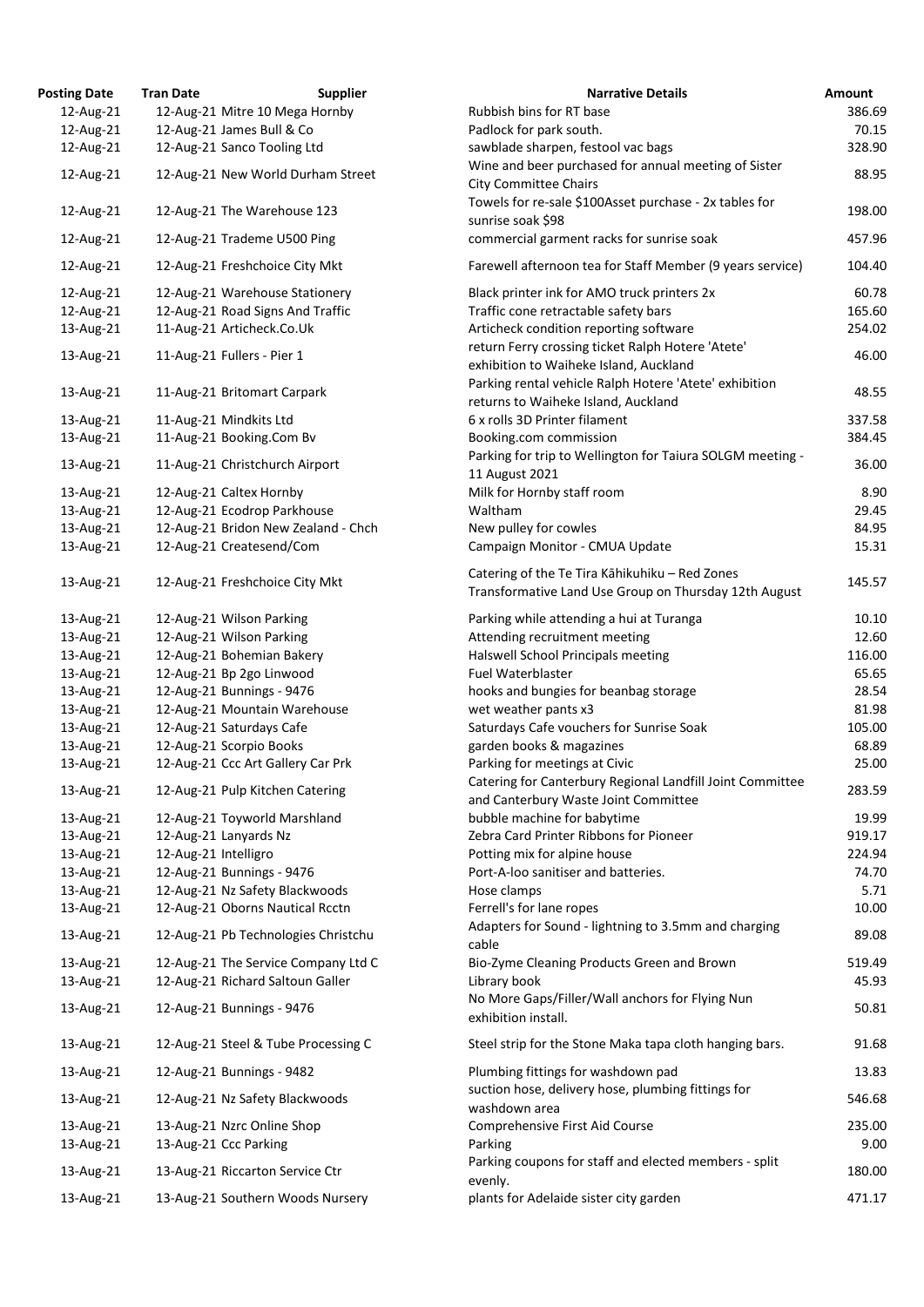| osting Date | <b>Tran Date</b>   | <b>Supplier</b>                     | <b>Narrative Details</b>                                                                  |
|-------------|--------------------|-------------------------------------|-------------------------------------------------------------------------------------------|
| 13-Aug-21   |                    | 13-Aug-21 Mitre 10 Mega Papanui     | Gauge fittings for toddler filter GC                                                      |
| 13-Aug-21   |                    | 13-Aug-21 Peter Timbs Meats         | <b>BBQ supplies- Spit and Groynes</b>                                                     |
| 13-Aug-21   |                    | 13-Aug-21 Mitre 10 Mega Papanui     | Gro Tunnel Hoop and Tap Adaptor 2 outlet valves                                           |
| 13-Aug-21   |                    | 13-Aug-21 New World Prestons        | Milk for re sale in the shop                                                              |
| 16-Aug-21   |                    | 11-Aug-21 Gaylord Bros Inc          | Credit Voucher (USD 236.36) Gaylord Bros Inc - Origin<br>Charge 26/06/21 charged in error |
| 16-Aug-21   |                    | 11-Aug-21 Gaylord Bros Inc          | Credit Voucher (USD 510.74) Gaylord Bros Inc - Origin<br>Charge 26/06/21 charged in error |
| 16-Aug-21   |                    | 11-Aug-21 Paypal *labcoatcomp       | lab coats for micro                                                                       |
| 16-Aug-21   |                    | 12-Aug-21 Createsend/Com            | campaign manager bromely odour                                                            |
| 16-Aug-21   |                    | 12-Aug-21 Tickets-Aotearoa Sdg Sum  | Conference Fee                                                                            |
| 16-Aug-21   |                    | 12-Aug-21 Sp * Waterbeadsnz         | water beads for sensory touch                                                             |
| 16-Aug-21   |                    | 12-Aug-21 Budget Rent A Car         | Rental vehicle Ralph Hotere 'Atete' exhibition returns<br>Auckland                        |
| 16-Aug-21   |                    | 13-Aug-21 Bunnings - 9532 Chch Arpt | screws drills tape carpet film                                                            |
| 16-Aug-21   |                    | 13-Aug-21 Caltex Redwood            | Milk for coffee tea etc                                                                   |
| 16-Aug-21   |                    | 13-Aug-21 Garden Box - Christchurch | bark mulch for mowing strip around big belly bin and<br>lighting on Armstrong lawn        |
| 16-Aug-21   |                    | 13-Aug-21 Bunnings - 9476           | Roller sleeves Waltham                                                                    |
| 16-Aug-21   |                    | 13-Aug-21 Resene Tower Junction34   | Waltham                                                                                   |
| 16-Aug-21   |                    | 13-Aug-21 Ecodrop Parkhouse         | Waltham                                                                                   |
| 16-Aug-21   |                    | 13-Aug-21 Createsend/Com            | campaign manager central city transport project                                           |
| 16-Aug-21   |                    | 13-Aug-21 Createsend/Com            | campaign manager dyers pass road                                                          |
| 16-Aug-21   |                    | 13-Aug-21 Bp Connect Dallington     | Lytttelton WWTP                                                                           |
| 16-Aug-21   |                    | 13-Aug-21 Hachpacific.Co.Nz         | In House Maintenance                                                                      |
| 16-Aug-21   |                    | 13-Aug-21 Bunnings - 9482           | bunnings, paint, Stone Maka                                                               |
| 16-Aug-21   |                    | 13-Aug-21 Apc Techsafe              | Water & Wastewater Ops team (3W) - gas detector<br>servicing                              |
| 16-Aug-21   |                    | 13-Aug-21 Tasman Bay Roses Ltd      | Roses for Avonhead Cemetery                                                               |
| 16-Aug-21   |                    | 13-Aug-21 Mainland Fasteners Ltd    | In House Maintenance                                                                      |
| 16-Aug-21   |                    | 13-Aug-21 Countdown                 | beverages for Sunrise soak                                                                |
| 16-Aug-21   |                    | 13-Aug-21 Avenues Event Management  | New Zealand Water Conference & Expo                                                       |
| 16-Aug-21   |                    | 13-Aug-21 Bunnings - 9482           | PVC cap for manhole along track                                                           |
| 16-Aug-21   |                    | 13-Aug-21 Freshchoice Parkland      | BBQ supplies- Spit planting day                                                           |
| 16-Aug-21   |                    | 13-Aug-21 Metrolink Trading Ltd     | Ergonomic mouse: R-Go HE Mouse Medium, Right Wi                                           |
| 16-Aug-21   |                    | 13-Aug-21 Ross Galt Lock & Key      | Replacement door lock for Den cupboard                                                    |
| 16-Aug-21   | 13-Aug-21 Calendly |                                     | Monthly Calendly subscription for Swim Ed                                                 |
| 16-Aug-21   |                    | 14-Aug-21 North Canterbury Books    | Courier Postage (Plant material)                                                          |
| 16-Aug-21   |                    | 14-Aug-21 Coffee Worx Limited       | Coffee for re sale in the shop                                                            |
| 16-Aug-21   |                    | 14-Aug-21 Leslies Bookshop          | Books by local Lyttelton author, only available at Lesli<br>bookshop                      |
| 16-Aug-21   |                    | 15-Aug-21 Wgtn Combined Taxis       | transport costs - conference attendance                                                   |
| 16-Aug-21   |                    | 15-Aug-21 Wgtn Combined Taxis       | transport costs - conference attendance                                                   |
| 16-Aug-21   |                    | 15-Aug-21 Wgtn Combined Taxis       | transport costs - conference attendance                                                   |
| 16-Aug-21   |                    | 15-Aug-21 French Bakery Limited     | McCormacks Bay Volunteer group - cookies for aftern<br>tea, for volunteers                |
| 16-Aug-21   |                    | 15-Aug-21 Mitre 10 Mega Ferrymead   | bokashi mix for staff kitchen and sandpaper for book<br>repair work                       |
| 16-Aug-21   |                    | 15-Aug-21 Briscoes Chch Salisbury   | Jug / kettle                                                                              |
| 16-Aug-21   |                    | 15-Aug-21 Bunnings - 9482           | Carabiners for water polo nets X 10                                                       |
| 16-Aug-21   |                    | 15-Aug-21 New World Prestons        | Milk coffee sugar for volunteers                                                          |
| 16-Aug-21   |                    | 15-Aug-21 Bunnings - 9482           | DLX Duramax blue, ceiling hooks, wire brush                                               |
| 16-Aug-21   |                    | 16-Aug-21 Ccc Parking               | <b>CCCParking - Civic Meeting</b>                                                         |
| 16-Aug-21   |                    | 16-Aug-21 Mitre 10 Mega Papanui     | For all halls                                                                             |
| 16-Aug-21   |                    | 16-Aug-21 Spotlight Christchurch    | Ribbon for customers book                                                                 |
| 16-Aug-21   |                    | 16-Aug-21 Mitre 10 Mega Ferrymead   | Coach bolt                                                                                |
| 16-Aug-21   |                    | 16-Aug-21 Q Variety Store Palm      | Purchases for network activity group                                                      |
| 16-Aug-21   |                    | 16-Aug-21 Ccc Parking               | Parking ticket for exhibition meeting at Tūranga                                          |
| 16-Aug-21   |                    | 16-Aug-21 Nzrc Online Shop          | NZ Red Cross - First Aid course attendance for Commu                                      |

| <b>Posting Date</b> | <b>Tran Date</b>   | <b>Supplier</b>                     | <b>Narrative Details</b>                                                              | <b>Amount</b> |
|---------------------|--------------------|-------------------------------------|---------------------------------------------------------------------------------------|---------------|
| 13-Aug-21           |                    | 13-Aug-21 Mitre 10 Mega Papanui     | Gauge fittings for toddler filter GC                                                  | 14.60         |
| 13-Aug-21           |                    | 13-Aug-21 Peter Timbs Meats         | BBQ supplies- Spit and Groynes                                                        | 265.80        |
| 13-Aug-21           |                    | 13-Aug-21 Mitre 10 Mega Papanui     | Gro Tunnel Hoop and Tap Adaptor 2 outlet valves                                       | 63.92         |
| 13-Aug-21           |                    | 13-Aug-21 New World Prestons        | Milk for re sale in the shop                                                          | 26.05         |
|                     |                    |                                     | Credit Voucher (USD 236.36) Gaylord Bros Inc - Original                               |               |
| 16-Aug-21           |                    | 11-Aug-21 Gaylord Bros Inc          | Charge 26/06/21 charged in error                                                      | $-335.26$     |
|                     |                    |                                     | Credit Voucher (USD 510.74) Gaylord Bros Inc - Original                               |               |
| 16-Aug-21           |                    | 11-Aug-21 Gaylord Bros Inc          | Charge 26/06/21 charged in error                                                      | $-724.45$     |
|                     |                    |                                     |                                                                                       |               |
| 16-Aug-21           |                    | 11-Aug-21 Paypal *labcoatcomp       | lab coats for micro                                                                   | 114.90        |
| 16-Aug-21           |                    | 12-Aug-21 Createsend/Com            | campaign manager bromely odour                                                        | 7.92          |
| 16-Aug-21           |                    | 12-Aug-21 Tickets-Aotearoa Sdg Sum  | Conference Fee                                                                        | 482.28        |
| 16-Aug-21           |                    | 12-Aug-21 Sp * Waterbeadsnz         | water beads for sensory touch                                                         | 38.00         |
| 16-Aug-21           |                    | 12-Aug-21 Budget Rent A Car         | Rental vehicle Ralph Hotere 'Atete' exhibition returns                                | 479.23        |
|                     |                    |                                     | Auckland                                                                              |               |
| 16-Aug-21           |                    | 13-Aug-21 Bunnings - 9532 Chch Arpt | screws drills tape carpet film                                                        | 416.67        |
| 16-Aug-21           |                    | 13-Aug-21 Caltex Redwood            | Milk for coffee tea etc                                                               | 3.79          |
|                     |                    |                                     | bark mulch for mowing strip around big belly bin and                                  |               |
| 16-Aug-21           |                    | 13-Aug-21 Garden Box - Christchurch | lighting on Armstrong lawn                                                            | 73.00         |
| 16-Aug-21           |                    | 13-Aug-21 Bunnings - 9476           | Roller sleeves Waltham                                                                | 69.00         |
| 16-Aug-21           |                    | 13-Aug-21 Resene Tower Junction34   | Waltham                                                                               | 97.13         |
| 16-Aug-21           |                    | 13-Aug-21 Ecodrop Parkhouse         | Waltham                                                                               | 100.11        |
| 16-Aug-21           |                    | 13-Aug-21 Createsend/Com            | campaign manager central city transport project                                       | 8.19          |
|                     |                    |                                     |                                                                                       |               |
| 16-Aug-21           |                    | 13-Aug-21 Createsend/Com            | campaign manager dyers pass road                                                      | 10.02         |
| 16-Aug-21           |                    | 13-Aug-21 Bp Connect Dallington     | Lytttelton WWTP                                                                       | 61.57         |
| 16-Aug-21           |                    | 13-Aug-21 Hachpacific.Co.Nz         | In House Maintenance                                                                  | 238.05        |
| 16-Aug-21           |                    | 13-Aug-21 Bunnings - 9482           | bunnings, paint, Stone Maka                                                           | 35.90         |
| 16-Aug-21           |                    | 13-Aug-21 Apc Techsafe              | Water & Wastewater Ops team (3W) - gas detector<br>servicing                          | 649.75        |
| 16-Aug-21           |                    | 13-Aug-21 Tasman Bay Roses Ltd      | Roses for Avonhead Cemetery                                                           | 261.99        |
| 16-Aug-21           |                    | 13-Aug-21 Mainland Fasteners Ltd    | In House Maintenance                                                                  | 9.56          |
| 16-Aug-21           |                    | 13-Aug-21 Countdown                 | beverages for Sunrise soak                                                            | 4.99          |
| 16-Aug-21           |                    | 13-Aug-21 Avenues Event Management  | New Zealand Water Conference & Expo                                                   | 1148.26       |
| 16-Aug-21           |                    | 13-Aug-21 Bunnings - 9482           | PVC cap for manhole along track                                                       | 15.45         |
| 16-Aug-21           |                    | 13-Aug-21 Freshchoice Parkland      | BBQ supplies- Spit planting day                                                       | 94.15         |
|                     |                    |                                     |                                                                                       |               |
| 16-Aug-21           |                    | 13-Aug-21 Metrolink Trading Ltd     | Ergonomic mouse: R-Go HE Mouse Medium, Right Wired.                                   | 138.00        |
| 16-Aug-21           |                    | 13-Aug-21 Ross Galt Lock & Key      | Replacement door lock for Den cupboard                                                | 349.05        |
| 16-Aug-21           | 13-Aug-21 Calendly |                                     | Monthly Calendly subscription for Swim Ed                                             | 58.48         |
| 16-Aug-21           |                    | 14-Aug-21 North Canterbury Books    | Courier Postage (Plant material)                                                      | 10.00         |
| 16-Aug-21           |                    | 14-Aug-21 Coffee Worx Limited       | Coffee for re sale in the shop                                                        | 94.50         |
|                     |                    |                                     | Books by local Lyttelton author, only available at Leslie's                           |               |
| 16-Aug-21           |                    | 14-Aug-21 Leslies Bookshop          | bookshop                                                                              | 51.50         |
| 16-Aug-21           |                    | 15-Aug-21 Wgtn Combined Taxis       | transport costs - conference attendance                                               | 46.10         |
| 16-Aug-21           |                    | 15-Aug-21 Wgtn Combined Taxis       | transport costs - conference attendance                                               | 66.60         |
| 16-Aug-21           |                    | 15-Aug-21 Wgtn Combined Taxis       | transport costs - conference attendance                                               | 69.00         |
|                     |                    |                                     |                                                                                       |               |
| 16-Aug-21           |                    | 15-Aug-21 French Bakery Limited     | McCormacks Bay Volunteer group - cookies for afternoon                                | 16.50         |
|                     |                    |                                     | tea, for volunteers                                                                   |               |
| 16-Aug-21           |                    | 15-Aug-21 Mitre 10 Mega Ferrymead   | bokashi mix for staff kitchen and sandpaper for book                                  | 36.06         |
|                     |                    |                                     | repair work                                                                           |               |
| 16-Aug-21           |                    | 15-Aug-21 Briscoes Chch Salisbury   | Jug / kettle                                                                          | 39.99         |
| 16-Aug-21           |                    | 15-Aug-21 Bunnings - 9482           | Carabiners for water polo nets X 10                                                   | 190.88        |
| 16-Aug-21           |                    | 15-Aug-21 New World Prestons        | Milk coffee sugar for volunteers                                                      | 19.66         |
| 16-Aug-21           |                    | 15-Aug-21 Bunnings - 9482           | DLX Duramax blue, ceiling hooks, wire brush                                           | 107.83        |
| 16-Aug-21           |                    | 16-Aug-21 Ccc Parking               | <b>CCCParking - Civic Meeting</b>                                                     | 1.00          |
| 16-Aug-21           |                    | 16-Aug-21 Mitre 10 Mega Papanui     | For all halls                                                                         | 14.98         |
| 16-Aug-21           |                    | 16-Aug-21 Spotlight Christchurch    | Ribbon for customers book                                                             | 3.50          |
| 16-Aug-21           |                    | 16-Aug-21 Mitre 10 Mega Ferrymead   | Coach bolt                                                                            | 6.96          |
| 16-Aug-21           |                    | 16-Aug-21 Q Variety Store Palm      | Purchases for network activity group                                                  | 54.32         |
|                     |                    |                                     |                                                                                       |               |
| 16-Aug-21           |                    | 16-Aug-21 Ccc Parking               | Parking ticket for exhibition meeting at Tūranga                                      | 6.00          |
| 16-Aug-21           |                    | 16-Aug-21 Nzrc Online Shop          | NZ Red Cross - First Aid course attendance for Community<br><b>Recreation Advisor</b> | 140.00        |
|                     |                    |                                     |                                                                                       |               |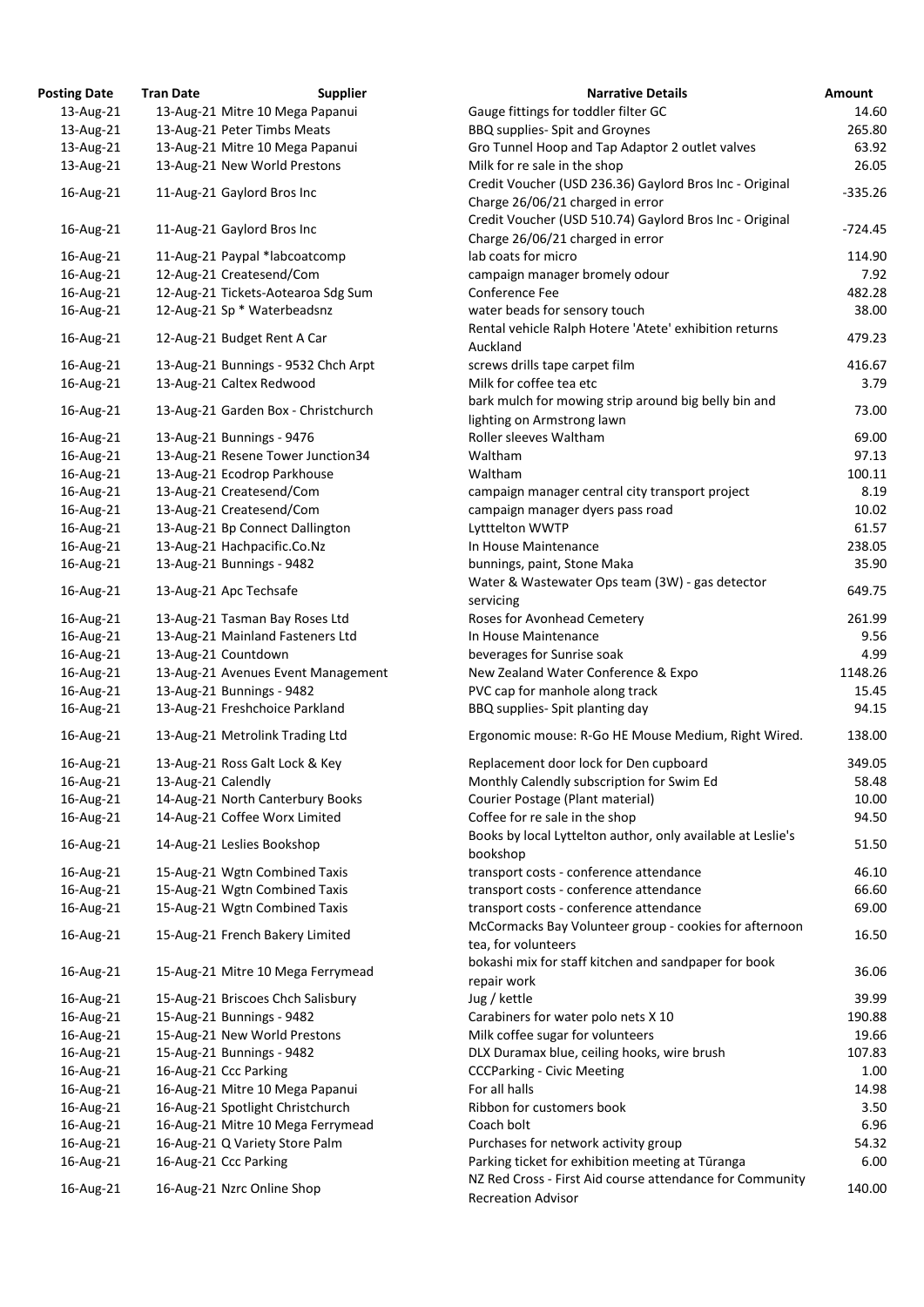| <b>Posting Date</b> | <b>Tran Date</b>    | <b>Supplier</b>                     | <b>Narrative Details</b>                                                                        | Amount   |
|---------------------|---------------------|-------------------------------------|-------------------------------------------------------------------------------------------------|----------|
| 17-Aug-21           |                     | 15-Aug-21 Human Resources Nz        | HR Virtual Summit: Workplace Wellness   Fit for Purpose                                         | 109.25   |
| 17-Aug-21           |                     | 16-Aug-21 Chch City Council Civic   | Licence to sell alcohol in the Design Store                                                     | 391.00   |
| 17-Aug-21           |                     | 16-Aug-21 Placemakers Riccarton     | coldpatch for pot hole repairs on paths                                                         | 177.27   |
| 17-Aug-21           |                     | 16-Aug-21 Canva Pty Limited         | One month subscription to enable one pagers to be<br>created BA services                        | 19.99    |
| 17-Aug-21           |                     | 16-Aug-21 Bunnings Online 2         | Fit out items for Te Pou Toetoe: Linwood Pool                                                   | 1024.14  |
| 17-Aug-21           |                     | 16-Aug-21 Bunnings - 9476           | Hardware Waltham                                                                                | 121.35   |
| 17-Aug-21           |                     | 16-Aug-21 Createsend/Com            | campaign monitor naval point                                                                    | 14.02    |
| 17-Aug-21           |                     | 16-Aug-21 Scorpio Books             | Book - Arni and the Wheelchair Guy                                                              | 24.00    |
|                     |                     |                                     | Payment for Art Galelry enewsletter promoting Bill                                              |          |
| 17-Aug-21           |                     | 16-Aug-21 Createsend/Com            | Hammond book launch.                                                                            | 7.32     |
| 17-Aug-21           |                     | 16-Aug-21 Createsend/Com            | Payment for Art Gallery enewsletter promoting Bill<br>Hammond book launch.                      | 16.65    |
| 17-Aug-21           |                     | 16-Aug-21 Hirepool Port A Loo       | safety barriers for GC toddlers pool                                                            | 41.40    |
| 17-Aug-21           |                     | 16-Aug-21 Bunnings - 9532 Chch Arpt | hardware supplies                                                                               | 334.94   |
| 17-Aug-21           | 16-Aug-21 Fix Cafe  |                                     | <b>External Auditor morning Tea</b>                                                             | 21.70    |
| 17-Aug-21           |                     | 16-Aug-21 Mitre 10 Mega Rangiora    | Tyre Tube Repair Kits                                                                           | 21.40    |
| 17-Aug-21           |                     | 16-Aug-21 Bunnings - 9532 Chch Arpt | drill bits                                                                                      | 28.75    |
| 17-Aug-21           |                     | 16-Aug-21 Ecodrop Metro             | rubbish removal                                                                                 | 35.33    |
| 17-Aug-21           |                     | 16-Aug-21 Amalga Taxis 3-888-000    | transport costs - conference attendance                                                         | 34.30    |
| 17-Aug-21           |                     | 16-Aug-21 Jaycar Pty Ltd            | Pool water thermometer                                                                          | 29.90    |
| 17-Aug-21           |                     | 16-Aug-21 Halswell Post Shop        | Registered mail charge for issuing trespass order                                               | 9.20     |
| 17-Aug-21           |                     | 16-Aug-21 Bp Connect Bush Inn       | Petrol for vehicle @ Rarakau. No fuel card supplied.                                            | 42.27    |
| 17-Aug-21           |                     | 16-Aug-21 Tickets-Canterbury Tech   | Ticket for the Canterbury Tech conference.                                                      | 99.00    |
| 17-Aug-21           |                     | 16-Aug-21 Mister Minit Merivale     | Additional key for Fire & Emergency NZ building access.                                         | 9.90     |
| 17-Aug-21           |                     | 16-Aug-21 Garden Box - Christchurch | Garden Box plus compost section H                                                               | 113.71   |
| 17-Aug-21           |                     | 16-Aug-21 Bunnings - 9482           | Water polo players/ customers benches                                                           | 538.00   |
| 17-Aug-21           |                     | 16-Aug-21 Bp 2go Linwood            | <b>CHORUS</b> box expenses                                                                      | 155.95   |
| 17-Aug-21           |                     | 17-Aug-21 Caltex Redwood            | Milk for coffee tea etc                                                                         | 3.79     |
| 17-Aug-21           | 17-Aug-21 Countdown |                                     | Stationary for Training Session at Te Pou Toetoe                                                | 28.00    |
| 17-Aug-21           |                     | 17-Aug-21 Freshchoice City Mkt      | Leaving Function - ten years' service                                                           | 97.10    |
| 17-Aug-21           |                     | 17-Aug-21 Kathmandu Tower Junctn    | Emergency shower sheds x2.                                                                      | 40.00    |
| 17-Aug-21           |                     | 17-Aug-21 Four Square Akaroa        | tea, coffee supplies, cleaning products                                                         | 35.12    |
| 17-Aug-21           |                     | 17-Aug-21 Fab Plastics Limited      | Perspex for front of house survey cabinet                                                       | 126.50   |
| 17-Aug-21           | 17-Aug-21 Countdown |                                     | beverages for sunrise soak                                                                      | 31.88    |
| 17-Aug-21           |                     | 17-Aug-21 Trademe Y834 Ping         | basin for laundry fit out of retail 2 space                                                     | 79.00    |
| 17-Aug-21           |                     | 17-Aug-21 Rubber Monkey Sales       | ITDO LibSys 2 x Pelican cases for PS4 VR kit portability<br>Libraries                           | 1382.00  |
| 17-Aug-21           |                     | 17-Aug-21 Mitre 10 Mega Papanui     | Storage bins for tiles in electrical cabinet at Pioneer Pool                                    | 89.94    |
| 17-Aug-21           |                     | 17-Aug-21 Kilmarnock Enterprises    | refurb of headsets for skype for business                                                       | 58.82    |
| 17-Aug-21           |                     | 17-Aug-21 Mobil Papanui             | For Papanui-Innes Community Board meetings during<br>week beginning 16 August                   | 2.89     |
| 18-Aug-21           |                     | 16-Aug-21 Zoom.Us 888-799-9666      | Zoom Licences Aug 21                                                                            | 486.27   |
| 18-Aug-21           |                     | 16-Aug-21 Createsend/Com            | campaign monitor Bromely odour                                                                  | 7.92     |
| 18-Aug-21           |                     | 16-Aug-21 The Arborist              | meal allowance for conference attendance as per policy                                          | 14.00    |
| 18-Aug-21           |                     | 16-Aug-21 Axure Software            | <b>ITDPCX Axure mthly sub</b>                                                                   | 142.97   |
| 18-Aug-21           |                     | 16-Aug-21 Swiftype.Com              | <b>ITDPCX Swiftype mthly sub</b>                                                                | 370.54   |
| 18-Aug-21           |                     | 17-Aug-21 Bp Connect Hoon Hay       | Milk for Ranger Tea Room                                                                        | 4.90     |
| 18-Aug-21           |                     | 17-Aug-21 Portstone Garden Ctr      | bird bath statue for Nurses Chapel garden                                                       | 376.00   |
| 18-Aug-21           |                     | 17-Aug-21 Bunnings - 9482           | Laundry hamper for swim education team as part of Te<br>Pou Toetoe: Linwood Pool FF&E           | 29.98    |
| 18-Aug-21           |                     | 17-Aug-21 Bunnings - 9482           | Reach poles for lifeguards as part of Te Pou Toetoe:<br>Linwood Pool FF&E                       | 83.80    |
| 18-Aug-21           |                     | 17-Aug-21 Bunnings Online 2         | Credit Voucher Bunnings Order - incorrect item returned<br>for Te Pou Toetoe: Linwood Pool FF&E | $-90.64$ |
| 18-Aug-21           |                     | 17-Aug-21 Bunnings - 9482           | Toolbox for Te Pou Toetoe: Linwood Pool lifeguards                                              | 115.00   |

| HR Virtual Summit: Workplace Wellness   Fit for Purpose                    | 109.25   |
|----------------------------------------------------------------------------|----------|
| Licence to sell alcohol in the Design Store                                | 391.00   |
| coldpatch for pot hole repairs on paths                                    | 177.27   |
| One month subscription to enable one pagers to be<br>created BA services   | 19.99    |
| Fit out items for Te Pou Toetoe: Linwood Pool                              | 1024.14  |
| Hardware Waltham                                                           | 121.35   |
| campaign monitor naval point                                               | 14.02    |
| Book - Arni and the Wheelchair Guy                                         | 24.00    |
| Payment for Art Galelry enewsletter promoting Bill<br>Hammond book launch. | 7.32     |
| Payment for Art Gallery enewsletter promoting Bill                         |          |
| Hammond book launch.                                                       | 16.65    |
| safety barriers for GC toddlers pool                                       | 41.40    |
| hardware supplies                                                          | 334.94   |
| <b>External Auditor morning Tea</b>                                        | 21.70    |
| Tyre Tube Repair Kits                                                      | 21.40    |
| drill bits                                                                 | 28.75    |
| rubbish removal                                                            | 35.33    |
| transport costs - conference attendance                                    | 34.30    |
| Pool water thermometer                                                     | 29.90    |
| Registered mail charge for issuing trespass order                          | 9.20     |
| Petrol for vehicle @ Rarakau. No fuel card supplied.                       | 42.27    |
| Ticket for the Canterbury Tech conference.                                 | 99.00    |
| Additional key for Fire & Emergency NZ building access.                    | 9.90     |
| Garden Box plus compost section H                                          | 113.71   |
| Water polo players/ customers benches                                      | 538.00   |
| <b>CHORUS box expenses</b>                                                 | 155.95   |
| Milk for coffee tea etc                                                    | 3.79     |
| Stationary for Training Session at Te Pou Toetoe                           | 28.00    |
| Leaving Function - ten years' service                                      | 97.10    |
| Emergency shower sheds x2.                                                 | 40.00    |
| tea, coffee supplies, cleaning products                                    | 35.12    |
| Perspex for front of house survey cabinet                                  | 126.50   |
| beverages for sunrise soak                                                 | 31.88    |
| basin for laundry fit out of retail 2 space                                | 79.00    |
| ITDO LibSys 2 x Pelican cases for PS4 VR kit portability                   |          |
| Libraries                                                                  | 1382.00  |
| Storage bins for tiles in electrical cabinet at Pioneer Pool               | 89.94    |
| refurb of headsets for skype for business                                  | 58.82    |
| For Papanui-Innes Community Board meetings during                          | 2.89     |
| week beginning 16 August<br>Zoom Licences Aug 21                           | 486.27   |
| campaign monitor Bromely odour                                             | 7.92     |
| meal allowance for conference attendance as per policy                     | 14.00    |
| <b>ITDPCX Axure mthly sub</b>                                              | 142.97   |
| <b>ITDPCX Swiftype mthly sub</b>                                           | 370.54   |
| Milk for Ranger Tea Room                                                   | 4.90     |
| bird bath statue for Nurses Chapel garden                                  | 376.00   |
| Laundry hamper for swim education team as part of Te                       |          |
| Pou Toetoe: Linwood Pool FF&E                                              | 29.98    |
| Reach poles for lifeguards as part of Te Pou Toetoe:<br>Linwood Pool FF&E  | 83.80    |
| Credit Voucher Bunnings Order - incorrect item returned                    |          |
| for Te Pou Toetoe: Linwood Pool FF&E                                       | $-90.64$ |
| Toolbox for Te Pou Toetoe: Linwood Pool lifeguards                         | 115.00   |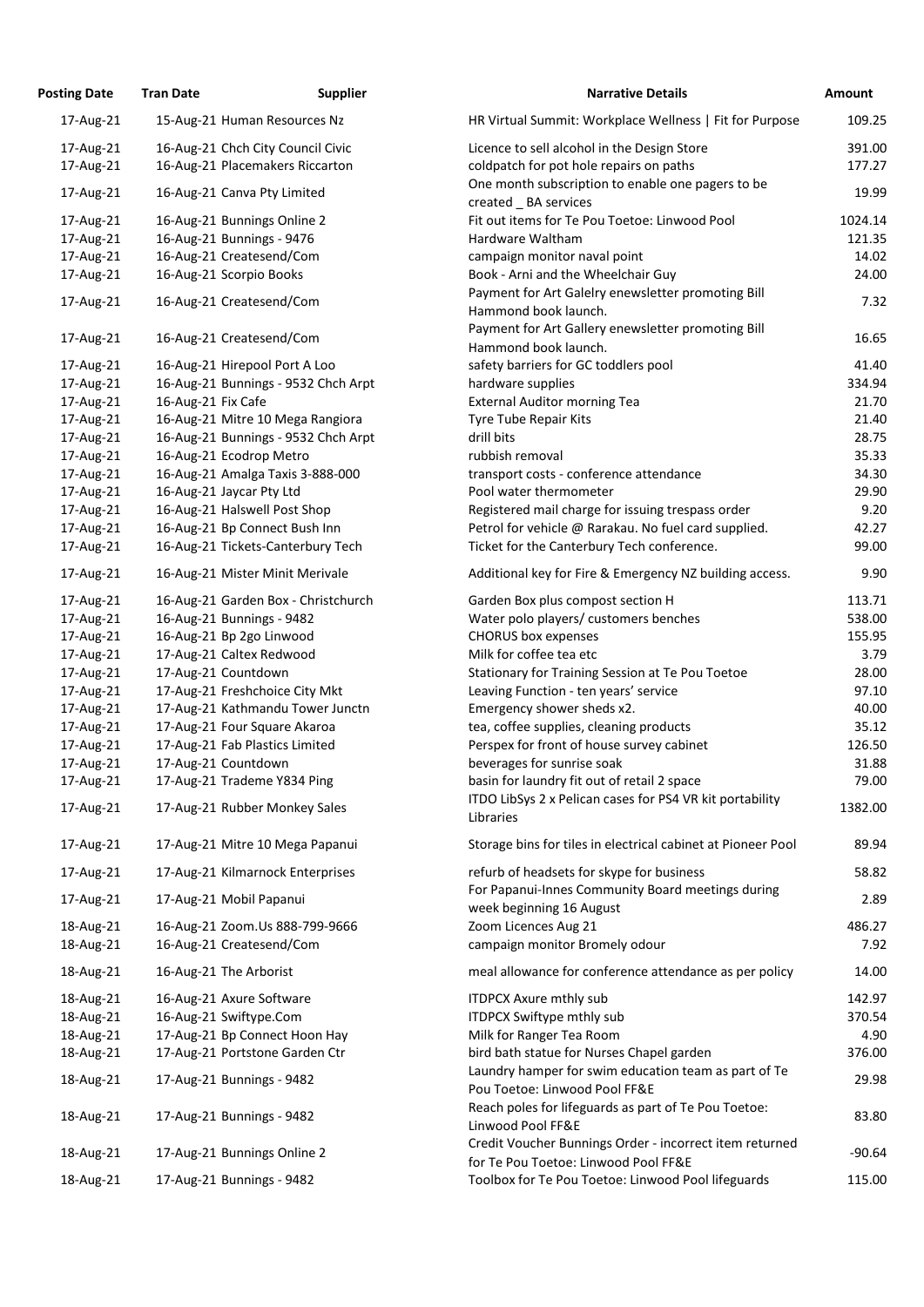| <b>Posting Date</b> | <b>Tran Date</b>                  | <b>Supplier</b>                     | <b>Narrative Details</b>                                                                              | Amount  |
|---------------------|-----------------------------------|-------------------------------------|-------------------------------------------------------------------------------------------------------|---------|
| 18-Aug-21           | 17-Aug-21 Createsend/Com          |                                     | campaign manager st albans edeware mairehau update                                                    | 15.97   |
| 18-Aug-21           | 17-Aug-21 Mad Butcher Riccarton   |                                     | Leaving Function - ten years' service                                                                 | 5.95    |
| 18-Aug-21           | 17-Aug-21 Couplands Bakeries Chch |                                     | Leaving Function - ten years' service                                                                 | 56.97   |
| 18-Aug-21           | 17-Aug-21 Mitre 10 Mega Papanui   |                                     | hardware supplies                                                                                     | 22.40   |
| 18-Aug-21           | 17-Aug-21 Little River Cafe & Sto |                                     | Banks Peninsula Zone Committee - Catering 17 August                                                   | 212.80  |
|                     |                                   |                                     | 2021<br>Meal allowance when away at WAVES conference (x2 \$15                                         |         |
| 18-Aug-21           | 17-Aug-21 Pita Pit Upper Hutt     |                                     | lunch meal allowance                                                                                  | 28.00   |
| 18-Aug-21           | 17-Aug-21 Angkor Restaurant       |                                     | Meal allowance when away at WAVES conference (x2 \$15<br>lunch meal allowance                         | 56.00   |
| 18-Aug-21           | 17-Aug-21 Air NZ Online           |                                     | Air New Zealand flights from Palmerston North -<br>Christchurch                                       | 393.60  |
| 18-Aug-21           |                                   | 17-Aug-21 Pb Tech Online 09 5269200 | Wall mount for screen in Magnetic Observ atory                                                        | 167.95  |
| 18-Aug-21           | 17-Aug-21 Trademe E624 Ping       |                                     | Tap for laundry fit out in retail 2 space                                                             | 193.00  |
| 18-Aug-21           | 17-Aug-21 Freshchoice City Mkt    |                                     | Catering for the refreshments for Sister City Chairs                                                  | 137.00  |
|                     |                                   |                                     | Meeting on 17 August at the Civic Offices 4 - 6                                                       |         |
| 18-Aug-21           | 17-Aug-21 Bunnings - 9482         |                                     | a battery checker for returned audiobooks<br>I booked supershuttle for conference at Palmerston North | 8.90    |
| 18-Aug-21           | 17-Aug-21 Supershuttle/custom     |                                     | to get Christchurch airport.                                                                          | 24.96   |
| 19-Aug-21           | 17-Aug-21 Books Cumbria Online    |                                     | Library book                                                                                          | 130.01  |
| 19-Aug-21           | 18-Aug-21 Createsend/Com          |                                     | Papanui Innes community news campaign manager                                                         | 8.82    |
| 19-Aug-21           | 18-Aug-21 Createsend/Com          |                                     | campaign manager spreydon cashmere community news                                                     | 9.63    |
| 19-Aug-21           | 18-Aug-21 Createsend/Com          |                                     | Campaign monitor Fendalton waimairi harewood<br>community news                                        | 10.29   |
| 19-Aug-21           | 18-Aug-21 Createsend/Com          |                                     | campaign manager Banks Peninsula community news                                                       | 11.44   |
| 19-Aug-21           | 18-Aug-21 Createsend/Com          |                                     | campaign monitor halswell hornby ric comunity news                                                    | 11.65   |
| 19-Aug-21           | 18-Aug-21 Createsend/Com          |                                     | campaign monitor coastal burwood com news                                                             | 12.72   |
| 19-Aug-21           | 18-Aug-21 Createsend/Com          |                                     | Linwood central heathcote com news campaign manager                                                   | 17.13   |
| 19-Aug-21           | 18-Aug-21 Campaignmonitor         |                                     | campaign monitor US\$ RSU Unit                                                                        | 1334.08 |
| 19-Aug-21           | 18-Aug-21 Createsend/Com          |                                     | Campaign monitor Libraries US\$                                                                       | 1350.00 |
| 19-Aug-21           | 18-Aug-21 Calendly                |                                     | Calendly monthly subscription                                                                         | 44.47   |
| 19-Aug-21           | 18-Aug-21 Calendly                |                                     | Calendly monthly subscription                                                                         | 66.71   |
| 19-Aug-21           | 18-Aug-21 Harvey Norman           |                                     | Kitchen Appliances for CWTP secondary control room                                                    | 1047.00 |
|                     |                                   |                                     | setup during COVID-19<br>masks for lab staff                                                          |         |
| 19-Aug-21           | 19-Aug-21 Arrow Uniforms          |                                     |                                                                                                       | 50.26   |
| 20-Aug-21           | 18-Aug-21 Martha Jean             |                                     | Goods for resale                                                                                      | 1068.34 |
| 20-Aug-21           | 18-Aug-21 Calendly                |                                     | Calendly monthly subscription                                                                         | 89.42   |
| 20-Aug-21           | 18-Aug-21 Calendly                |                                     | Calendly monthly subscription                                                                         | 134.13  |
| 20-Aug-21           | 18-Aug-21 Nisbets - New Zealand   |                                     | Bell for customers to summon staff                                                                    | 24.03   |
| 20-Aug-21           | 20-Aug-21 Stuff Ps Recurring      |                                     | Monthly Stuff subsciption                                                                             | 73.63   |
| 20-Aug-21           | 20-Aug-21 Stuff Ps Recurring      |                                     | Monthly Stuff subsciption                                                                             | 73.67   |
| 20-Aug-21           | 20-Aug-21 Stuff Ps Recurring      |                                     | Monthly Stuff subsciption                                                                             | 74.53   |
| 20-Aug-21           | 20-Aug-21 Stuff Ps Recurring      |                                     | The Press subscription for CAG library archives.                                                      | 73.23   |
| 23-Aug-21           |                                   | 20-Aug-21 Pb Tech Online 09 5269200 | Thunderbolt 2 to thunderbolt 3 adaptor to allow work<br>drive to operate on Mac home laptop           | 86.10   |
| 23-Aug-21           | 20-Aug-21 Facebk *spp4p6fbt2      |                                     | Facebook promotion for 2 events - Art in Action and the<br>Hellzapoppin' gig                          | 94.49   |
| 23-Aug-21           | 20-Aug-21 Spotify P1686022df      |                                     | facility music subscription                                                                           | 22.50   |
| 23-Aug-21           | 20-Aug-21 Jotform Inc.            |                                     | H&S Reporting Tool for Contractors                                                                    | 28.54   |
| 23-Aug-21           | 20-Aug-21 Nhbs Ltd                |                                     | Book purchase for BG research library                                                                 | 119.91  |
| 23-Aug-21           | 23-Aug-21 Pak N Save Wainoni      |                                     | Cleaning products for control room                                                                    | 14.15   |
| 24-Aug-21           | 22-Aug-21 Createsend/Com          |                                     | Payment for Art Gallery enewsletter promoting Bill                                                    | 17.53   |
|                     |                                   |                                     | Hammond book launch.                                                                                  |         |
| 24-Aug-21           | 22-Aug-21 Owpsacstate             |                                     | <b>Staff Training</b>                                                                                 | 311.13  |
| 24-Aug-21           | 22-Aug-21 Owpsacstate             |                                     | <b>Staff Training</b>                                                                                 | 311.13  |